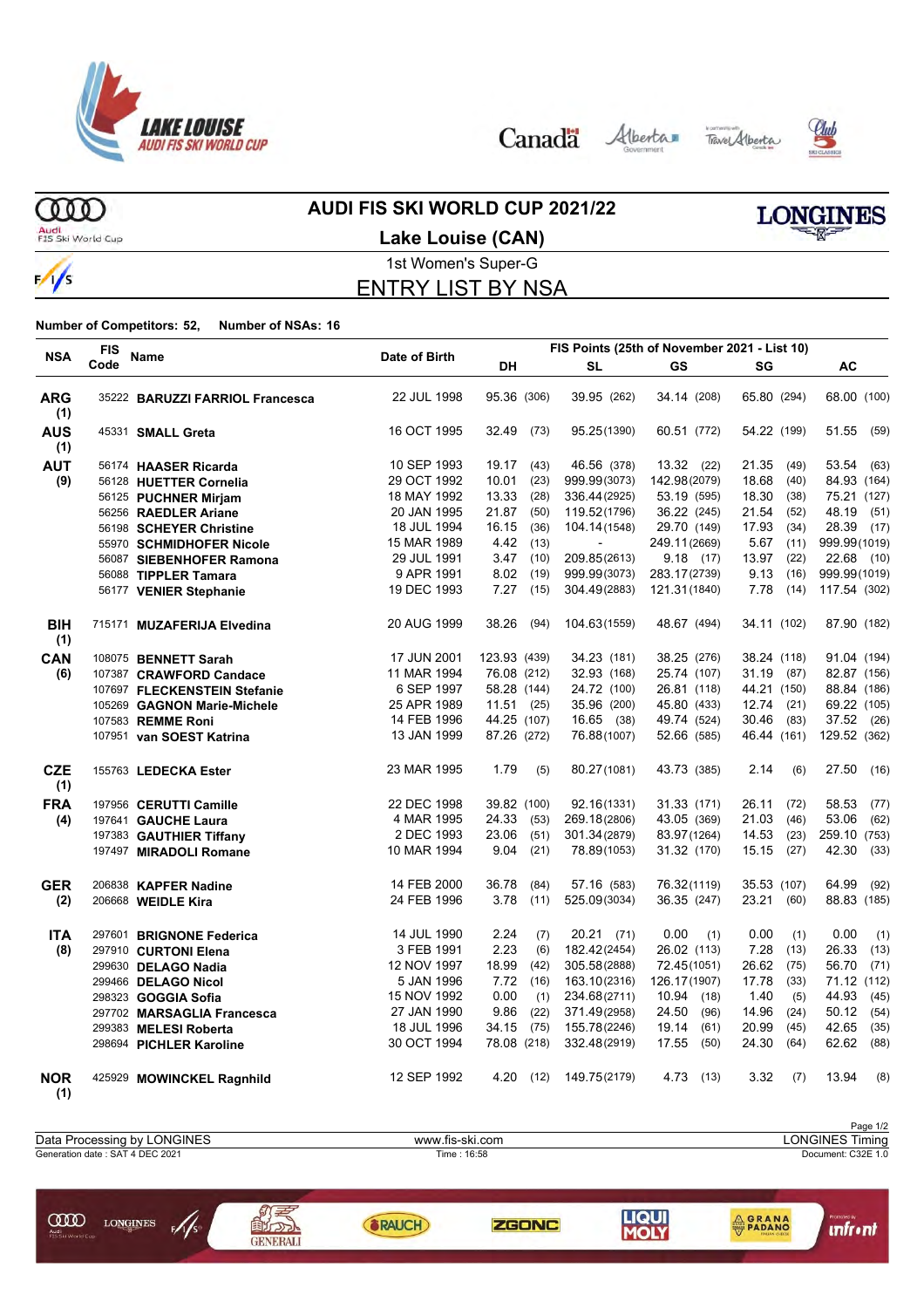

### Audi<br>FIS Ski World Cup

# **AUDI FIS SKI WORLD CUP 2021/22**

**Lake Louise (CAN)**



1st Women's Super-G ENTRY LIST BY NSA

|                   | <b>FIS</b> |                           |               | FIS Points (25th of November 2021 - List 10) |       |               |               |             |      |              |       |
|-------------------|------------|---------------------------|---------------|----------------------------------------------|-------|---------------|---------------|-------------|------|--------------|-------|
| <b>NSA</b>        | Code       | Name                      | Date of Birth | DH                                           |       | <b>SL</b>     | GS            | SG          |      | AC           |       |
| <b>NZL</b><br>(1) |            | 415232 ROBINSON Alice     | 1 DEC 2001    |                                              |       | 84.65(1178)   | 0.00<br>(1)   | 25.08       | (70) | 76.28 (132)  |       |
| <b>RUS</b><br>(1) |            | 485941 PLESHKOVA Julia    | 17 MAY 1997   | 26.30                                        | (58)  | 157.80(2269)  | 20.30<br>(71) | 20.08       | (42) | 100.59 (238) |       |
| <b>SLO</b>        |            | 565320 <b>FERK Marusa</b> | 27 SEP 1988   | 29.56                                        | (64)  | 20.05<br>(69) | 27.30 (126)   | 18.24       | (37) | 33.88        | (21)  |
| (2)               |            | 565360 STUHEC IIka        | 26 OCT 1990   | 8.36                                         | (20)  | 59.67 (625)   | 45.06 (406)   | 25.93       | (71) | 42.90        | (36)  |
| SUI               |            | 516248 FLURY Jasmine      | 16 SEP 1993   | 13.55                                        | (29)  | 999.99(3073)  | 75.47(1103)   | 4.49        | (9)  | 206.36 (639) |       |
| (7)               |            | 516138 GUT-BEHRAMI Lara   | 27 APR 1991   | 0.00                                         | (1)   | 179.82(2438)  | 1.04<br>(6)   | 0.00        | (1)  | 94.70 (208)  |       |
|                   |            | 516185 HAEHLEN Joana      | 23 JAN 1992   | 11.29                                        | (24)  | 627.09(3052)  | 149.43(2142)  | 9.18        | (17) | 178.44       | (556) |
|                   |            | 516517 JENAL Stephanie    | 9 MAR 1998    | 31.67                                        | (72)  | 103.76(1535)  | 38.83 (284)   | 21.11       | (47) | 62.62        | (88)  |
|                   |            | 516521 KOLLY Noemie       | 20 JUL 1998   | 26.38                                        | (59)  | 200.71(2567)  | 37.69 (259)   | 32.87 (100) |      | 51.07        | (56)  |
|                   |            | 516219 NUFER Priska       | 11 FEB 1992   | 14.35                                        | (31)  | 367.74(2956)  | 29.06 (142)   | 17.94       | (35) | 63.32        | (90)  |
|                   |            | 516319 SUTER Corinne      | 28 SEP 1994   | 0.00                                         | (1)   | 999.99(3073)  | 28.27 (137)   | 0.21        | (3)  | 120.75 (317) |       |
| <b>SWE</b><br>(1) |            | 506701 HOERNBLAD Lisa     | 6 MAR 1996    | 18.07                                        | (40)  | 54.98 (540)   | 30.62 (163)   | 20.79       | (43) | 34.75        | (23)  |
| <b>USA</b>        |            | 6536213 CASHMAN Keely     | 4 APR 1999    | 19.95                                        | (44)  | 21.34(75)     | 19.98<br>(69) | 18.20       | (36) | 68.09 (101)  |       |
| (6)               |            | 6535455 JOHNSON Breezy    | 19 JAN 1996   | 2.81                                         | (8)   | 222.03(2665)  | 157.74(2214)  | 22.79       | (57) | 101.65 (243) |       |
|                   |            | 6535765 MANGAN Tricia     | 7 MAR 1997    | 74.85                                        | (207) | 32.24 (156)   | 22.94<br>(88) | 22.97       | (59) | 87.23 (177)  |       |
|                   | 6535237    | <b>SHIFFRIN Mikaela</b>   | 13 MAR 1995   | 0.74                                         | (4)   | 0.00<br>(1)   | 0.00<br>(1)   | 1.06        | (4)  | 1.00         | (3)   |
|                   |            | 539536 WILES Jacqueline   | 13 JUL 1992   | 23.17                                        | (52)  | 166.55(2340)  | 238.29(2634)  | 42.44 (140) |      | 139.62 (407) |       |
|                   |            | 6535791 WRIGHT Isabella   | 10 FEB 1997   | 24.38                                        | (54)  | 54.33 (525)   | 36.76 (251)   | 22.84       | (58) | 86.57 (171)  |       |

| Legend:<br>. .<br> SG          | No points<br>Super-G            | AC<br>SL                     | Alpine Combined<br>Slalom | DH              | Downhill     | GS          | Giant Slalom |                               |
|--------------------------------|---------------------------------|------------------------------|---------------------------|-----------------|--------------|-------------|--------------|-------------------------------|
|                                |                                 |                              |                           |                 |              |             |              | Page 2/2                      |
|                                | Data Processing by LONGINES     |                              |                           | www.fis-ski.com |              |             |              | <b>LONGINES Timing</b>        |
|                                | Generation date: SAT 4 DEC 2021 |                              |                           | Time: 16:58     |              |             |              | Document: C32E 1.0            |
| ഝ<br>Audi<br>FIS Ski World Cup | <b>LONGINES</b><br>F/I/S        | 国<br>AGCT<br><b>GENERALI</b> | <b>RAUCH</b>              |                 | <b>ZGONC</b> | <b>LIQU</b> | <b>ORANA</b> | Promoted by<br><i>unfront</i> |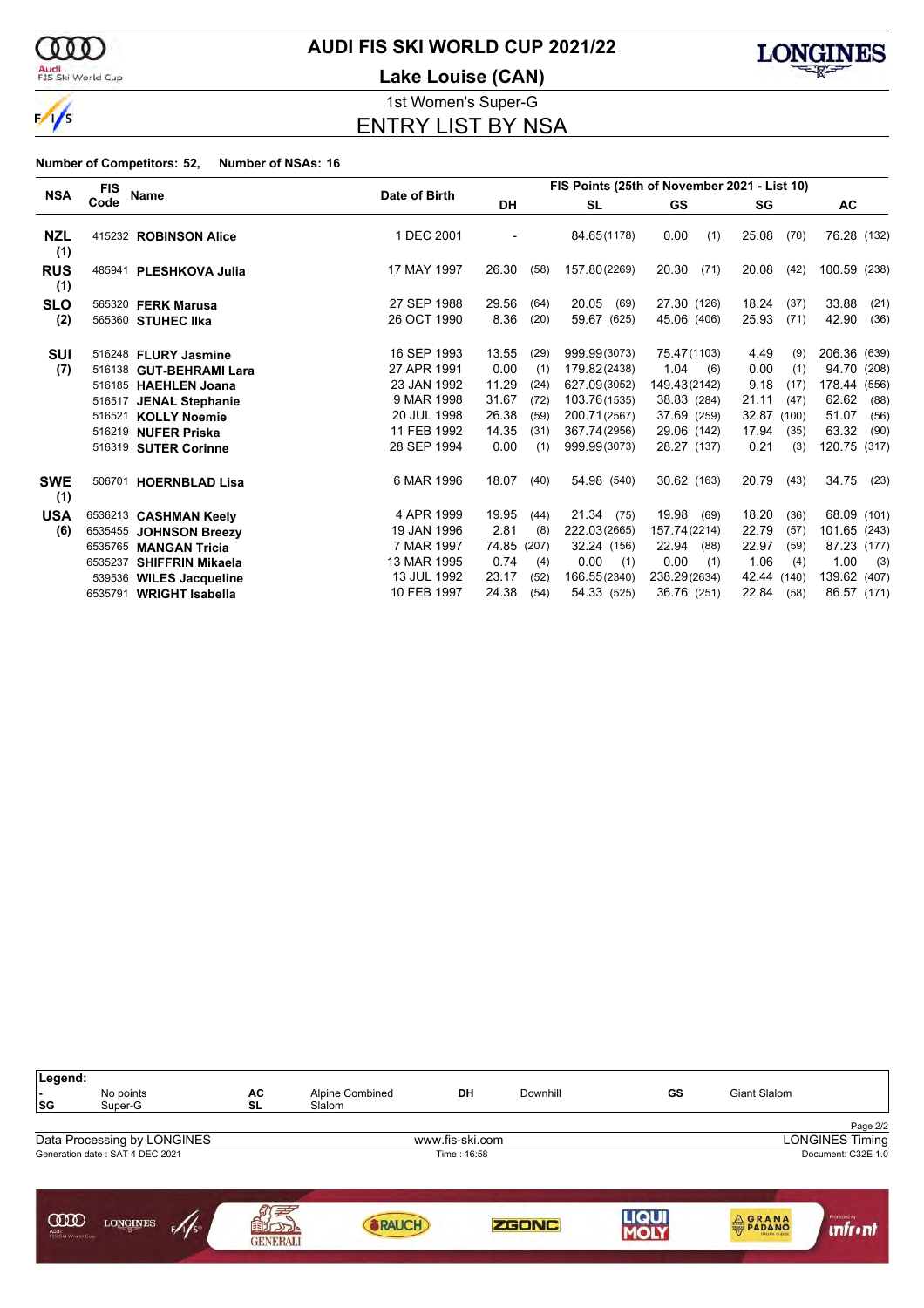

Canada Alberta TaverAlberta





**COO** 

### **AUDI FIS SKI WORLD CUP 2021/22 Lake Louise (CAN)**

# **LONGINES**

Audi<br>FIS Ski World Cup

 $\frac{1}{\sqrt{2}}$ 

| <b>LANG LUUIST (UAIV)</b> |                  |
|---------------------------|------------------|
| 1st Women's Super-G       | SUN 5 DEC 2021   |
| <b>DRAW LIST</b>          | Start Time 10:30 |
|                           |                  |

| SUN 5 DEC 2021   |
|------------------|
| Start Time 10:30 |

| Number of Competitors: 52,<br><b>Number of NSAs: 16</b> |                 | Rank 120 in the FIS List: KAPPAURER Magdalena |                    |                |      |                          |       | 38.85 FIS Points |      |
|---------------------------------------------------------|-----------------|-----------------------------------------------|--------------------|----------------|------|--------------------------|-------|------------------|------|
| FIS<br>No.<br>Code                                      |                 | Name                                          | <b>NSA</b><br>Code | <b>WCSL-SG</b> |      | WCSL-O                   |       | <b>FIS SG</b>    |      |
| 1                                                       | 516138          | <b>GUT-BEHRAMI Lara</b>                       | SUI                | 625            | (1)  | 1446                     | (3)   | 0.00             | (1)  |
| $\bf 2$                                                 | 516319          | <b>SUTER Corinne</b>                          | SUI                | 390            | (2)  | 933                      | (6)   | 0.21             | (3)  |
| 3                                                       | 297601          | <b>BRIGNONE Federica</b>                      | <b>ITA</b>         | 349            | (3)  | 844                      | (8)   | 0.00             | (1)  |
| 4                                                       | 56088           | <b>TIPPLER Tamara</b>                         | <b>AUT</b>         | 308            | (4)  | 552                      | (12)  | 9.13             | (16) |
| 5                                                       | 155763          | <b>LEDECKA Ester</b>                          | <b>CZE</b>         | 286            | (5)  | 564                      | (11)  | 2.14             | (6)  |
| 6                                                       | 55970           | <b>SCHMIDHOFER Nicole</b>                     | <b>AUT</b>         | 227            | (7)  | 350                      | (22)  | 5.67             | (11) |
| 7                                                       | 105269          | <b>GAGNON Marie-Michele</b>                   | CAN                | 165            | (10) | 327                      | (25)  | 12.74            | (21) |
| 8                                                       | 297702          | <b>MARSAGLIA Francesca</b>                    | <b>ITA</b>         | 146            | (11) | 192                      | (40)  | 14.96            | (24) |
| 9                                                       | 297910          | <b>CURTONI Elena</b>                          | <b>ITA</b>         | 136            | (13) | 484                      | (16)  | 7.28             | (13) |
| 10                                                      | 516219          | <b>NUFER Priska</b>                           | SUI                | 122            | (14) | 262                      | (28)  | 17.94            | (35) |
| 11                                                      | 425929          | <b>MOWINCKEL Ragnhild</b>                     | <b>NOR</b>         | 114            | (15) | 347                      | (23)  | 3.32             | (7)  |
| 12                                                      | 56198           | <b>SCHEYER Christine</b>                      | AUT                | 112            | (16) | 215                      | (34)  | 17.93            | (34) |
| 13                                                      | 56174           | <b>HAASER Ricarda</b>                         | <b>AUT</b>         | 97             | (18) | 207                      | (37)  | 21.35            | (49) |
| 14                                                      | 298323          | <b>GOGGIA Sofia</b>                           | <b>ITA</b>         | 86             | (19) | 838                      | (9)   | 1.40             | (5)  |
| 15                                                      | 197383          | <b>GAUTHIER Tiffany</b>                       | <b>FRA</b>         | 78             | (21) | 96                       | (64)  | 14.53            | (23) |
| 16                                                      | 197497          | <b>MIRADOLI Romane</b>                        | <b>FRA</b>         | 78             | (21) | 169                      | (47)  | 15.15            | (27) |
| 17                                                      | +500 6535237    | <b>SHIFFRIN Mikaela</b>                       | <b>USA</b>         | 60             | (24) | 1475                     | (2)   | 1.06             | (4)  |
| 18                                                      | +500 6535455    | <b>JOHNSON Breezy</b>                         | <b>USA</b>         | 53             | (26) | 500                      | (15)  | 22.79            | (57) |
| 19                                                      | 56256           | <b>RAEDLER Ariane</b>                         | <b>AUT</b>         | 62             | (23) | 100                      | (62)  | 21.54            | (52) |
| 20                                                      | 516185          | <b>HAEHLEN Joana</b>                          | SUI                | 60             | (24) | 126                      | (57)  | 9.18             | (17) |
| 21                                                      | 56177           | <b>VENIER Stephanie</b>                       | <b>AUT</b>         | 53             | (26) | 142                      | (52)  | 7.78             | (14) |
| 22                                                      | 206668          | <b>WEIDLE Kira</b>                            | <b>GER</b>         | 51             | (28) | 389                      | (18)  | 23.21            | (60) |
| 23                                                      | 299466          | <b>DELAGO Nicol</b>                           | <b>ITA</b>         | 49             | (30) | 132                      | (53)  | 17.78            | (33) |
| 24                                                      | 56125           | <b>PUCHNER Mirjam</b>                         | <b>AUT</b>         | 49             | (30) | 251                      | (31)  | 18.30            | (38) |
| 25                                                      | 197641          | <b>GAUCHE Laura</b>                           | <b>FRA</b>         | 44             | (34) | 101                      | (61)  | 21.03            | (46) |
| 26                                                      | 565320          | <b>FERK Marusa</b>                            | <b>SLO</b>         | 40             | (35) | 74                       | (71)  | 18.24            | (37) |
| 27                                                      | 415232          | <b>ROBINSON Alice</b>                         | <b>NZL</b>         | 36             | (36) | 355                      | (21)  | 25.08            | (70) |
| 28                                                      | 516248          | <b>FLURY Jasmine</b>                          | SUI                | 35             | (37) | 187                      | (43)  | 4.49             | (9)  |
| 29                                                      | 299383          | <b>MELESI Roberta</b>                         | <b>ITA</b>         | 34             | (38) | 45                       | (84)  | 20.99            | (45) |
| 30                                                      | 6536213         | <b>CASHMAN Keely</b>                          | <b>USA</b>         | 26             | (40) | 49                       | (82)  | 18.20            | (36) |
| 31                                                      | $+500$<br>56087 | <b>SIEBENHOFER Ramona</b>                     | <b>AUT</b>         | 8              | (52) | 540                      | (13)  | 13.97            | (22) |
| 32                                                      | 56128           | <b>HUETTER Cornelia</b>                       | <b>AUT</b>         | 10             | (51) | 127                      | (56)  | 18.68            | (40) |
| 33                                                      | 485941          | <b>PLESHKOVA Julia</b>                        | <b>RUS</b>         | 19             | (45) | 39                       | (94)  | 20.08            | (42) |
| 34                                                      | 506701          | <b>HOERNBLAD Lisa</b>                         | <b>SWE</b>         | $\overline{a}$ |      | 20                       | (114) | 20.79            | (43) |
| 35                                                      | 516517          | <b>JENAL Stephanie</b>                        | SUI                | $\blacksquare$ |      | $\overline{\phantom{a}}$ |       | 21.11            | (47) |
| 36                                                      | 6535791         | <b>WRIGHT Isabella</b>                        | <b>USA</b>         | 16             | (46) | 69                       | (72)  | 22.84            | (58) |
| 37                                                      | 6535765         | <b>MANGAN Tricia</b>                          | <b>USA</b>         |                |      |                          |       | 22.97            | (59) |
| 38                                                      | 298694          | <b>PICHLER Karoline</b>                       | <b>ITA</b>         |                |      |                          |       | 24.30            | (64) |
|                                                         |                 |                                               |                    |                |      |                          |       |                  |      |

| SUN 5 DEC 2021 / Lake Louise (CAN) / 5094                   |                 |                 |              |            |                        | Page 1/2          |  |  |
|-------------------------------------------------------------|-----------------|-----------------|--------------|------------|------------------------|-------------------|--|--|
| Data Processing by LONGINES                                 |                 | www.fis-ski.com |              |            | <b>LONGINES Timing</b> |                   |  |  |
| Generation date: SAT 4 DEC 2021                             |                 |                 | Time: 16:58  |            |                        | Document: C45 1.0 |  |  |
| <b>CODO</b><br><b>LONGINES</b><br>Audi<br>FIS Ski World Cup | <b>GENERALI</b> | <b>RAUCH</b>    | <b>ZGONC</b> | <b>HOL</b> | PADANO                 | <u>Intrinia</u>   |  |  |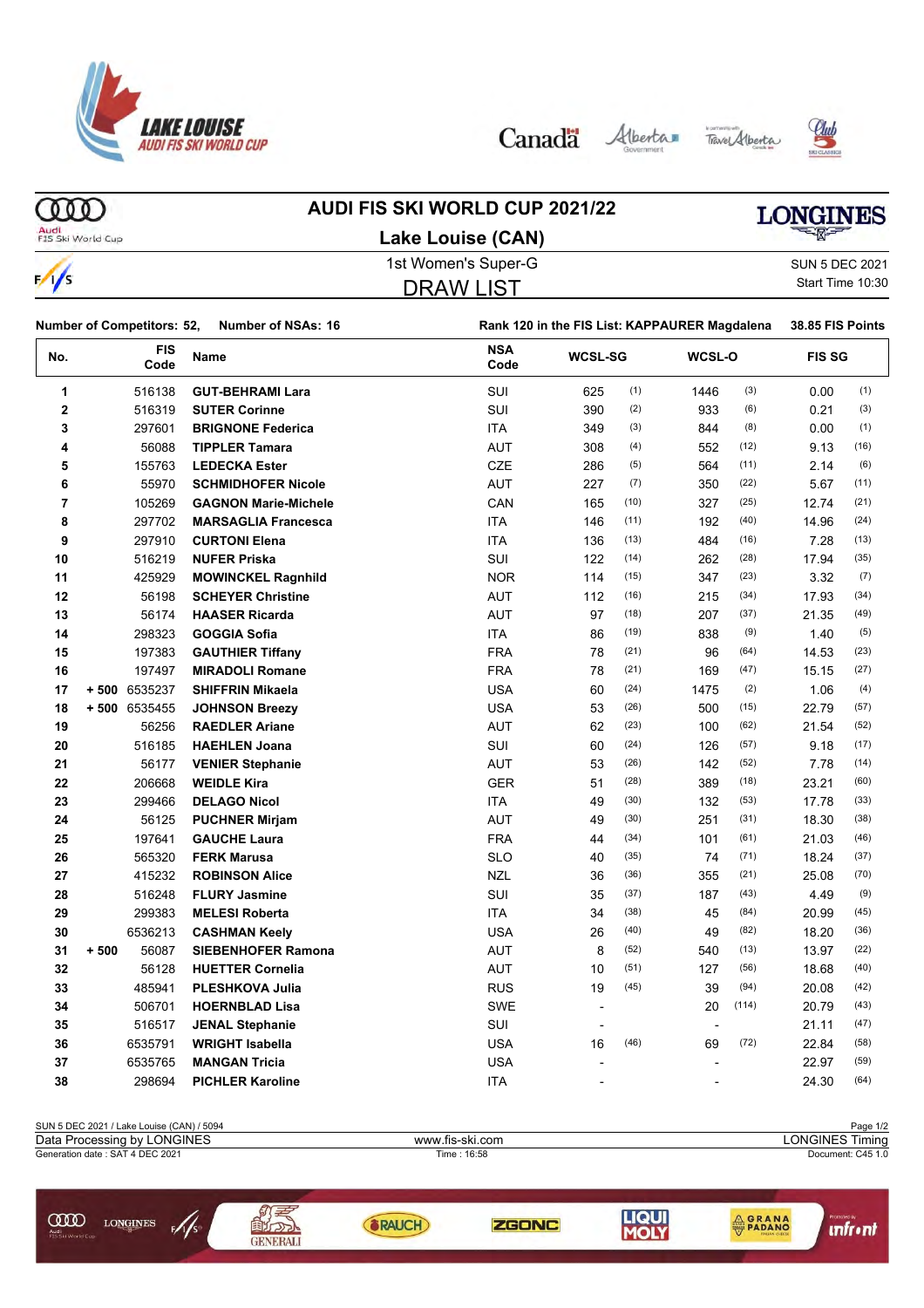

**Lake Louise (CAN)**



 $\frac{1}{2}$ 

00 Q

Audi<br>FIS Ski World Cup

# 1st Women's Super-G Super-G SUN 5 DEC 2021

### DRAW LIST

Start Time 10:30

| $\sim$ |                                   |                                  | <u>UIVAII LIVI</u>                            |                  |             |       |               |       |
|--------|-----------------------------------|----------------------------------|-----------------------------------------------|------------------|-------------|-------|---------------|-------|
|        | <b>Number of Competitors: 52,</b> | Number of NSAs: 16               | Rank 120 in the FIS List: KAPPAURER Magdalena | 38.85 FIS Points |             |       |               |       |
| No.    | <b>FIS</b><br>Code                | Name                             | <b>NSA</b><br>Code                            | <b>WCSL-SG</b>   | WCSL-O      |       | <b>FIS SG</b> |       |
| 39     | 565360                            | <b>STUHEC IIka</b>               | <b>SLO</b>                                    | 16               | (46)<br>172 | (46)  | 25.93         | (71)  |
| 40     | 197956                            | <b>CERUTTI Camille</b>           | <b>FRA</b>                                    |                  | 2           | (140) | 26.11         | (72)  |
| 41     | 299630                            | <b>DELAGO Nadia</b>              | <b>ITA</b>                                    |                  | 169         | (47)  | 26.62         | (75)  |
| 42     | 107583                            | <b>REMME Roni</b>                | CAN                                           |                  |             |       | 30.46         | (83)  |
| 43     | 107387                            | <b>CRAWFORD Candace</b>          | CAN                                           |                  |             |       | 31.19         | (87)  |
| 44     | 516521                            | <b>KOLLY Noemie</b>              | SUI                                           | 22               | (43)<br>32  | (99)  | 32.87         | (100) |
| 45     | 715171                            | <b>MUZAFERIJA Elvedina</b>       | <b>BIH</b>                                    | $\blacksquare$   |             |       | 34.11         | (102) |
| 46     | 206838                            | <b>KAPFER Nadine</b>             | <b>GER</b>                                    | -                |             |       | 35.53         | (107) |
| 47     | 108075                            | <b>BENNETT Sarah</b>             | CAN                                           | $\blacksquare$   |             |       | 38.24         | (118) |
| 48     | 539536                            | <b>WILES Jacqueline</b>          | <b>USA</b>                                    |                  | 27          | (102) | >42.44        | (140) |
| 49     | 107697                            | <b>FLECKENSTEIN Stefanie</b>     | CAN                                           | -                |             |       | >44.21        | (150) |
| 50     | 107951                            | van SOEST Katrina                | CAN                                           | -                |             |       | >46.44        | (161) |
| 51     | 45331                             | <b>SMALL Greta</b>               | <b>AUS</b>                                    | -                | 16          | (116) | >54.22        | (199) |
| 52     | 35222                             | <b>BARUZZI FARRIOL Francesca</b> | <b>ARG</b>                                    |                  |             |       | >65.80        | (294) |

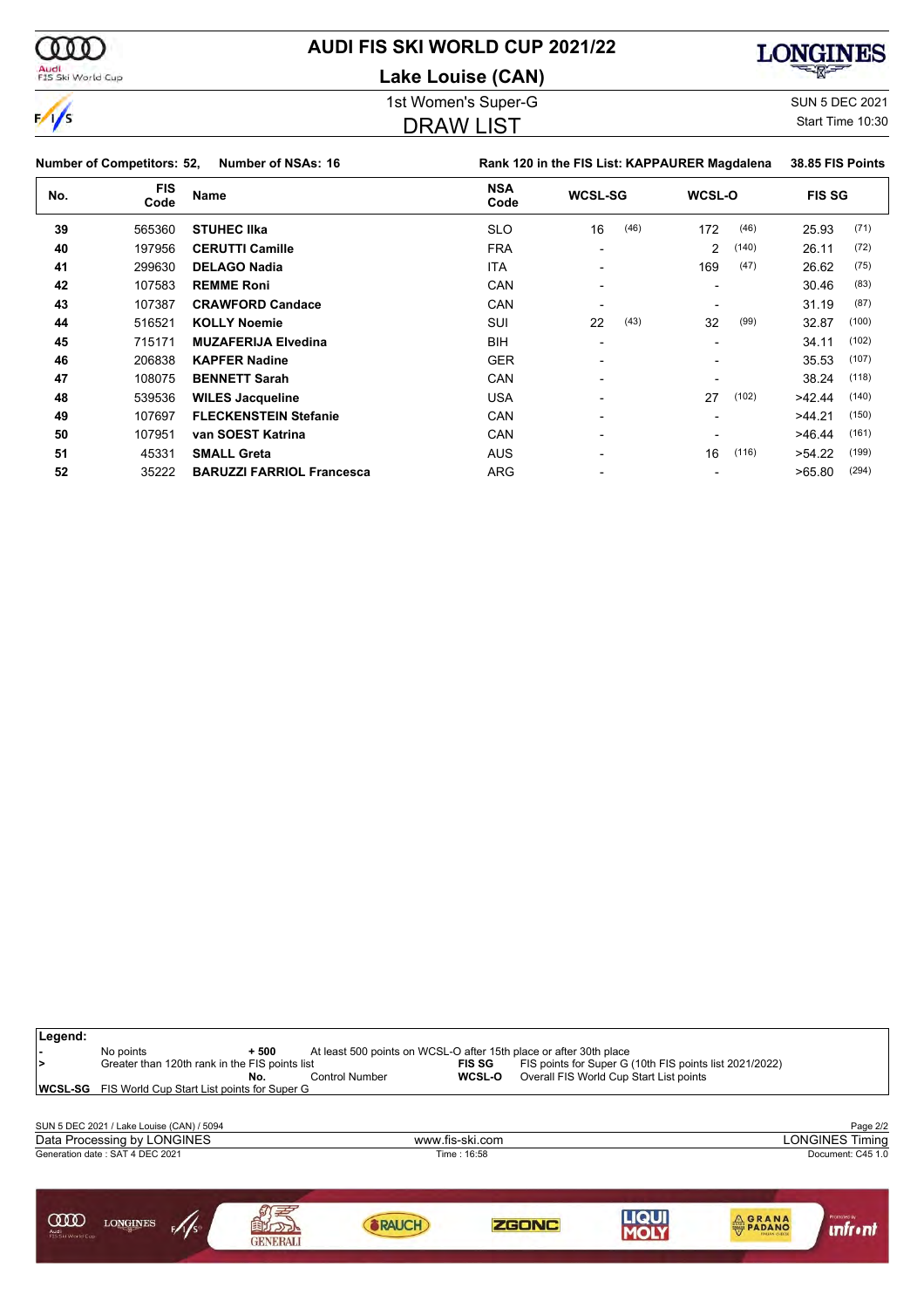

Canada Alberta Tave Alberta





**LONGINES** 

ത്ത Audi<br>FIS Ski World Cup

 $\frac{1}{s}$ 

### **AUDI FIS SKI WORLD CUP 2021/22 Lake Louise (CAN)**

1st Women's Super-G Super-G SUN 5 DEC 2021

# START LIST

Start Time 10:30

| Number of Competitors: 52, Number of NSAs: 16 |  |  |
|-----------------------------------------------|--|--|
| FIS                                           |  |  |

|                | <b>FIS</b> |                                             | Year of NSA          |            |      |                  |
|----------------|------------|---------------------------------------------|----------------------|------------|------|------------------|
| <b>Bib</b>     | Code       | Name                                        | Birth                | Code       | Time | Ski              |
| 1              |            | 297702 MARSAGLIA Francesca                  | 1990                 | <b>ITA</b> |      | Salomon          |
| $\overline{2}$ |            | 56174 HAASER Ricarda                        | 1993 AUT             |            |      | Fischer          |
| 3              |            | 56088 TIPPLER Tamara                        | 1991 AUT             |            |      | Salomon          |
| 4              |            | 56256 RAEDLER Ariane                        | 1995 AUT             |            |      | Head             |
| 5              |            | 516319 SUTER Corinne                        | 1994 SUI             |            |      | Head             |
| 6              |            | 425929 MOWINCKEL Ragnhild                   |                      | 1992 NOR   |      | Head             |
| 7              |            | 516138 GUT-BEHRAMI Lara                     | 1991 SUI             |            |      | Head             |
| 8              |            | 197383 GAUTHIER Tiffany                     | 1993 FRA             |            |      | Rossignol        |
| 9              |            | 297601 BRIGNONE Federica                    | 1990 ITA             |            |      | Rossignol        |
| 10             |            | 6535455 JOHNSON Breezy                      |                      | 1996 USA   |      | Atomic           |
| 11             |            | 105269 GAGNON Marie-Michele                 | ------- break        | 1989 CAN   |      | Head             |
| 12             |            | 197497 MIRADOLI Romane                      | 1994 FRA             |            |      | Dynastar         |
| 13             |            | 155763 LEDECKA Ester                        | 1995 CZE             |            |      | Atomic           |
| 14             |            | 298323 <b>GOGGIA Sofia</b>                  | 1992 ITA             |            |      | Atomic           |
| 15             |            | 55970 SCHMIDHOFER Nicole                    | 1989 AUT             |            |      | Fischer          |
| 16             |            | 516185 HAEHLEN Joana                        | 1992 SUI             |            |      | Atomic           |
| 17             |            | 297910 CURTONI Elena                        | 1991 ITA             |            |      | Head             |
| 18             |            | 6535237 SHIFFRIN Mikaela                    |                      | 1995 USA   |      | Atomic           |
| 19             |            | 516219 NUFER Priska                         | 1992 SUI             |            |      | Dynastar         |
| 20             |            | 56198 SCHEYER Christine                     | 1994 AUT             |            |      | Head             |
|                |            |                                             |                      |            |      |                  |
| 21             |            | 299383 MELESI Roberta                       | 1996 ITA             |            |      | Dynastar         |
| 22             |            | 197641 GAUCHE Laura                         | 1995 FRA             |            |      | Head             |
| 23             |            | 516248 FLURY Jasmine                        | 1993 SUI             |            |      | Fischer          |
| 24             |            | 56177 VENIER Stephanie                      | 1993 AUT             |            |      | Head             |
| 25             |            | 415232 ROBINSON Alice                       | 2001 NZL             |            |      | Voelkl           |
| 26             |            | 565320 FERK Marusa                          | 1988 SLO             |            |      | Salomon          |
| 27             |            | 6536213 CASHMAN Keely                       |                      | 1999 USA   |      | Rossignol        |
| 28<br>29       |            | 206668 WEIDLE Kira                          |                      | 1996 GER   |      | Rossignol        |
| 30             |            | 56125 PUCHNER Mirjam<br>299466 DELAGO Nicol | 1992 AUT<br>1996 ITA |            |      | Atomic<br>Atomic |
|                |            |                                             | --- break            |            |      |                  |
| 31             |            | 56087 SIEBENHOFER Ramona                    | 1991 AUT             |            |      | Fischer          |
| 32             |            | 56128 HUETTER Cornelia                      | 1992 AUT             |            |      | Head             |
| 33             |            | 485941 PLESHKOVA Julia                      |                      | 1997 RUS   |      | Head             |
| 34             |            | 506701 HOERNBLAD Lisa                       |                      | 1996 SWE   |      | Fischer          |
| 35             |            | 516517 JENAL Stephanie                      | 1998 SUI             |            |      | Atomic           |
| 36             |            | 6535791 WRIGHT Isabella                     |                      | 1997 USA   |      | Atomic           |
| 37             |            | 6535765 MANGAN Tricia                       |                      | 1997 USA   |      | Rossignol        |
| 38             |            | 298694 PICHLER Karoline                     | 1994 ITA             |            |      | Head             |
| 39             |            | 565360 STUHEC IIka                          | 1990 SLO             |            |      | Stoeckli         |
| 40             |            | 197956 CERUTTI Camille                      | 1998 FRA             |            |      | Atomic           |
| 41             |            | 299630 DELAGO Nadia                         | 1997 ITA             |            |      | Atomic           |
| 42             |            | 107583 <b>REMME Roni</b>                    | 1996                 | CAN        |      | Head             |

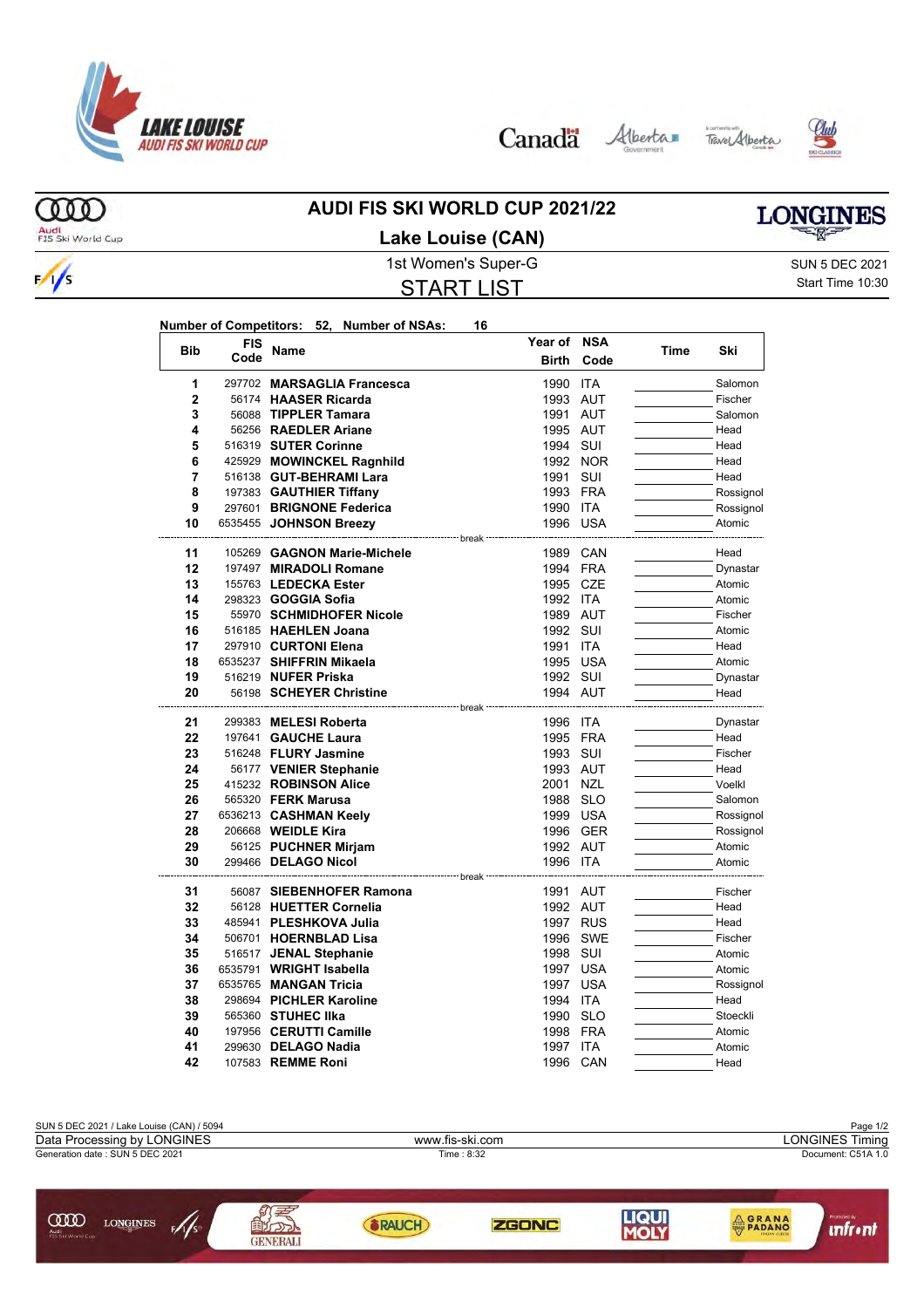| Audi<br>FIS Ski World Cup                        |            |                                                     |                          |                                            | <b>Lake Louise (CAN)</b> |                                              |            |             |                  | <b>CONTROLL</b>             |
|--------------------------------------------------|------------|-----------------------------------------------------|--------------------------|--------------------------------------------|--------------------------|----------------------------------------------|------------|-------------|------------------|-----------------------------|
|                                                  |            |                                                     |                          |                                            | 1st Women's Super-G      |                                              |            |             |                  | <b>SUN 5 DEC 2021</b>       |
| $\frac{1}{s}$                                    |            | Start Time 10:30                                    |                          |                                            |                          |                                              |            |             |                  |                             |
|                                                  |            |                                                     |                          | Number of Competitors: 52, Number of NSAs: | 16                       |                                              |            |             |                  |                             |
|                                                  | <b>Bib</b> | <b>FIS</b>                                          | <b>Name</b>              |                                            |                          | Year of NSA                                  |            | <b>Time</b> | Ski              |                             |
|                                                  |            | Code                                                |                          |                                            |                          | <b>Birth</b>                                 | Code       |             |                  |                             |
|                                                  | 43         |                                                     | 107387 CRAWFORD Candace  |                                            |                          | 1994                                         | CAN        |             | Head             |                             |
|                                                  | 44         |                                                     | 516521 KOLLY Noemie      |                                            |                          | 1998 SUI                                     |            |             | Stoeckli         |                             |
|                                                  | 45         |                                                     |                          | 715171 MUZAFERIJA Elvedina                 |                          | 1999                                         | <b>BIH</b> |             | Atomic           |                             |
|                                                  | 46         |                                                     | 206838 KAPFER Nadine     |                                            |                          | 2000                                         | <b>GER</b> |             |                  |                             |
|                                                  | 47         |                                                     | 108075 BENNETT Sarah     |                                            |                          | 2001                                         | CAN        |             |                  |                             |
|                                                  | 48         |                                                     | 539536 WILES Jacqueline  |                                            |                          | 1992                                         | <b>USA</b> |             | Rossignol        |                             |
|                                                  | 49         |                                                     |                          | 107697 FLECKENSTEIN Stefanie               |                          | 1997                                         | CAN        |             | Rossignol        |                             |
|                                                  | 50         |                                                     | 107951 van SOEST Katrina |                                            |                          | 1999                                         | CAN        |             |                  |                             |
|                                                  | 51         | 45331                                               | <b>SMALL Greta</b>       |                                            |                          |                                              | 1995 AUS   |             | Atomic           |                             |
|                                                  | 52         |                                                     |                          | 35222 BARUZZI FARRIOL Francesca            |                          |                                              | 1998 ARG   |             | Rossignol        |                             |
| Jury                                             |            |                                                     |                          |                                            |                          | <b>Technical Data</b>                        |            |             |                  |                             |
| <b>FIS Technical Delegate</b>                    |            | <b>ABPLANALP Randy</b>                              |                          | <b>USA</b>                                 |                          | <b>Course Name</b>                           |            |             |                  | Men's Olympic / East Summit |
| Referee                                          |            | <b>GERDOL Peter</b>                                 |                          | <b>FIS</b>                                 |                          | <b>Start Altitude</b>                        |            |             |                  | 2211m                       |
| <b>Assistant Referee</b><br><b>Chief of Race</b> |            | <b>VULLIET Jean-Philippe</b><br><b>SCHWARTZ Sue</b> |                          | <b>FIS</b><br>CAN                          |                          | <b>Finish Altitude</b>                       |            |             |                  | 1680m<br>531m               |
|                                                  |            |                                                     |                          |                                            |                          | <b>Vertical Drop</b><br><b>Course Length</b> |            |             |                  | 1971m                       |
|                                                  |            |                                                     |                          |                                            |                          | <b>Homologation Number</b>                   |            |             |                  | 14106/10/21                 |
| <b>Race Information</b>                          |            |                                                     |                          |                                            |                          |                                              |            |             |                  |                             |
| <b>Course Setter</b>                             |            | <b>SCHEIBER Florian</b>                             |                          | <b>AUT</b>                                 |                          |                                              |            |             |                  |                             |
| <b>Gates/Turning Gates</b><br><b>Start Time</b>  |            | 42/37<br>10:30                                      |                          |                                            |                          |                                              |            |             |                  |                             |
|                                                  |            |                                                     |                          |                                            |                          |                                              |            |             |                  |                             |
| <b>Forerunners:</b>                              |            |                                                     | F1 - MOLLIN Alison       | <b>USA</b>                                 |                          | F2 - PENNINGTON Trent                        | <b>USA</b> |             | F3 - POULTER Jay | <b>USA</b>                  |
|                                                  |            | F4 - FEST Nadine                                    |                          | <b>AUT</b>                                 | F5 - BIGATEL Justin      |                                              | <b>USA</b> |             |                  |                             |

**AUDI FIS SKI WORLD CUP 2021/22**

 $0<sub>0</sub>$ 

LONGINES

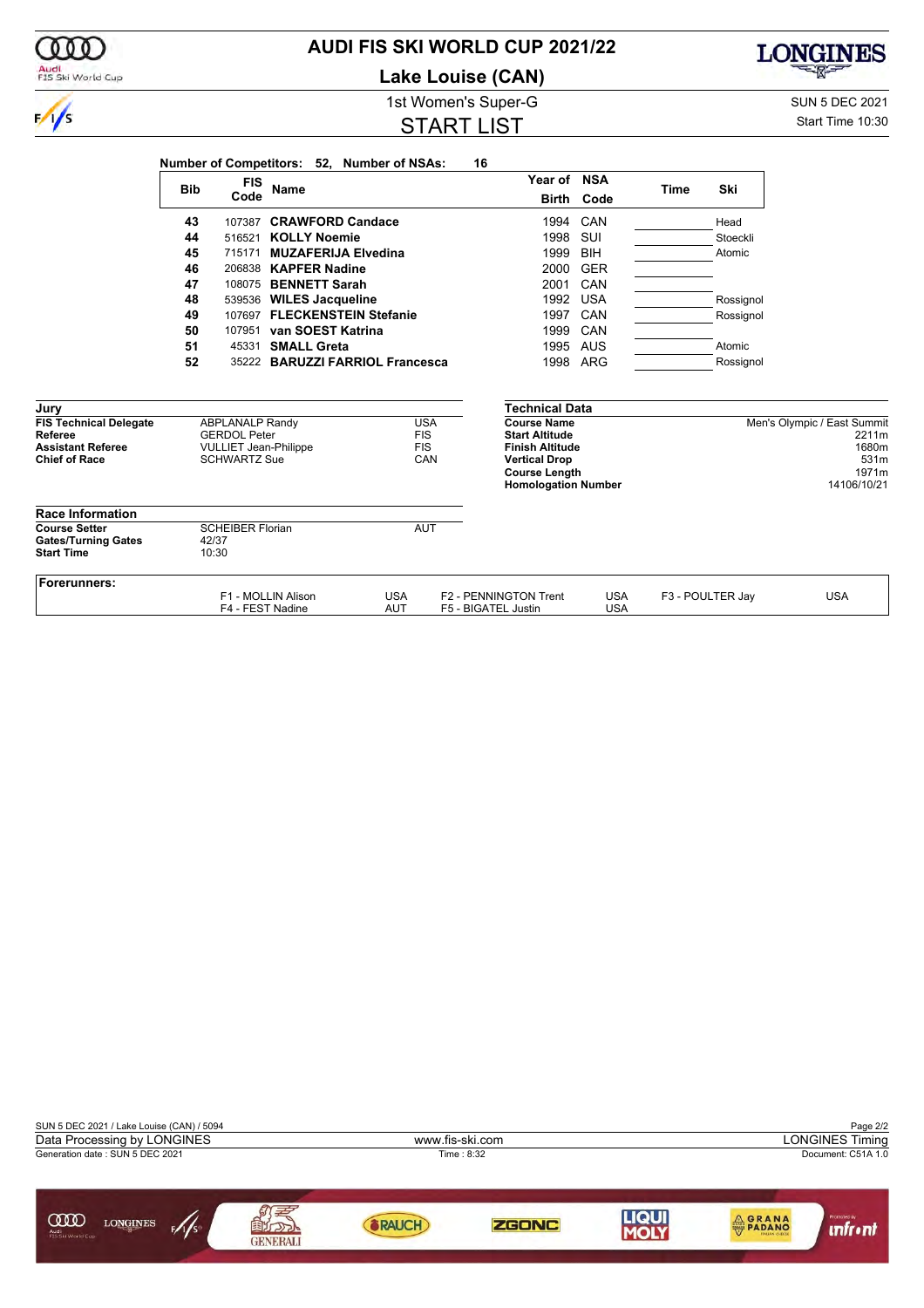

Canada Alberta Tave Alberta





ത്ത

### **AUDI FIS SKI WORLD CUP 2021/22**

# **LONGINES**

Audi<br>FIS Ski World Cup

 $\frac{1}{s}$ 

# 1st Women's Super-G Super-G SUN 5 DEC 2021 **Lake Louise (CAN)**

# OFFICIAL RESULTS

# Start Time 10:30

**Number of Competitors: 52, Number of NSAs: 16 Penalty applied: 0.00** 

|             |                | <b>FIS</b> |                                  |      | <b>NSA</b> |         |                   | <b>Distance</b> | Race          |           |
|-------------|----------------|------------|----------------------------------|------|------------|---------|-------------------|-----------------|---------------|-----------|
| Rank        | Bib            | Code       | Name                             | YB   | Code       | Time    | <b>Difference</b> | (m)             | <b>Points</b> | Ski       |
| 1           | 14             | 298323     | <b>GOGGIA Sofia</b>              | 1992 | <b>ITA</b> | 1:18.28 |                   |                 | 0.00          | Atomic    |
| $\mathbf 2$ | $\overline{7}$ | 516138     | <b>GUT-BEHRAMI Lara</b>          | 1991 | SUI        | 1:18.39 | 0.11              | 2.77            | 1.67          | Head      |
| 3           | 29             | 56125      | <b>PUCHNER Mirjam</b>            | 1992 | AUT        | 1:18.72 | 0.44              | 11.02           | 6.69          | Atomic    |
| 4           | 3              | 56088      | <b>TIPPLER Tamara</b>            | 1991 | <b>AUT</b> | 1:18.78 | 0.50              | 12.51           | 7.60          | Salomon   |
| 5           | 9              | 297601     | <b>BRIGNONE Federica</b>         | 1990 | <b>ITA</b> | 1:18.81 | 0.53              | 13.26           | 8.06          | Rossignol |
| 6           | 18             | 6535237    | <b>SHIFFRIN Mikaela</b>          | 1995 | <b>USA</b> | 1:18.86 | 0.58              | 14.50           | 8.82          | Atomic    |
| 7           | 17             | 297910     | <b>CURTONI Elena</b>             | 1991 | <b>ITA</b> | 1:18.92 | 0.64              | 15.98           | 9.73          | Head      |
| 8           | 31             | 56087      | <b>SIEBENHOFER Ramona</b>        | 1991 | <b>AUT</b> | 1:19.28 | 1.00              | 24.86           | 15.20         | Fischer   |
| 9           | 16             | 516185     | <b>HAEHLEN Joana</b>             | 1992 | SUI        | 1:19.31 | 1.03              | 25.60           | 15.66         | Atomic    |
| 9           | 11             | 105269     | <b>GAGNON Marie-Michele</b>      | 1989 | CAN        | 1:19.31 | 1.03              | 25.60           | 15.66         | Head      |
| 11          | 10             | 6535455    | <b>JOHNSON Breezy</b>            | 1996 | USA        | 1:19.36 | 1.08              | 26.82           | 16.42         | Atomic    |
| 12          | 6              | 425929     | <b>MOWINCKEL Ragnhild</b>        | 1992 | <b>NOR</b> | 1:19.37 | 1.09              | 27.07           | 16.57         | Head      |
| 13          | 13             | 155763     | <b>LEDECKA Ester</b>             | 1995 | CZE        | 1:19.38 | 1.10              | 27.31           | 16.72         | Atomic    |
| 14          | $\mathbf{1}$   | 297702     | <b>MARSAGLIA Francesca</b>       | 1990 | <b>ITA</b> | 1:19.39 | 1.11              | 27.56           | 16.87         | Salomon   |
| 15          | 15             | 55970      | <b>SCHMIDHOFER Nicole</b>        | 1989 | AUT        | 1:19.68 | 1.40              | 34.63           | 21.28         | Fischer   |
| 16          | 26             | 565320     | <b>FERK Marusa</b>               | 1988 | <b>SLO</b> | 1:19.70 | 1.42              | 35.12           | 21.59         | Salomon   |
| 17          | 5              | 516319     | <b>SUTER Corinne</b>             | 1994 | SUI        | 1:19.79 | 1.51              | 37.30           | 22.95         | Head      |
| 18          | 32             | 56128      | <b>HUETTER Cornelia</b>          | 1992 | <b>AUT</b> | 1:19.83 | 1.55              | 38.27           | 23.56         | Head      |
| 19          | $\overline{2}$ | 56174      | <b>HAASER Ricarda</b>            | 1993 | <b>AUT</b> | 1:19.87 | 1.59              | 39.24           | 24.17         | Fischer   |
| 20          | 25             | 415232     | <b>ROBINSON Alice</b>            | 2001 | NZL        | 1:20.01 | 1.73              | 42.62           | 26.30         | Voelkl    |
| 21          | 20             | 56198      | <b>SCHEYER Christine</b>         | 1994 | AUT        | 1:20.04 | 1.76              | 43.34           | 26.76         | Head      |
| 22          | 23             | 516248     | <b>FLURY Jasmine</b>             | 1993 | <b>SUI</b> | 1:20.08 | 1.80              | 44.30           | 27.36         | Fischer   |
| 23          | 33             | 485941     | <b>PLESHKOVA Julia</b>           | 1997 | <b>RUS</b> | 1:20.09 | 1.81              | 44.54           | 27.52         | Head      |
| 23          | 21             | 299383     | <b>MELESI Roberta</b>            | 1996 | <b>ITA</b> | 1:20.09 | 1.81              | 44.54           | 27.52         | Dynastar  |
| 25          | 28             | 206668     | <b>WEIDLE Kira</b>               | 1996 | <b>GER</b> | 1:20.11 | 1.83              | 45.02           | 27.82         | Rossignol |
| 26          | 8              | 197383     | <b>GAUTHIER Tiffany</b>          | 1993 | <b>FRA</b> | 1:20.26 | 1.98              | 48.62           | 30.10         | Rossignol |
| 27          | 12             | 197497     | <b>MIRADOLI Romane</b>           | 1994 | <b>FRA</b> | 1:20.28 | 2.00              | 49.10           | 30.40         | Dynastar  |
| 28          | 30             | 299466     | <b>DELAGO Nicol</b>              | 1996 | <b>ITA</b> | 1:20.34 | 2.06              | 50.54           | 31.32         | Atomic    |
| 29          | 27             | 6536213    | <b>CASHMAN Keely</b>             | 1999 | <b>USA</b> | 1:20.38 | 2.10              | 51.49           | 31.92         | Rossignol |
| 30          | 48             | 539536     | <b>WILES Jacqueline</b>          | 1992 | <b>USA</b> | 1:20.41 | 2.13              | 52.21           | 32.38         | Rossignol |
| 31          | 22             | 197641     | <b>GAUCHE Laura</b>              | 1995 | <b>FRA</b> | 1:20.55 | 2.27              | 55.55           | 34.51         | Head      |
| 32          | 41             | 299630     | <b>DELAGO Nadia</b>              | 1997 | <b>ITA</b> | 1:20.57 | 2.29              | 56.02           | 34.81         | Atomic    |
| 33          | 40             | 197956     | <b>CERUTTI Camille</b>           | 1998 | <b>FRA</b> | 1:20.72 | 2.44              | 59.58           | 37.09         | Atomic    |
| 34          | 34             | 506701     | <b>HOERNBLAD Lisa</b>            | 1996 | <b>SWE</b> | 1:20.82 | 2.54              | 61.94           | 38.61         | Fischer   |
| 34          | 24             | 56177      | <b>VENIER Stephanie</b>          | 1993 | <b>AUT</b> | 1:20.82 | 2.54              | 61.94           | 38.61         | Head      |
| 36          | 43             | 107387     | <b>CRAWFORD Candace</b>          | 1994 | CAN        | 1:20.90 | 2.62              | 63.83           | 39.83         | Head      |
| 37          | 37             | 6535765    | <b>MANGAN Tricia</b>             | 1997 | <b>USA</b> | 1:21.07 | 2.79              | 67.83           | 42.41         | Rossignol |
| 38          | 35             | 516517     | <b>JENAL Stephanie</b>           | 1998 | SUI        | 1:21.17 | 2.89              | 70.18           | 43.93         | Atomic    |
| 39          | 42             | 107583     | <b>REMME Roni</b>                | 1996 | CAN        | 1:21.32 | 3.04              | 73.68           | 46.21         | Head      |
| 40          | 38             | 298694     | <b>PICHLER Karoline</b>          | 1994 | ITA        | 1:21.72 | 3.44              | 82.97           | 52.29         | Head      |
| 41          | 49             | 107697     | <b>FLECKENSTEIN Stefanie</b>     | 1997 | CAN        | 1:21.75 | 3.47              | 83.66           | 52.75         | Rossignol |
| 42          | 50             | 107951     | van SOEST Katrina                | 1999 | CAN        | 1:22.58 | 4.30              | 102.63          | 65.37         |           |
| 43          | 51             | 45331      | <b>SMALL Greta</b>               | 1995 | AUS        | 1:22.97 | 4.69              | 111.41          | 71.30         | Atomic    |
| 44          | 52             | 35222      | <b>BARUZZI FARRIOL Francesca</b> | 1998 | <b>ARG</b> | 1:23.95 | 5.67              | 133.12          | 86.19         | Rossignol |

#### **DID NOT FINISH: 7 competitors**

| SUN 5 DEC 2021 / Lake Louise (CAN) / 5094                  |          |                 |                    |                         | Page 1/2               |  |  |
|------------------------------------------------------------|----------|-----------------|--------------------|-------------------------|------------------------|--|--|
| Data Processing by LONGINES                                |          | www.fis-ski.com |                    |                         | <b>LONGINES Timing</b> |  |  |
| Generation date: SUN 5 DEC 2021                            |          | Time: 12:03     | Document: C73A 1.0 |                         |                        |  |  |
| <b>COO</b><br><b>LONGINES</b><br>Audi<br>FIS Ski World Cup | GENERALI | <b>RAICH</b>    | ZGONC              | <b>AGRANA</b><br>PADANO | Promoted by            |  |  |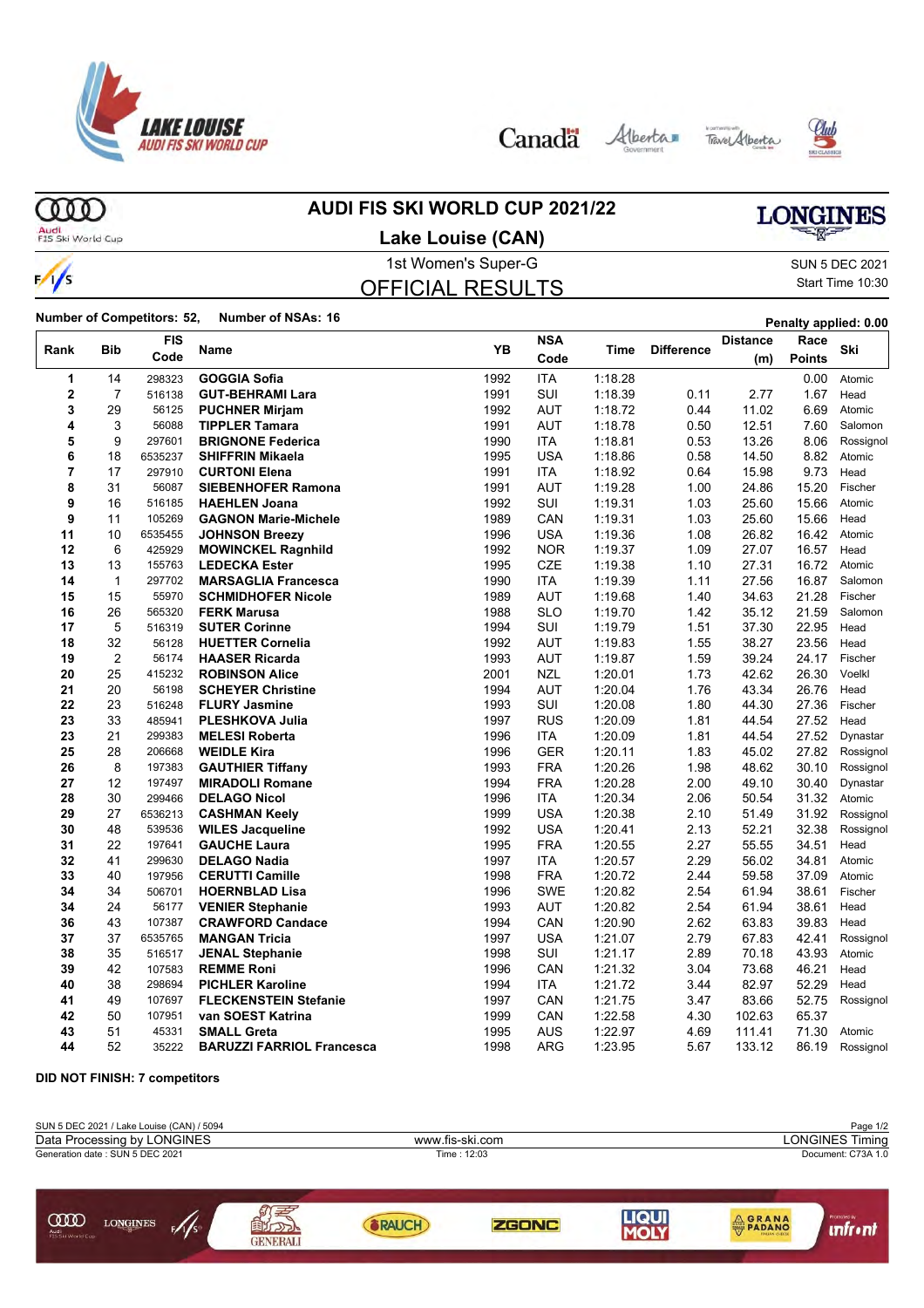

# **AUDI FIS SKI WORLD CUP 2021/22**

**Lake Louise (CAN)**



1st Women's Super-G Super-G SUN 5 DEC 2021

Start Time 10:30

## OFFICIAL RESULTS

|                                                                         |                                                                                   | <b>Number of Competitors: 52,</b>  | <b>Number of NSAs: 16</b>                                                                            |                          |                                               |                                              |                                                                                                                                                     |                          |                   |                        |                       | Penalty applied: 0.00                                                         |
|-------------------------------------------------------------------------|-----------------------------------------------------------------------------------|------------------------------------|------------------------------------------------------------------------------------------------------|--------------------------|-----------------------------------------------|----------------------------------------------|-----------------------------------------------------------------------------------------------------------------------------------------------------|--------------------------|-------------------|------------------------|-----------------------|-------------------------------------------------------------------------------|
| Rank                                                                    | <b>Bib</b>                                                                        | <b>FIS</b><br>Code                 | <b>Name</b>                                                                                          |                          |                                               | <b>YB</b>                                    | <b>NSA</b><br>Code                                                                                                                                  | Time                     | <b>Difference</b> | <b>Distance</b><br>(m) | Race<br><b>Points</b> | Ski                                                                           |
|                                                                         | 4                                                                                 | 56256                              | <b>RAEDLER Ariane</b>                                                                                |                          |                                               | 1995                                         | <b>AUT</b>                                                                                                                                          |                          |                   |                        |                       | Head                                                                          |
|                                                                         | 19                                                                                | 516219                             | <b>NUFER Priska</b>                                                                                  |                          |                                               | 1992                                         | SUI                                                                                                                                                 |                          |                   |                        |                       | Dynastar                                                                      |
|                                                                         | 36                                                                                | 6535791                            | <b>WRIGHT Isabella</b>                                                                               |                          |                                               | 1997                                         | <b>USA</b>                                                                                                                                          |                          |                   |                        |                       | Atomic                                                                        |
|                                                                         | 39                                                                                | 565360                             | <b>STUHEC IIka</b>                                                                                   |                          |                                               | 1990                                         | <b>SLO</b>                                                                                                                                          |                          |                   |                        |                       | Stoeckli                                                                      |
|                                                                         | 45                                                                                | 715171                             | <b>MUZAFERIJA Elvedina</b>                                                                           |                          |                                               | 1999                                         | <b>BIH</b>                                                                                                                                          |                          |                   |                        |                       | Atomic                                                                        |
|                                                                         | 46                                                                                | 206838                             | <b>KAPFER Nadine</b>                                                                                 |                          |                                               | 2000                                         | <b>GER</b>                                                                                                                                          |                          |                   |                        |                       |                                                                               |
|                                                                         | 47                                                                                | 108075                             | <b>BENNETT Sarah</b>                                                                                 |                          |                                               | 2001                                         | CAN                                                                                                                                                 |                          |                   |                        |                       |                                                                               |
|                                                                         |                                                                                   | <b>DID NOT START: 1 competitor</b> |                                                                                                      |                          |                                               |                                              |                                                                                                                                                     |                          |                   |                        |                       |                                                                               |
|                                                                         | 44                                                                                | 516521                             | <b>KOLLY Noemie</b>                                                                                  |                          |                                               | 1998                                         | SUI                                                                                                                                                 |                          |                   |                        |                       | Stoeckli                                                                      |
| Jury                                                                    |                                                                                   |                                    |                                                                                                      |                          |                                               |                                              | <b>Technical Data</b>                                                                                                                               |                          |                   |                        |                       |                                                                               |
| Referee                                                                 | <b>FIS Technical Delegate</b><br><b>Assistant Referee</b><br><b>Chief of Race</b> |                                    | <b>ABPLANALP Randy</b><br><b>GERDOL Peter</b><br><b>VULLIET Jean-Philippe</b><br><b>SCHWARTZ Sue</b> |                          | <b>USA</b><br><b>FIS</b><br><b>FIS</b><br>CAN |                                              | <b>Course Name</b><br><b>Start Altitude</b><br><b>Finish Altitude</b><br><b>Vertical Drop</b><br><b>Course Length</b><br><b>Homologation Number</b> |                          |                   |                        |                       | Men's Olympic / East Summit<br>2211m<br>1680m<br>531m<br>1971m<br>14106/10/21 |
| <b>Race Information</b>                                                 |                                                                                   |                                    |                                                                                                      |                          |                                               |                                              |                                                                                                                                                     |                          |                   |                        |                       |                                                                               |
| <b>Course Setter</b><br><b>Gates/Turning Gates</b><br><b>Start Time</b> |                                                                                   |                                    | <b>SCHEIBER Florian</b><br>42/37<br>10:30                                                            |                          | <b>AUT</b>                                    |                                              |                                                                                                                                                     |                          |                   |                        |                       |                                                                               |
| Forerunners:                                                            |                                                                                   |                                    |                                                                                                      |                          |                                               |                                              |                                                                                                                                                     |                          |                   |                        |                       |                                                                               |
|                                                                         |                                                                                   |                                    | F1 - MOLLIN Alison<br>F4 - FEST Nadine                                                               | <b>USA</b><br><b>AUT</b> |                                               | F2 - PENNINGTON Trent<br>F5 - BIGATEL Justin |                                                                                                                                                     | <b>USA</b><br><b>USA</b> | F3 - POULTER Jay  |                        |                       | <b>USA</b>                                                                    |
| <b>Conditions on course:</b>                                            |                                                                                   |                                    |                                                                                                      |                          |                                               |                                              |                                                                                                                                                     |                          |                   |                        |                       |                                                                               |
|                                                                         | <b>SUNNY</b>                                                                      |                                    | <b>HARD PACKED</b><br>Snow:                                                                          |                          |                                               | Temperature - Start:                         | $-14^{\circ}$ C                                                                                                                                     |                          |                   | Temperature - Finish:  | -12 $^{\circ}$ C      |                                                                               |

| Legend:                                 |                                           |                       |                 |              |                             |              |                                 |
|-----------------------------------------|-------------------------------------------|-----------------------|-----------------|--------------|-----------------------------|--------------|---------------------------------|
| YB)                                     | Year of Birth                             |                       |                 |              |                             |              |                                 |
|                                         |                                           |                       |                 |              |                             |              |                                 |
|                                         | SUN 5 DEC 2021 / Lake Louise (CAN) / 5094 |                       |                 |              |                             |              | Page 2/2                        |
|                                         | Data Processing by LONGINES               |                       | www.fis-ski.com |              |                             |              | <b>LONGINES Timing</b>          |
|                                         | Generation date: SUN 5 DEC 2021           |                       |                 | Time: 12:03  |                             |              | Document: C73A 1.0              |
|                                         |                                           |                       |                 |              |                             |              |                                 |
| <b>COO</b><br>Audi<br>FIS Ski World Cup | <b>LONGINES</b>                           | 22<br><b>GENERALI</b> | RAUCH           | <b>ZGONC</b> | <b>LIQUI</b><br><b>MOLY</b> | <b>CRANA</b> | Promoted by<br><b>unfr</b> • nt |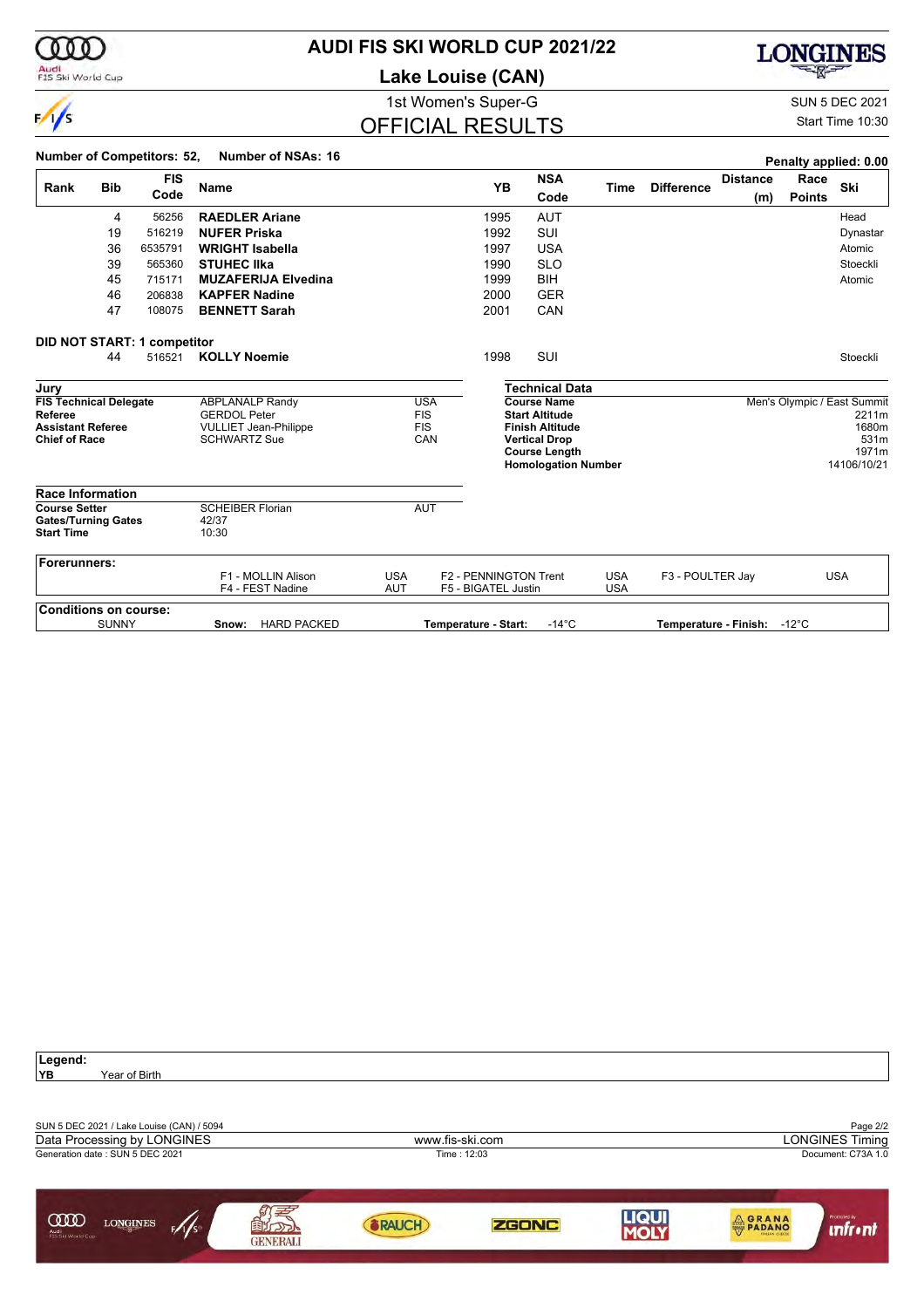





#### ത്ത **AUDI FIS SKI WORLD CUP 2021/22 LONGINES**

Audi<br>FIS Ski World Cup

### **Lake Louise (CAN)**

PENALTY CALCULATION

# $\frac{1}{s}$

### 1st Women's Super-G Super-G SUN 5 DEC 2021 Start Time 10:30

#### **Best 10 at Finish F-factor:** 1190

| <b>Rank</b>    | <b>Bib</b> | <b>FIS</b><br>Code | Name                        | <b>NSA</b><br>Code | <b>FIS</b><br><b>Points</b> | <b>Best 5</b> | Racel<br><b>Points</b> |
|----------------|------------|--------------------|-----------------------------|--------------------|-----------------------------|---------------|------------------------|
|                |            |                    |                             |                    |                             |               |                        |
|                | 14         |                    | 298323 GOGGIA Sofia         | <b>ITA</b>         | 1.40                        | 1.40          | 0.00                   |
| $\overline{2}$ |            |                    | 516138 GUT-BEHRAMI Lara     | SUI                | 0.00                        | 0.00          | 1.67                   |
| 3              | 29         |                    | 56125 PUCHNER Mirjam        | <b>AUT</b>         | 18.30                       |               |                        |
| 4              | 3          |                    | 56088 TIPPLER Tamara        | <b>AUT</b>         | 9.13                        |               |                        |
| 5              | g          |                    | 297601 BRIGNONE Federica    | <b>ITA</b>         | 0.00                        | 0.00          | 8.06                   |
| 6              | 18.        |                    | 6535237 SHIFFRIN Mikaela    | USA                | 1.06                        | 1.06          | 8.82                   |
| 7              | 17         |                    | 297910 CURTONI Elena        | <b>ITA</b>         | 7.28                        | 7.28          | 9.73                   |
| 8              | 31         |                    | 56087 SIEBENHOFER Ramona    | <b>AUT</b>         | 13.97                       |               |                        |
| 9              | 16         |                    | 516185 HAEHLEN Joana        | SUI                | 9.18                        |               |                        |
| 9              |            |                    | 105269 GAGNON Marie-Michele | CAN                | 12.74                       |               |                        |

#### **Best 5 FIS Points Started**

|      | <b>Bib</b> | <b>FIS</b> |                             | <b>NSA</b> | FIS           |
|------|------------|------------|-----------------------------|------------|---------------|
| Rank |            | Code       | <b>Name</b>                 | Code       | <b>Points</b> |
| 2    |            |            | 516138 GUT-BEHRAMI Lara     | SUI        | 0.00          |
| 5    | 9          |            | 297601 BRIGNONE Federica    | <b>ITA</b> | 0.00          |
| 17   | 5          |            | 516319 SUTER Corinne        | SUI        | 0.21          |
| 6    |            |            | 18 6535237 SHIFFRIN Mikaela | <b>USA</b> | 1.06          |
| 1    | 14         |            | 298323 GOGGIA Sofia         | ITA        | 1.40          |

| <b>TOTALS:</b>                               |         |      |       |
|----------------------------------------------|---------|------|-------|
| FIS Points of Best 5 Started (B)             | 2.67    |      |       |
| FIS Points of Best 5 at Finish in Top 10 (A) |         | 9.74 |       |
| Race Points of Corresponding Competitors (C) |         |      | 28.28 |
| Calculated Penalty (A+B-C):10 =>             | -1.587  |      |       |
| Rounded                                      | $-1.59$ |      |       |
| <b>Category Adder</b>                        | 0.00    |      |       |
| <b>Correction Value (Z)</b>                  | 0.00    |      |       |
| <b>Calculated Penalty</b>                    | $-1.59$ |      |       |
| <b>Penalty Applied</b>                       | 0.00    |      |       |

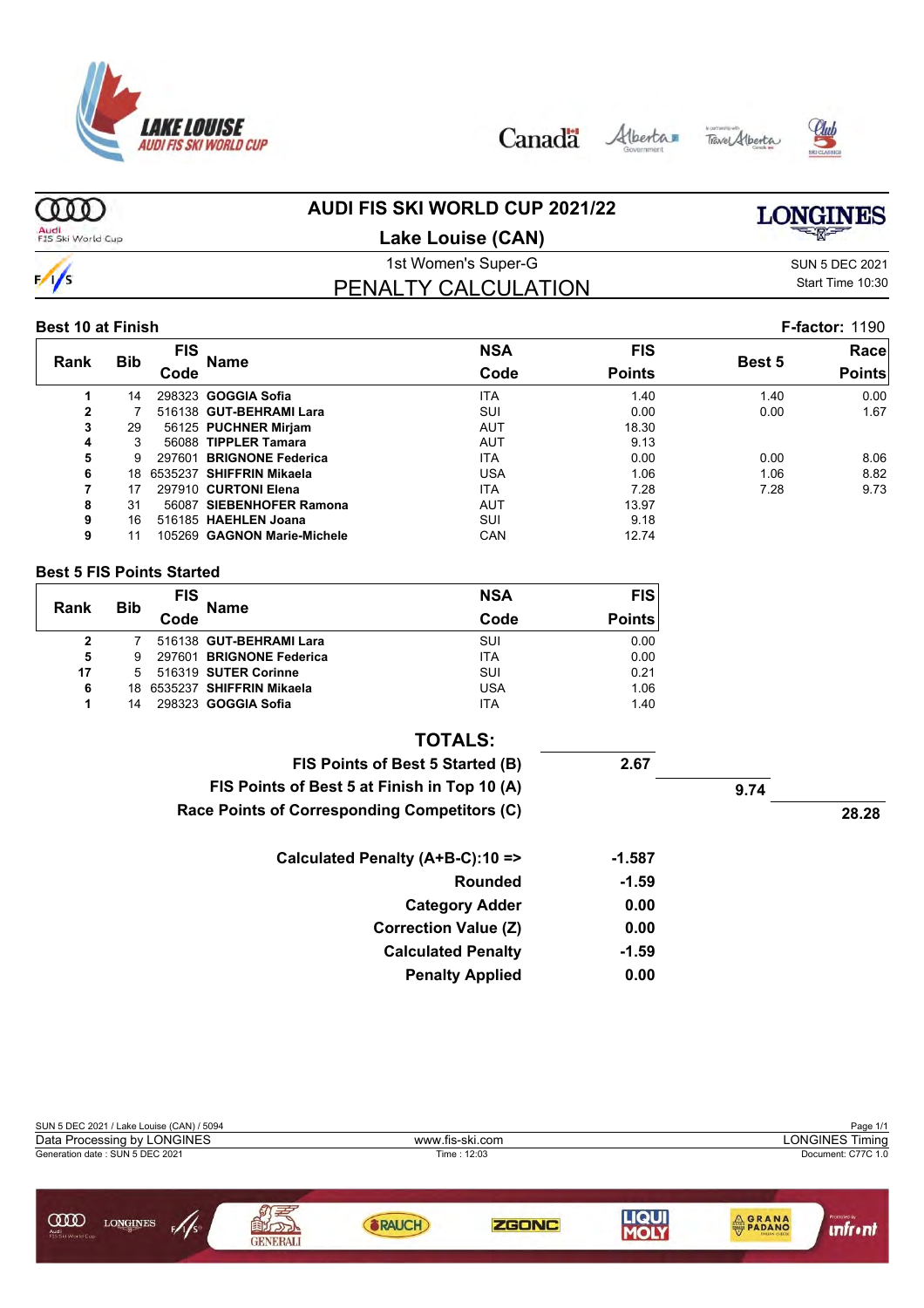

Canada Alberta Tave Alberta





 $000$ 

 $\frac{1}{s}$ 

### **AUDI FIS SKI WORLD CUP 2021/22**

Audi<br>FIS Ski World Cup

## **Lake Louise (CAN)**

1st Women's Super-G Super-G SUN 5 DEC 2021

## PERFORMANCE ANALYSIS BY RANK

Start Time 10:30

|                |    |                             | <b>NSA</b> |                | <b>Positions</b> |                      |                | <b>Partials</b> |      |              | <b>Difference</b>                        |            | Speed            |             |
|----------------|----|-----------------------------|------------|----------------|------------------|----------------------|----------------|-----------------|------|--------------|------------------------------------------|------------|------------------|-------------|
|                |    | Rank Bib Name<br>Ski        | Code       | Pos            |                  | <b>Time Rank Pos</b> |                |                 |      |              | Time Rank Time Dist.(m) Pos. (km/h) Rank |            |                  |             |
| $\mathbf{1}$   |    | 14 GOGGIA Sofia             | <b>ITA</b> | Int1:          | 19.38            |                      | $(5)$ 11-12:   | 25.86           | (5)  | 0.16         |                                          | Sp1        | 123.78           | (1)         |
|                |    | Atomic                      |            | Int2:          | 45.24            |                      | $(5)$ 12-13:   | 18.42           | (1)  | 0.25         |                                          | Sp2        | 104.96           | (4)         |
|                |    |                             |            | Int3:          | 1:03.66          |                      | $(3)$ 13-Fin:  | 14.62           | (2)  | 0.25         |                                          |            |                  |             |
|                |    |                             |            | Fin:           | 1:18.28          | (1)                  |                |                 |      | 0.00         | 0.00                                     | Avg:       | 90.64            |             |
| $\mathbf{2}$   |    | 7 GUT-BEHRAMI Lara          | SUI        | Int1:          | 19.22            |                      | $(1)$ 11-12:   |                 |      | 0.00         |                                          | Sp1        | 122.07           | (11)        |
|                |    | Head                        |            | Int2:          | 44.99            |                      | $(1)$ 12-13:   | 25.77           | (4)  | 0.00         |                                          | Sp2        | 102.20           | (24)        |
|                |    |                             |            | Int3:          | 1:03.41          |                      | $(1)$ 13-Fin:  | 18.42           | (1)  | 0.00         |                                          |            |                  |             |
|                |    |                             |            | Fin:           | 1:18.39          | (2)                  |                | 14.98           | (13) | 0.11         | 2.77                                     | Avg:       | 90.52            |             |
| 3              |    | 29 PUCHNER Mirjam           | <b>AUT</b> | Int1:          | 19.41            |                      |                |                 |      | 0.19         |                                          | Sp1        | 122.61           | (8)         |
|                |    | Atomic                      |            | Int2:          | 45.48            |                      | $(7)$ 11-12:   | 26.07           | (7)  | 0.49         |                                          |            | Sp2 103.90       | (11)        |
|                |    |                             |            | Int3:          | 1:03.99          |                      | $(7)$ 12-13:   | 18.51           | (4)  | 0.58         |                                          |            |                  |             |
|                |    |                             |            | Fin:           | 1:18.72          | (3)                  | $(7)$ 13-Fin:  | 14.73           | (5)  | 0.44         | 11.02                                    |            | Avg: 90.14       |             |
|                |    |                             |            |                |                  |                      |                |                 |      |              |                                          |            |                  |             |
| 4              |    | 3 TIPPLER Tamara<br>Salomon | <b>AUT</b> | Int1:          | 19.58            |                      | $(19)$ 11-12:  | 25.65           | (2)  | 0.36         |                                          |            | Sp1 120.95       | (17)        |
|                |    |                             |            | $Int2$ :       | 45.23            |                      | $(4)$ 12-13:   | 18.63           | (12) | 0.24         |                                          |            | Sp2 101.37       | (29)        |
|                |    |                             |            | Int3:          | 1:03.86          |                      | $(5)$ 13-Fin:  | 14.92           | (12) | 0.45         |                                          |            |                  |             |
|                |    |                             |            | Fin:           | 1:18.78          | (4)                  |                |                 |      | 0.50         | 12.51                                    |            | Avg: 90.07       |             |
| 5              |    | 9 BRIGNONE Federica         | <b>ITA</b> | Int1:          | 19.41            |                      | $(7)$ 11-12:   | 25.62           | (1)  | 0.19         |                                          | Sp1        | 119.86           | (23)        |
|                |    | Rossignol                   |            | Int2:          | 45.03            |                      | $(2)$ 12-13:   | 18.57           | (9)  | 0.04         |                                          | Sp2        | 99.91            | (35)        |
|                |    |                             |            | Int3:          | 1:03.60          |                      | $(2)$ 13-Fin:  | 15.21           | (29) | 0.19         |                                          |            |                  |             |
|                |    |                             |            | Fin:           | 1:18.81          | (5)                  |                |                 |      | 0.53         | 13.26                                    | Avg:       | 90.03            |             |
| 6              |    | 18 SHIFFRIN Mikaela         | <b>USA</b> | Int1:          | 19.31            |                      | $(2)$ 11-12:   |                 |      | 0.09         |                                          | Sp1        | 121.96           | (12)        |
|                |    | Atomic                      |            | $Int2$ :       | 45.06            |                      | $(3)$ 12-13:   | 25.75           | (3)  | 0.07         |                                          | Sp2        | 102.56           | (21)        |
|                |    |                             |            | Int3:          | 1:03.72          |                      | $(4)$ 13-Fin:  | 18.66           | (16) | 0.31         |                                          |            |                  |             |
|                |    |                             |            | Fin:           | 1:18.86          | (6)                  |                | 15.14           | (22) | 0.58         | 14.50                                    | Avg:       | 89.98            |             |
| $\overline{7}$ |    | 17 CURTONI Elena            | <b>ITA</b> | Int1:          | 19.53            |                      |                |                 |      | 0.31         |                                          | Sp1        | 120.09           |             |
|                |    | Head                        |            | $Int2$ :       | 45.40            |                      | $(13)$ 11-12:  | 25.87           | (6)  | 0.41         |                                          | Sp2        | 104.19           | (21)<br>(7) |
|                |    |                             |            | Int3:          | 1:03.93          |                      | $(6)$ 12-13:   | 18.53           | (5)  | 0.52         |                                          |            |                  |             |
|                |    |                             |            | Fin:           | 1:18.92          | (7)                  | $(6)$ 13-Fin:  | 14.99           | (15) | 0.64         | 15.98                                    | Avg:       | 89.91            |             |
| 8              |    | 31 SIEBENHOFER Ramona       | <b>AUT</b> |                |                  |                      |                |                 |      |              |                                          |            |                  |             |
|                |    | Fischer                     |            | Int1:<br>Int2: | 19.32<br>45.84   |                      | $(3)$ 11-12:   | 26.52           | (22) | 0.10<br>0.85 |                                          | Sp1<br>Sp2 | 121.27<br>104.73 | (15)        |
|                |    |                             |            | Int3:          | 1:04.39          |                      | $(11)$ 12-13:  | 18.55           | (6)  | 0.98         |                                          |            |                  | (5)         |
|                |    |                             |            | Fin:           | 1:19.28          | (8)                  | $(8)$ 13-Fin:  | 14.89           | (11) | 1.00         | 24.86                                    | Avg:       | 89.50            |             |
|                |    |                             |            |                |                  |                      |                |                 |      |              |                                          |            |                  |             |
| 9              |    | 16 HAEHLEN Joana<br>Atomic  | <b>SUI</b> | Int1:          | 19.67            |                      | $(25)$ 11-12:  | 26.34           | (16) | 0.45         |                                          | Sp1        | 122.90           | (5)         |
|                |    |                             |            | $Int2$ :       | 46.01            |                      | $(19)$ 12-13:  | 18.63           | (12) | 1.02         |                                          | Sp2        | 104.11           | (9)         |
|                |    |                             |            | Int3:          | 1:04.64          |                      | $(12)$ 13-Fin: | 14.67           | (3)  | 1.23         |                                          |            |                  |             |
|                |    |                             |            | Fin:           | 1:19.31          | (9)                  |                |                 |      | 1.03         | 25.60                                    |            | Avg: 89.47       |             |
| 9              | 11 | <b>GAGNON Marie-Michele</b> | CAN        | Int1:          | 19.58            |                      | $(19)$ 11-12:  | 26.19           | (10) | 0.36         |                                          |            | Sp1 120.92       | (18)        |
|                |    | Head                        |            | Int2:          | 45.77            | (8)                  | $12-13:$       | 18.78           | (20) | 0.78         |                                          |            | Sp2 102.90       | (17)        |
|                |    |                             |            | Int3:          | 1:04.55          |                      | $(9)$ 13-Fin:  | 14.76           | (6)  | 1.14         |                                          |            |                  |             |
|                |    |                             |            | Fin:           | 1:19.31          | (9)                  |                |                 |      | 1.03         | 25.60                                    |            | Avg: 89.47       |             |

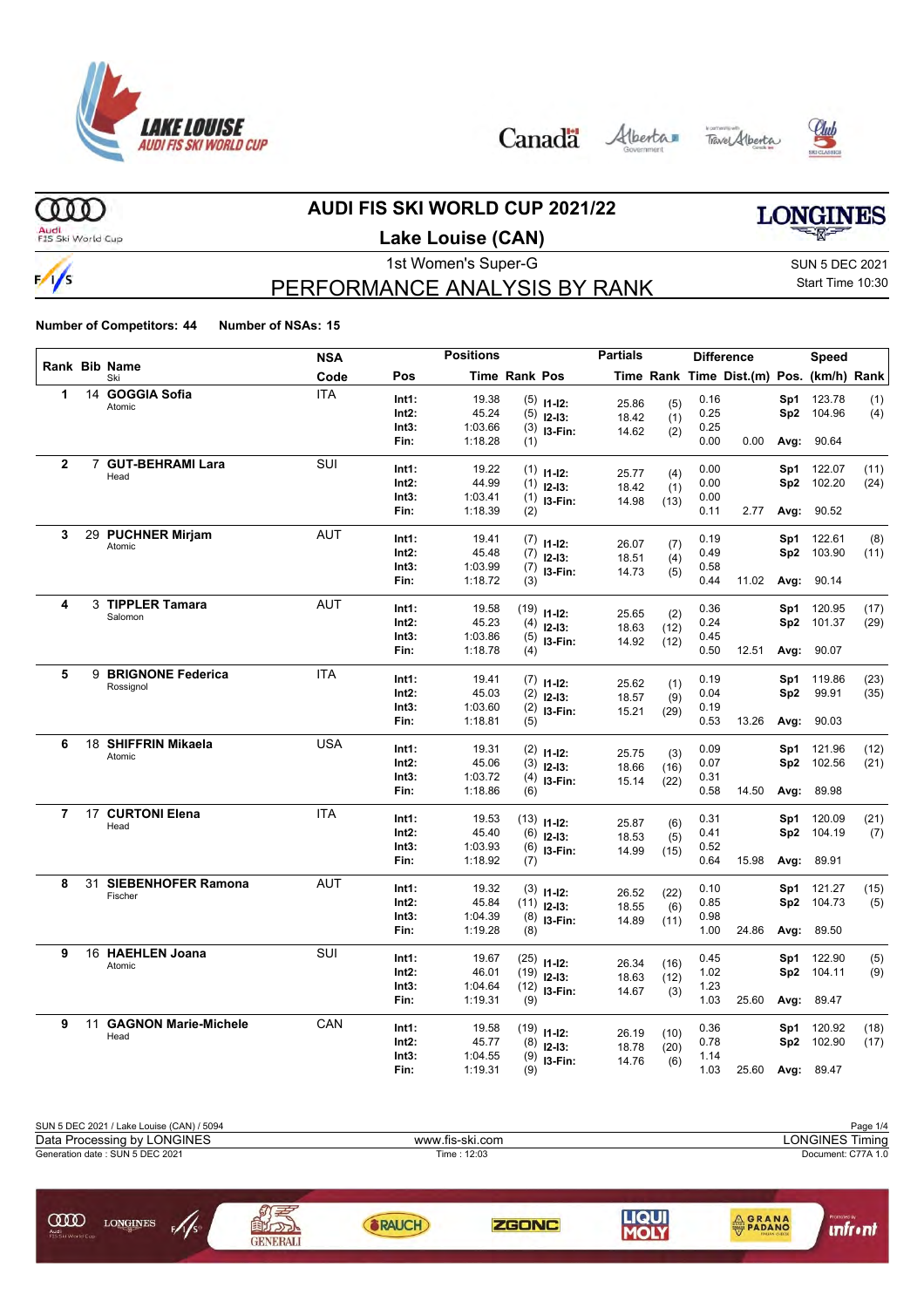

### **AUDI FIS SKI WORLD CUP 2021/22**

**Lake Louise (CAN)**



# PERFORMANCE ANALYSIS BY RANK

1st Women's Super-G Super-G SUN 5 DEC 2021 Start Time 10:30

|    |                                  | <b>NSA</b> |                | <b>Positions</b>   |                      |                               | <b>Partials</b> |              | <b>Difference</b> |                                          |      | Speed             |             |
|----|----------------------------------|------------|----------------|--------------------|----------------------|-------------------------------|-----------------|--------------|-------------------|------------------------------------------|------|-------------------|-------------|
|    | Rank Bib Name<br>Ski             | Code       | Pos            |                    | <b>Time Rank Pos</b> |                               |                 |              |                   | Time Rank Time Dist.(m) Pos. (km/h) Rank |      |                   |             |
| 11 | 10 JOHNSON Breezy                | <b>USA</b> | Int1:          | 19.47              |                      | $(9)$ 11-12:                  |                 |              | 0.25              |                                          | Sp1  | 123.11            | (3)         |
|    | Atomic                           |            | Int2:          | 46.20              |                      | $(25)$ 12-13:                 | 26.73<br>18.64  | (29)<br>(14) | 1.21              |                                          | Sp2  | 106.11            | (2)         |
|    |                                  |            | Int3:          | 1:04.84            |                      | $(20)$ 13-Fin:                | 14.52           | (1)          | 1.43              |                                          |      |                   |             |
|    |                                  |            | Fin:           | 1:19.36            | (11)                 |                               |                 |              | 1.08              | 26.82                                    | Avg: | 89.41             |             |
| 12 | 6 MOWINCKEL Ragnhild             | <b>NOR</b> | Int1:          | 19.36              |                      |                               |                 |              | 0.14              |                                          | Sp1. | 121.14            | (16)        |
|    | Head                             |            | Int2:          | 45.86              |                      | $(4)$ 11-12:<br>$(12)$ 12-13: | 26.50           | (20)         | 0.87              |                                          | Sp2  | 102.91            | (16)        |
|    |                                  |            | Int3:          | 1:04.61            |                      | $(11)$ 13-Fin:                | 18.75           | (18)         | 1.20              |                                          |      |                   |             |
|    |                                  |            | Fin:           | 1:19.37            | (12)                 |                               | 14.76           | (6)          | 1.09              | 27.07                                    |      | Avg: 89.40        |             |
| 13 | 13 LEDECKA Ester                 | <b>CZE</b> | Int1:          | 19.62              |                      |                               |                 |              | 0.40              |                                          | Sp1  | 122.22            |             |
|    | Atomic                           |            | Int2:          | 46.19              |                      | $(24)$ 11-12:                 | 26.57           | (23)         | 1.20              |                                          | Sp2  | 105.36            | (10)<br>(3) |
|    |                                  |            | Int3:          | 1:04.66            |                      | $(24)$ 12-13:                 | 18.47           | (3)          | 1.25              |                                          |      |                   |             |
|    |                                  |            | Fin:           | 1:19.38            | (13)                 | $(13)$ 13-Fin:                | 14.72           | (4)          | 1.10              | 27.31                                    | Avg: | 89.39             |             |
| 14 | 1 MARSAGLIA Francesca            | ITA        |                |                    |                      |                               |                 |              |                   |                                          |      |                   |             |
|    | Salomon                          |            | Int1:          | 19.54              |                      | $(14)$ 11-12:                 | 26.43           | (18)         | 0.32              |                                          | Sp1  | 120.78            | (19)        |
|    |                                  |            | Int2:          | 45.97              |                      | $(14)$ 12-13:                 | 18.62           | (11)         | 0.98              |                                          | Sp2  | 102.55            | (22)        |
|    |                                  |            | Int3:<br>Fin:  | 1:04.59<br>1:19.39 | (14)                 | $(10)$ 13-Fin:                | 14.80           | (9)          | 1.18<br>1.11      | 27.56                                    |      | Avg: 89.38        |             |
|    |                                  |            |                |                    |                      |                               |                 |              |                   |                                          |      |                   |             |
| 15 | 15 SCHMIDHOFER Nicole<br>Fischer | AUT        | Int1:          | 19.47              |                      | $(9)$ 11-12:                  | 26.50           | (20)         | 0.25              |                                          | Sp1  | 119.88            | (22)        |
|    |                                  |            | Int2:          | 45.97              |                      | $(14)$ 12-13:                 | 18.72           | (17)         | 0.98              |                                          |      | Sp2 104.15        | (8)         |
|    |                                  |            | Int3:          | 1:04.69            |                      | $(15)$ 13-Fin:                | 14.99           | (15)         | 1.28              |                                          |      |                   |             |
|    |                                  |            | Fin:           | 1:19.68            | (15)                 |                               |                 |              | 1.40              | 34.63                                    | Avg: | 89.05             |             |
| 16 | 26 FERK Marusa                   | <b>SLO</b> | Int1:          | 19.80              |                      | $(35)$ 11-12:                 |                 |              | 0.58              |                                          | Sp1  | 118.03            | (39)        |
|    | Salomon                          |            | Int2:          | 45.97              |                      | $(14)$ 12-13:                 | 26.17           | (9)          | 0.98              |                                          | Sp2  | 100.25            | (34)        |
|    |                                  |            | Int3:          | 1:04.72            |                      | $(17)$ 13-Fin:                | 18.75<br>14.98  | (18)         | 1.31              |                                          |      |                   |             |
|    |                                  |            | Fin:           | 1:19.70            | (16)                 |                               |                 | (13)         | 1.42              | 35.12                                    |      | Avg: 89.03        |             |
| 17 | 5 SUTER Corinne                  | SUI        | Int1:          | 19.40              |                      |                               |                 |              | 0.18              |                                          | Sp1  | 122.97            |             |
|    | Head                             |            | Int2:          | 46.21              |                      | $(6)$ 11-12:                  | 26.81           | (34)         | 1.22              |                                          | Sp2  | 103.92            | (4)<br>(10) |
|    |                                  |            | Int3:          | 1:04.99            |                      | $(27)$ 12-13:                 | 18.78           | (20)         | 1.58              |                                          |      |                   |             |
|    |                                  |            | Fin:           | 1:19.79            | (17)                 | $(25)$ 13-Fin:                | 14.80           | (9)          | 1.51              | 37.30                                    | Avg: | 88.93             |             |
| 18 | 32 HUETTER Cornelia              | AUT        |                |                    |                      |                               |                 |              |                   |                                          |      |                   |             |
|    | Head                             |            | Int1:<br>Int2: | 19.71<br>46.05     |                      | $(28)$ 11-12:                 | 26.34           | (16)         | 0.49              |                                          | Sp1  | 119.12            | (29)        |
|    |                                  |            | Int3:          | 1:04.69            |                      | $(20)$ 12-13:                 | 18.64           | (14)         | 1.06<br>1.28      |                                          | Sp2  | 104.46            | (6)         |
|    |                                  |            | Fin:           | 1:19.83            | (18)                 | $(15)$ 13-Fin:                | 15.14           | (22)         | 1.55              | 38.27                                    |      | Avg: 88.88        |             |
| 19 | 2 HAASER Ricarda                 | AUT        |                |                    |                      |                               |                 |              |                   |                                          |      |                   |             |
|    | Fischer                          |            | Int1:          | 19.56              |                      | $(16)$ 11-12:                 | 26.33           | (15)         | 0.34              |                                          | Sp1  | 123.13            | (2)         |
|    |                                  |            | Int2:          | 45.89              |                      | $(13)$ 12-13:                 | 18.78           | (20)         | 0.90              |                                          | Sp2  | 101.88            | (26)        |
|    |                                  |            | Int3:<br>Fin:  | 1:04.67<br>1:19.87 | (19)                 | $(14)$ 13-Fin:                | 15.20           | (27)         | 1.26<br>1.59      | 39.24                                    | Avg: | 88.84             |             |
|    |                                  |            |                |                    |                      |                               |                 |              |                   |                                          |      |                   |             |
| 20 | 25 ROBINSON Alice<br>Voelkl      | <b>NZL</b> | Int1:          | 19.58              |                      | $(19)$ 11-12:                 | 26.21           | (11)         | 0.36              |                                          |      | Sp1 118.00        | (40)        |
|    |                                  |            | Int2:          | 45.79              |                      | $(9)$ 12-13:                  | 19.08           | (34)         | 0.80              |                                          | Sp2. | 98.62             | (41)        |
|    |                                  |            | Int3:<br>Fin:  | 1:04.87<br>1:20.01 | (20)                 | $(22)$ 13-Fin:                | 15.14           | (22)         | 1.46<br>1.73      | 42.62                                    |      | Avg: 88.68        |             |
|    |                                  |            |                |                    |                      |                               |                 |              |                   |                                          |      |                   |             |
| 21 | 20 SCHEYER Christine<br>Head     | <b>AUT</b> | Int1:          | 19.58              |                      | $(19)$ 11-12:                 | 26.74           | (30)         | 0.36              |                                          |      | Sp1 122.24        | (9)         |
|    |                                  |            | Int2:          | 46.32              |                      | $(29)$ 12-13:                 | 18.58           | (10)         | 1.33              |                                          |      | Sp2 103.35        | (14)        |
|    |                                  |            | Int3:          | 1:04.90            |                      | $(23)$ 13-Fin:                | 15.14           | (22)         | 1.49              |                                          |      |                   |             |
|    |                                  |            | Fin:           | 1:20.04            | (21)                 |                               |                 |              | 1.76              | 43.34                                    |      | Avg: 88.65        |             |
| 22 | 23 FLURY Jasmine                 | SUI        | Int1:          |                    |                      | $11 - 12$ :                   |                 |              |                   |                                          |      | Sp1 122.78        | (7)         |
|    | Fischer                          |            | Int2:          | 46.37              |                      | $(30)$ 12-13:                 | 18.56           | (7)          | 1.38              |                                          |      | Sp2 102.04        | (25)        |
|    |                                  |            | Int3:          | 1:04.93            |                      | $(24)$ 13-Fin:                | 15.15           | (26)         | 1.52              |                                          |      |                   |             |
|    |                                  |            | Fin:           | 1:20.08            | (22)                 |                               |                 |              | 1.80              | 44.30                                    |      | <b>Avg: 88.61</b> |             |

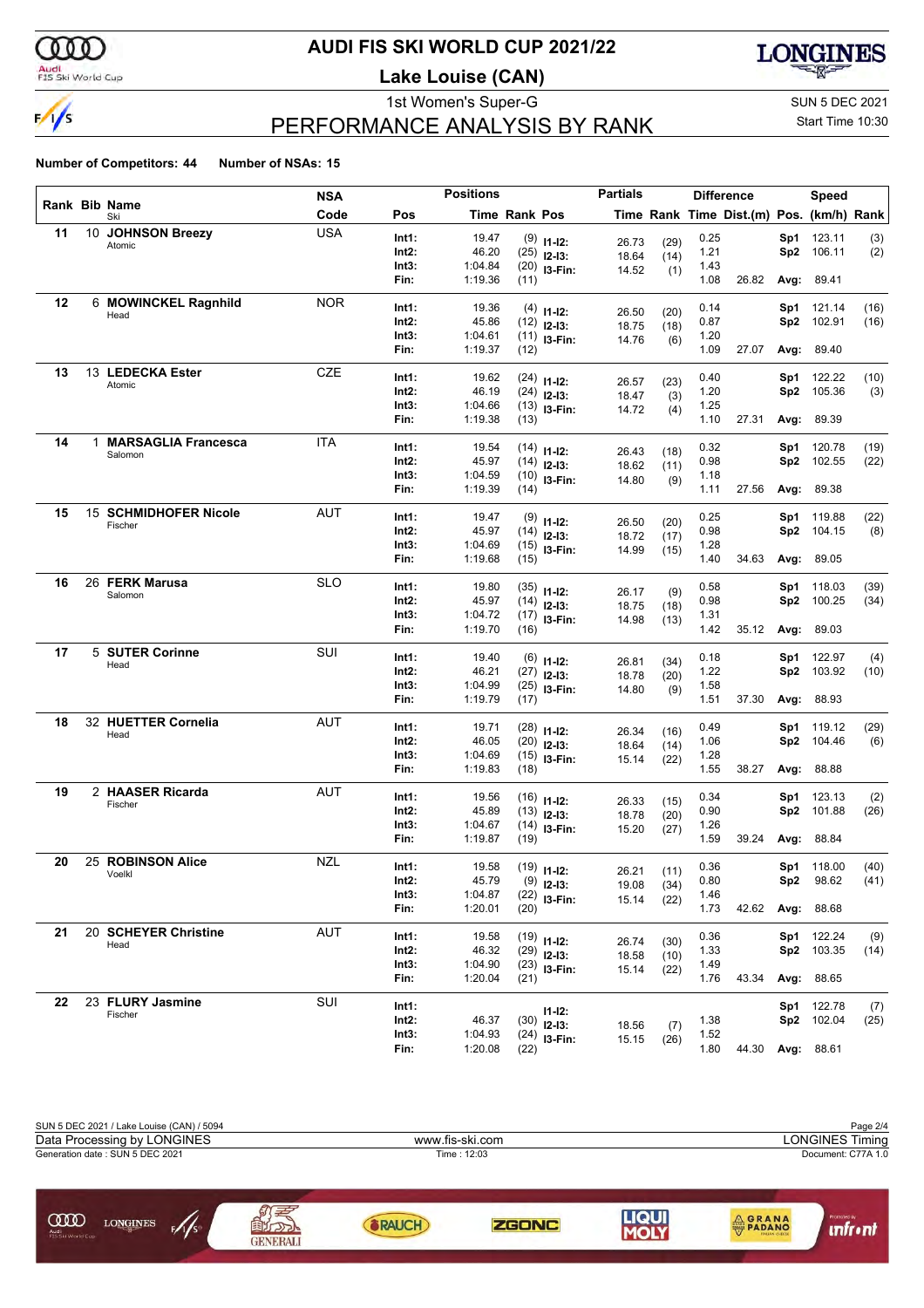

### **AUDI FIS SKI WORLD CUP 2021/22**

**Lake Louise (CAN)**



# PERFORMANCE ANALYSIS BY RANK

1st Women's Super-G Super-G SUN 5 DEC 2021 Start Time 10:30

|    |    |                        | <b>NSA</b> |                | <b>Positions</b>   |                      |                                | <b>Partials</b> |              |              | <b>Difference</b>                        |            | Speed             |             |
|----|----|------------------------|------------|----------------|--------------------|----------------------|--------------------------------|-----------------|--------------|--------------|------------------------------------------|------------|-------------------|-------------|
|    |    | Rank Bib Name<br>Ski   | Code       | Pos            |                    | <b>Time Rank Pos</b> |                                |                 |              |              | Time Rank Time Dist.(m) Pos. (km/h) Rank |            |                   |             |
| 23 |    | 33 PLESHKOVA Julia     | <b>RUS</b> | Int1:          | 19.76              |                      | $(32)$ 11-12:                  | 26.30           | (13)         | 0.54         |                                          | Sp1.       | 118.28            | (36)        |
|    |    | Head                   |            | Int2:          | 46.06              |                      | $(21)$ 12-13:                  | 18.80           | (24)         | 1.07         |                                          | Sp2        | 102.99            | (15)        |
|    |    |                        |            | Int3:          | 1:04.86            |                      | $(21)$ 13-Fin:                 | 15.23           | (31)         | 1.45         |                                          |            |                   |             |
|    |    |                        |            | Fin:           | 1:20.09            | (23)                 |                                |                 |              | 1.81         | 44.54                                    | Avg:       | 88.60             |             |
| 23 | 21 | <b>MELESI Roberta</b>  | ITA        | Int1:          | 19.84              |                      |                                |                 |              | 0.62         |                                          | Sp1        | 118.73            | (34)        |
|    |    | Dynastar               |            | Int2:          | 45.99              |                      | $(37)$ 11-12:<br>$(17)$ 12-13: | 26.15           | (8)          | 1.00         |                                          | Sp2        | 99.38             | (39)        |
|    |    |                        |            | Int3:          | 1:05.09            |                      | $(27)$ 13-Fin:                 | 19.10           | (35)         | 1.68         |                                          |            |                   |             |
|    |    |                        |            | Fin:           | 1:20.09            | (23)                 |                                | 15.00           | (17)         | 1.81         | 44.54                                    |            | <b>Avg: 88.60</b> |             |
| 25 | 28 | <b>WEIDLE Kira</b>     | <b>GER</b> |                |                    |                      |                                |                 |              |              |                                          |            |                   |             |
|    |    | Rossignol              |            | Int1:<br>Int2: | 19.76<br>46.23     |                      | $(32)$ 11-12:                  | 26.47           | (19)         | 0.54<br>1.24 |                                          | Sp1<br>Sp2 | 122.90<br>103.88  | (5)<br>(12) |
|    |    |                        |            | Int3:          | 1:04.79            |                      | $(28)$ 12-13:                  | 18.56           | (7)          | 1.38         |                                          |            |                   |             |
|    |    |                        |            | Fin:           | 1:20.11            | (25)                 | $(18)$ 13-Fin:                 | 15.32           | (35)         | 1.83         | 45.02                                    | Avg:       | 88.57             |             |
| 26 |    | 8 GAUTHIER Tiffany     | <b>FRA</b> |                |                    |                      |                                |                 |              |              |                                          |            |                   |             |
|    |    | Rossignol              |            | Int1:          | 19.57              |                      | $(18)$ 11-12:                  | 26.24           | (12)         | 0.35         |                                          | Sp1        | 116.17            | (41)        |
|    |    |                        |            | Int2:          | 45.81              |                      | $(10)$ 12-13:                  | 19.01           | (33)         | 0.82         |                                          | Sp2        | 101.62            | (27)        |
|    |    |                        |            | Int3:<br>Fin:  | 1:04.82<br>1:20.26 | (26)                 | $(19)$ 13-Fin:                 | 15.44           | (38)         | 1.41<br>1.98 | 48.62                                    |            | <b>Avg: 88.41</b> |             |
|    |    |                        |            |                |                    |                      |                                |                 |              |              |                                          |            |                   |             |
| 27 | 12 | <b>MIRADOLI Romane</b> | <b>FRA</b> | Int1:          | 19.48              |                      | $(11)$ 11-12:                  | 26.72           | (28)         | 0.26         |                                          | Sp1        | 120.77            | (20)        |
|    |    | Dynastar               |            | Int2:          | 46.20              |                      | $(25)$ 12-13:                  | 18.88           | (26)         | 1.21         |                                          | Sp2        | 103.51            | (13)        |
|    |    |                        |            | Int3:          | 1:05.08            |                      | $(26)$ 13-Fin:                 | 15.20           | (27)         | 1.67         |                                          |            |                   |             |
|    |    |                        |            | Fin:           | 1:20.28            | (27)                 |                                |                 |              | 2.00         | 49.10                                    | Avg:       | 88.39             |             |
| 28 |    | 30 DELAGO Nicol        | ITA        | Int1:          | 19.56              |                      |                                |                 |              | 0.34         |                                          | Sp1        | 121.42            | (13)        |
|    |    | Atomic                 |            | Int2:          | 46.71              |                      | $(16)$ 11-12:<br>$(38)$ 12-13: | 27.15           | (38)         | 1.72         |                                          | Sp2        | 106.25            | (1)         |
|    |    |                        |            | Int3:          | 1:05.55            |                      | $(34)$ 13-Fin:                 | 18.84           | (25)         | 2.14         |                                          |            |                   |             |
|    |    |                        |            | Fin:           | 1:20.34            | (28)                 |                                | 14.79           | (8)          | 2.06         | 50.54                                    |            | <b>Avg: 88.32</b> |             |
| 29 |    | 27 CASHMAN Keely       | <b>USA</b> |                |                    |                      |                                |                 |              |              |                                          |            |                   |             |
|    |    | Rossignol              |            | Int1:          | 19.90              |                      | $(38)$ 11-12:                  | 26.57           | (23)         | 0.68         |                                          | Sp1        | 118.82            | (32)        |
|    |    |                        |            | Int2:<br>Int3: | 46.47<br>1:05.35   |                      | $(34)$ 12-13:                  | 18.88           | (26)         | 1.48<br>1.94 |                                          | Sp2        | 102.67            | (19)        |
|    |    |                        |            | Fin:           | 1:20.38            | (29)                 | $(31)$ 13-Fin:                 | 15.03           | (21)         | 2.10         | 51.49                                    | Avg:       | 88.28             |             |
| 30 |    | 48 WILES Jacqueline    | <b>USA</b> |                |                    |                      |                                |                 |              |              |                                          |            |                   |             |
|    |    | Rossignol              |            | Int1:          | 19.71              |                      | $(28)$ 11-12:                  | 26.76           | (32)         | 0.49         |                                          | Sp1        | 119.54            | (24)        |
|    |    |                        |            | Int2:          | 46.47              |                      | $(34)$ 12-13:                  | 18.93           | (28)         | 1.48         |                                          | Sp2        | 102.59            | (20)        |
|    |    |                        |            | Int3:          | 1:05.40            |                      | $(32)$ 13-Fin:                 | 15.01           | (19)         | 1.99         |                                          |            |                   |             |
|    |    |                        |            | Fin:           | 1:20.41            | (30)                 |                                |                 |              | 2.13         | 52.21                                    |            | <b>Avg: 88.24</b> |             |
| 31 |    | 22 GAUCHE Laura        | <b>FRA</b> | Int1:          |                    |                      | $11 - 12$ :                    |                 |              |              |                                          | Sp1        | 119.45            | (26)        |
|    |    | Head                   |            | Int2:          | 46.42              | (32)                 | $12-13:$                       | 19.13           | (37)         | 1.43         |                                          | Sp2        | 99.39             | (38)        |
|    |    |                        |            | Int3:          | 1:05.55            | (34)                 | I3-Fin:                        | 15.00           | (17)         | 2.14         |                                          |            |                   |             |
|    |    |                        |            | Fin:           | 1:20.55            | (31)                 |                                |                 |              | 2.27         | 55.55                                    | Avg:       | 88.09             |             |
| 32 |    | 41 DELAGO Nadia        | ITA        | Int1:          | 19.83              |                      | $(36)$ 11-12:                  |                 | (26)         | 0.61         |                                          |            | Sp1 119.34        | (27)        |
|    |    | Atomic                 |            | Int2:          | 46.44              |                      | $(33)$ 12-13:                  | 26.61<br>18.79  |              | 1.45         |                                          |            | <b>Sp2</b> 102.36 | (23)        |
|    |    |                        |            | Int3:          | 1:05.23            |                      | $(28)$ 13-Fin:                 | 15.34           | (23)<br>(36) | 1.82         |                                          |            |                   |             |
|    |    |                        |            | Fin:           | 1:20.57            | (32)                 |                                |                 |              | 2.29         | 56.02                                    |            | <b>Avg: 88.07</b> |             |
| 33 |    | 40 CERUTTI Camille     | <b>FRA</b> | Int1:          | 19.70              |                      |                                |                 |              | 0.48         |                                          |            | Sp1 118.85        | (31)        |
|    |    | Atomic                 |            | Int2:          | 46.00              |                      | $(27)$ 11-12:<br>$(18)$ 12-13: | 26.30           | (13)         | 1.01         |                                          |            | Sp2 100.54        | (33)        |
|    |    |                        |            | Int3:          | 1:05.50            |                      | $(33)$ 13-Fin:                 | 19.50           | (43)         | 2.09         |                                          |            |                   |             |
|    |    |                        |            | Fin:           | 1:20.72            | (33)                 |                                | 15.22           | (30)         | 2.44         | 59.58                                    |            | Avg: 87.90        |             |
| 34 |    | 34 HOERNBLAD Lisa      | SWE        |                |                    |                      |                                |                 |              |              |                                          |            |                   |             |
|    |    | Fischer                |            | Int1:          | 19.60              |                      | $(23)$ 11-12:                  | 26.79           | (33)         | 0.38         |                                          |            | Sp1 119.19        | (28)        |
|    |    |                        |            | Int2:          | 46.39              |                      | $(31)$ 12-13:                  | 18.95           | (30)         | 1.40         |                                          |            | Sp2 102.79        | (18)        |
|    |    |                        |            | Int3:          | 1:05.34            |                      | $(30)$ 13-Fin:                 | 15.48           | (39)         | 1.93<br>2.54 | 61.94                                    |            |                   |             |
|    |    |                        |            | Fin:           | 1:20.82            | (34)                 |                                |                 |              |              |                                          |            | Avg: 87.80        |             |

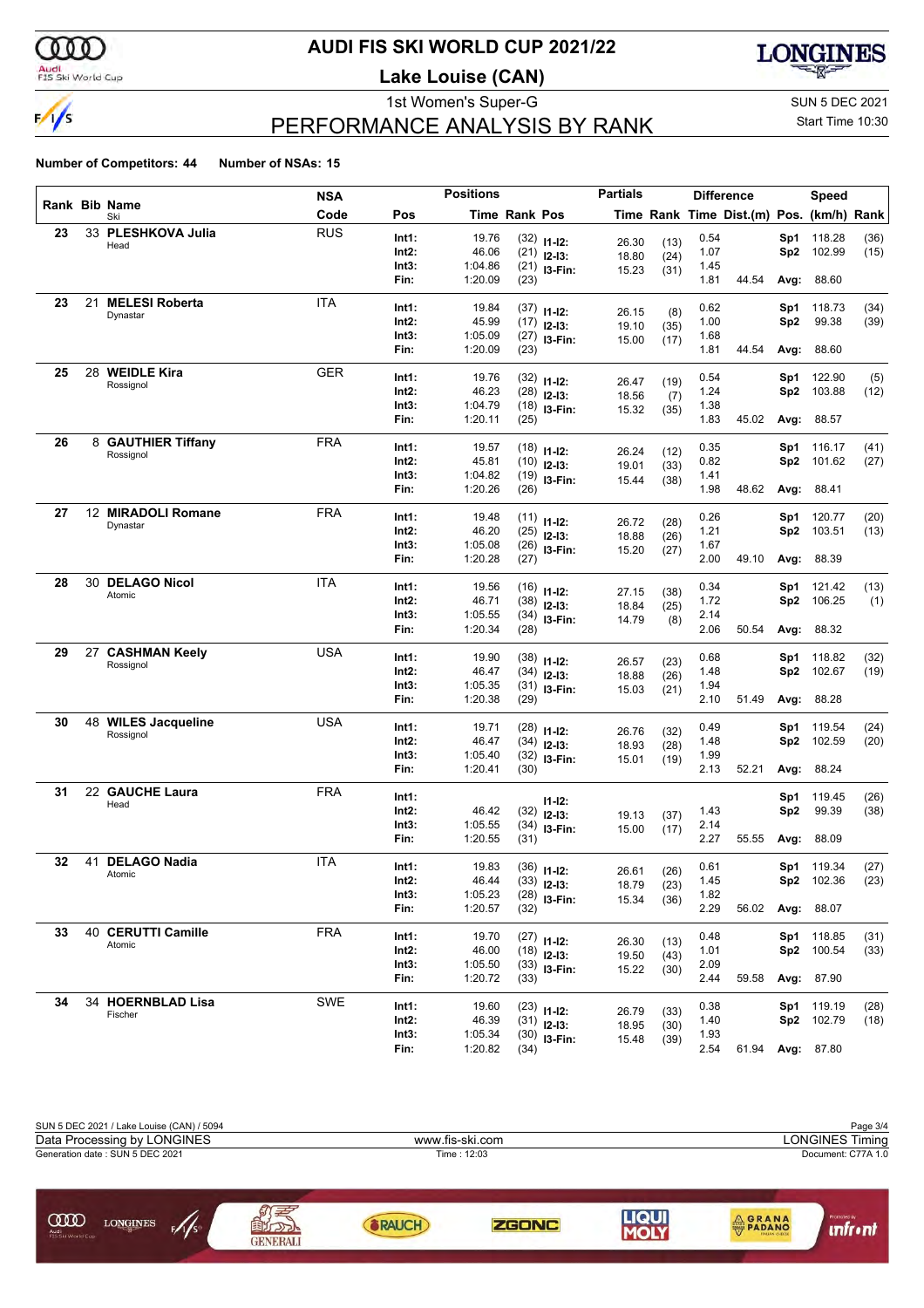

### Audi<br>FIS Ski World Cup

### **AUDI FIS SKI WORLD CUP 2021/22**

**Lake Louise (CAN)**



# PERFORMANCE ANALYSIS BY RANK

1st Women's Super-G Super-G SUN 5 DEC 2021 Start Time 10:30

| Rank Bib Name<br>Code<br>Pos<br><b>Time Rank Pos</b><br>Time Rank Time Dist.(m) Pos. (km/h) Rank<br>Ski<br><b>AUT</b><br>34<br>24 VENIER Stephanie<br>19.75<br>0.53<br>121.41<br>Int1:<br>$(31)$ 11-12:<br>Sp1<br>26.91<br>(35)<br>Head<br>Int2:<br>46.66<br>1.67<br>Sp2<br>101.15<br>$(37)$ 12-13:<br>18.93<br>(28)<br>Int3:<br>1:05.59<br>2.18<br>$(37)$ 13-Fin:<br>15.23<br>(31)<br>1:20.82<br>2.54<br>61.94<br>Fin:<br>Avg:<br>87.80<br>(34)<br>43 CRAWFORD Candace<br>CAN<br>36<br>Int1:<br>19.73<br>0.51<br>Sp1<br>118.77<br>$(30)$ 11-12:<br>26.75<br>(31)<br>Head<br>46.48<br>1.49<br>99.84<br>Int2:<br>Sp <sub>2</sub><br>$(36)$ 12-13:<br>19.12<br>(36)<br>Int3:<br>1:05.60<br>2.19<br>$(38)$ 13-Fin:<br>15.30<br>(34)<br>2.62<br>Fin:<br>1:20.90<br>63.83<br>(36)<br>Avg:<br>87.71<br>37 MANGAN Tricia<br><b>USA</b><br>37<br>Int1:<br>19.55<br>0.33<br>Sp1<br>116.03<br>$(15)$ 11-12:<br>26.58<br>(25)<br>Rossignol<br>Int2:<br>46.13<br>1.14<br>Sp2<br>97.92<br>$(22)$ 12-13:<br>19.44<br>(41)<br>1:05.57<br>2.16<br>Int3:<br>$(36)$ 13-Fin:<br>15.50<br>(40)<br>Fin:<br>1:21.07<br>2.79<br>67.83<br>(37)<br>Avg: 87.52<br>SUI<br>38<br>35 JENAL Stephanie<br>Int1:<br>19.48<br>0.26<br>Sp1<br>118.27<br>$(11)$ $11-12$ :<br>26.65<br>(27)<br>Atomic<br>46.13<br>Int2:<br>$(22)$ 12-13:<br>1.14<br>Sp2<br>101.38<br>19.17<br>(38)<br>1.89<br>Int3:<br>1:05.30<br>$(29)$ 13-Fin:<br>15.87<br>(42)<br>1:21.17<br>2.89<br>Fin:<br>(38)<br>70.18<br>Avg: 87.42<br>42 REMME Roni<br>CAN<br>39<br>Int1:<br>19.98<br>0.76<br>Sp1<br>118.30<br>$(39)$ 11-12:<br>27.05<br>(37)<br>Head<br>47.03<br>2.04<br>98.68<br>Int2:<br>Sp2<br>$(39)$ 12-13:<br>18.95<br>(30)<br>Int3:<br>1:05.98<br>2.57<br>$(39)$ 13-Fin:<br>15.34<br>(36)<br>3.04<br>Fin:<br>1:21.32<br>73.68<br>Avg: 87.26<br>(39)<br>38 PICHLER Karoline<br><b>ITA</b><br>40<br>0.80<br>Int1:<br>20.02<br>118.95<br>$(41)$ 11-12:<br>Sp1<br>27.02<br>(36)<br>Head<br>2.05<br>Int2:<br>47.04<br>Sp2<br>98.10<br>$(40)$ 12-13:<br>18.99<br>(32)<br>Int3:<br>1:06.03<br>2.62<br>$(40)$ 13-Fin:<br>15.69<br>(41)<br>Fin:<br>1:21.72<br>3.44<br>82.97<br>(40)<br>Avg: 86.83<br>41<br>49 FLECKENSTEIN Stefanie<br>CAN<br>Int1:<br>19.67<br>0.45<br>118.24<br>Sp1<br>$(25)$ 11-12:<br>27.50<br>(39)<br>Rossignol<br>Int2:<br>47.17<br>2.18<br>100.63<br>Sp2<br>$(41)$ 12-13:<br>19.35<br>(40)<br>Int3:<br>1:06.52<br>3.11<br>$(41)$ 13-Fin:<br>15.23<br>(31)<br>Fin:<br>1:21.75<br>3.47<br>83.66<br>Avg:<br>86.80<br>(41)<br>50 van SOEST Katrina<br>42<br>CAN<br>Int1:<br>19.78<br>0.56<br>114.43<br>$(34)$ 11-12:<br>Sp1<br>28.35<br>(42)<br>3.14<br>Int2:<br>48.13<br>Sp2<br>101.12<br>$(44)$ 12-13:<br>19.44<br>(41)<br>4.16<br>1:07.57<br>Int3:<br>$(43)$ 13-Fin:<br>15.01<br>(19)<br>Fin:<br>1:22.58<br>4.30<br>102.63<br>(42)<br>Avg:<br>85.92<br>43<br>51 SMALL Greta<br><b>AUS</b><br>20.00<br>Int1:<br>0.78<br>119.52<br>$(40)$ 11-12:<br>Sp1<br>27.79<br>(41)<br>Atomic<br>Int2:<br>47.79<br>2.80<br>99.51<br>Sp2<br>$(42)$ 12-13:<br>19.27<br>(39)<br>Int3:<br>1:07.06<br>$(42)$ 13-Fin:<br>3.65<br>15.91<br>(43)<br>1:22.97<br>Fin:<br>4.69 111.41<br>Avg:<br>85.52<br>(43)<br>52 BARUZZI FARRIOL Francesca<br>44<br>ARG<br>20.32<br>Int1:<br>1.10<br>Sp1<br>115.94<br>$(42)$ 11-12:<br>27.72<br>(40)<br>Rossignol<br>Int2:<br>48.04<br>3.05<br>Sp2<br>95.17<br>$(43)$ 12-13:<br>19.80<br>(44)<br>1:07.84<br>Int3:<br>4.43<br>$(44)$ 13-Fin:<br>16.11<br>(44) |  | <b>NSA</b> |      | <b>Positions</b> |      | <b>Partials</b> |  | <b>Difference</b> |      | Speed |              |
|-----------------------------------------------------------------------------------------------------------------------------------------------------------------------------------------------------------------------------------------------------------------------------------------------------------------------------------------------------------------------------------------------------------------------------------------------------------------------------------------------------------------------------------------------------------------------------------------------------------------------------------------------------------------------------------------------------------------------------------------------------------------------------------------------------------------------------------------------------------------------------------------------------------------------------------------------------------------------------------------------------------------------------------------------------------------------------------------------------------------------------------------------------------------------------------------------------------------------------------------------------------------------------------------------------------------------------------------------------------------------------------------------------------------------------------------------------------------------------------------------------------------------------------------------------------------------------------------------------------------------------------------------------------------------------------------------------------------------------------------------------------------------------------------------------------------------------------------------------------------------------------------------------------------------------------------------------------------------------------------------------------------------------------------------------------------------------------------------------------------------------------------------------------------------------------------------------------------------------------------------------------------------------------------------------------------------------------------------------------------------------------------------------------------------------------------------------------------------------------------------------------------------------------------------------------------------------------------------------------------------------------------------------------------------------------------------------------------------------------------------------------------------------------------------------------------------------------------------------------------------------------------------------------------------------------------------------------------------------------------------------------------------------------------------------------------------------------------------------------------------------------------------------------------------------------------------------------------------------------------------------------------------------------------------------------------------------------------------------------------------------------------------------------------------------------|--|------------|------|------------------|------|-----------------|--|-------------------|------|-------|--------------|
|                                                                                                                                                                                                                                                                                                                                                                                                                                                                                                                                                                                                                                                                                                                                                                                                                                                                                                                                                                                                                                                                                                                                                                                                                                                                                                                                                                                                                                                                                                                                                                                                                                                                                                                                                                                                                                                                                                                                                                                                                                                                                                                                                                                                                                                                                                                                                                                                                                                                                                                                                                                                                                                                                                                                                                                                                                                                                                                                                                                                                                                                                                                                                                                                                                                                                                                                                                                                                                   |  |            |      |                  |      |                 |  |                   |      |       |              |
|                                                                                                                                                                                                                                                                                                                                                                                                                                                                                                                                                                                                                                                                                                                                                                                                                                                                                                                                                                                                                                                                                                                                                                                                                                                                                                                                                                                                                                                                                                                                                                                                                                                                                                                                                                                                                                                                                                                                                                                                                                                                                                                                                                                                                                                                                                                                                                                                                                                                                                                                                                                                                                                                                                                                                                                                                                                                                                                                                                                                                                                                                                                                                                                                                                                                                                                                                                                                                                   |  |            |      |                  |      |                 |  |                   |      |       | (14)         |
|                                                                                                                                                                                                                                                                                                                                                                                                                                                                                                                                                                                                                                                                                                                                                                                                                                                                                                                                                                                                                                                                                                                                                                                                                                                                                                                                                                                                                                                                                                                                                                                                                                                                                                                                                                                                                                                                                                                                                                                                                                                                                                                                                                                                                                                                                                                                                                                                                                                                                                                                                                                                                                                                                                                                                                                                                                                                                                                                                                                                                                                                                                                                                                                                                                                                                                                                                                                                                                   |  |            |      |                  |      |                 |  |                   |      |       | (30)         |
|                                                                                                                                                                                                                                                                                                                                                                                                                                                                                                                                                                                                                                                                                                                                                                                                                                                                                                                                                                                                                                                                                                                                                                                                                                                                                                                                                                                                                                                                                                                                                                                                                                                                                                                                                                                                                                                                                                                                                                                                                                                                                                                                                                                                                                                                                                                                                                                                                                                                                                                                                                                                                                                                                                                                                                                                                                                                                                                                                                                                                                                                                                                                                                                                                                                                                                                                                                                                                                   |  |            |      |                  |      |                 |  |                   |      |       |              |
|                                                                                                                                                                                                                                                                                                                                                                                                                                                                                                                                                                                                                                                                                                                                                                                                                                                                                                                                                                                                                                                                                                                                                                                                                                                                                                                                                                                                                                                                                                                                                                                                                                                                                                                                                                                                                                                                                                                                                                                                                                                                                                                                                                                                                                                                                                                                                                                                                                                                                                                                                                                                                                                                                                                                                                                                                                                                                                                                                                                                                                                                                                                                                                                                                                                                                                                                                                                                                                   |  |            |      |                  |      |                 |  |                   |      |       |              |
|                                                                                                                                                                                                                                                                                                                                                                                                                                                                                                                                                                                                                                                                                                                                                                                                                                                                                                                                                                                                                                                                                                                                                                                                                                                                                                                                                                                                                                                                                                                                                                                                                                                                                                                                                                                                                                                                                                                                                                                                                                                                                                                                                                                                                                                                                                                                                                                                                                                                                                                                                                                                                                                                                                                                                                                                                                                                                                                                                                                                                                                                                                                                                                                                                                                                                                                                                                                                                                   |  |            |      |                  |      |                 |  |                   |      |       | (33)         |
|                                                                                                                                                                                                                                                                                                                                                                                                                                                                                                                                                                                                                                                                                                                                                                                                                                                                                                                                                                                                                                                                                                                                                                                                                                                                                                                                                                                                                                                                                                                                                                                                                                                                                                                                                                                                                                                                                                                                                                                                                                                                                                                                                                                                                                                                                                                                                                                                                                                                                                                                                                                                                                                                                                                                                                                                                                                                                                                                                                                                                                                                                                                                                                                                                                                                                                                                                                                                                                   |  |            |      |                  |      |                 |  |                   |      |       | (36)         |
|                                                                                                                                                                                                                                                                                                                                                                                                                                                                                                                                                                                                                                                                                                                                                                                                                                                                                                                                                                                                                                                                                                                                                                                                                                                                                                                                                                                                                                                                                                                                                                                                                                                                                                                                                                                                                                                                                                                                                                                                                                                                                                                                                                                                                                                                                                                                                                                                                                                                                                                                                                                                                                                                                                                                                                                                                                                                                                                                                                                                                                                                                                                                                                                                                                                                                                                                                                                                                                   |  |            |      |                  |      |                 |  |                   |      |       |              |
|                                                                                                                                                                                                                                                                                                                                                                                                                                                                                                                                                                                                                                                                                                                                                                                                                                                                                                                                                                                                                                                                                                                                                                                                                                                                                                                                                                                                                                                                                                                                                                                                                                                                                                                                                                                                                                                                                                                                                                                                                                                                                                                                                                                                                                                                                                                                                                                                                                                                                                                                                                                                                                                                                                                                                                                                                                                                                                                                                                                                                                                                                                                                                                                                                                                                                                                                                                                                                                   |  |            |      |                  |      |                 |  |                   |      |       |              |
|                                                                                                                                                                                                                                                                                                                                                                                                                                                                                                                                                                                                                                                                                                                                                                                                                                                                                                                                                                                                                                                                                                                                                                                                                                                                                                                                                                                                                                                                                                                                                                                                                                                                                                                                                                                                                                                                                                                                                                                                                                                                                                                                                                                                                                                                                                                                                                                                                                                                                                                                                                                                                                                                                                                                                                                                                                                                                                                                                                                                                                                                                                                                                                                                                                                                                                                                                                                                                                   |  |            |      |                  |      |                 |  |                   |      |       | (42)         |
|                                                                                                                                                                                                                                                                                                                                                                                                                                                                                                                                                                                                                                                                                                                                                                                                                                                                                                                                                                                                                                                                                                                                                                                                                                                                                                                                                                                                                                                                                                                                                                                                                                                                                                                                                                                                                                                                                                                                                                                                                                                                                                                                                                                                                                                                                                                                                                                                                                                                                                                                                                                                                                                                                                                                                                                                                                                                                                                                                                                                                                                                                                                                                                                                                                                                                                                                                                                                                                   |  |            |      |                  |      |                 |  |                   |      |       | (43)         |
|                                                                                                                                                                                                                                                                                                                                                                                                                                                                                                                                                                                                                                                                                                                                                                                                                                                                                                                                                                                                                                                                                                                                                                                                                                                                                                                                                                                                                                                                                                                                                                                                                                                                                                                                                                                                                                                                                                                                                                                                                                                                                                                                                                                                                                                                                                                                                                                                                                                                                                                                                                                                                                                                                                                                                                                                                                                                                                                                                                                                                                                                                                                                                                                                                                                                                                                                                                                                                                   |  |            |      |                  |      |                 |  |                   |      |       |              |
|                                                                                                                                                                                                                                                                                                                                                                                                                                                                                                                                                                                                                                                                                                                                                                                                                                                                                                                                                                                                                                                                                                                                                                                                                                                                                                                                                                                                                                                                                                                                                                                                                                                                                                                                                                                                                                                                                                                                                                                                                                                                                                                                                                                                                                                                                                                                                                                                                                                                                                                                                                                                                                                                                                                                                                                                                                                                                                                                                                                                                                                                                                                                                                                                                                                                                                                                                                                                                                   |  |            |      |                  |      |                 |  |                   |      |       |              |
|                                                                                                                                                                                                                                                                                                                                                                                                                                                                                                                                                                                                                                                                                                                                                                                                                                                                                                                                                                                                                                                                                                                                                                                                                                                                                                                                                                                                                                                                                                                                                                                                                                                                                                                                                                                                                                                                                                                                                                                                                                                                                                                                                                                                                                                                                                                                                                                                                                                                                                                                                                                                                                                                                                                                                                                                                                                                                                                                                                                                                                                                                                                                                                                                                                                                                                                                                                                                                                   |  |            |      |                  |      |                 |  |                   |      |       |              |
|                                                                                                                                                                                                                                                                                                                                                                                                                                                                                                                                                                                                                                                                                                                                                                                                                                                                                                                                                                                                                                                                                                                                                                                                                                                                                                                                                                                                                                                                                                                                                                                                                                                                                                                                                                                                                                                                                                                                                                                                                                                                                                                                                                                                                                                                                                                                                                                                                                                                                                                                                                                                                                                                                                                                                                                                                                                                                                                                                                                                                                                                                                                                                                                                                                                                                                                                                                                                                                   |  |            |      |                  |      |                 |  |                   |      |       | (37)         |
|                                                                                                                                                                                                                                                                                                                                                                                                                                                                                                                                                                                                                                                                                                                                                                                                                                                                                                                                                                                                                                                                                                                                                                                                                                                                                                                                                                                                                                                                                                                                                                                                                                                                                                                                                                                                                                                                                                                                                                                                                                                                                                                                                                                                                                                                                                                                                                                                                                                                                                                                                                                                                                                                                                                                                                                                                                                                                                                                                                                                                                                                                                                                                                                                                                                                                                                                                                                                                                   |  |            |      |                  |      |                 |  |                   |      |       | (28)         |
|                                                                                                                                                                                                                                                                                                                                                                                                                                                                                                                                                                                                                                                                                                                                                                                                                                                                                                                                                                                                                                                                                                                                                                                                                                                                                                                                                                                                                                                                                                                                                                                                                                                                                                                                                                                                                                                                                                                                                                                                                                                                                                                                                                                                                                                                                                                                                                                                                                                                                                                                                                                                                                                                                                                                                                                                                                                                                                                                                                                                                                                                                                                                                                                                                                                                                                                                                                                                                                   |  |            |      |                  |      |                 |  |                   |      |       |              |
|                                                                                                                                                                                                                                                                                                                                                                                                                                                                                                                                                                                                                                                                                                                                                                                                                                                                                                                                                                                                                                                                                                                                                                                                                                                                                                                                                                                                                                                                                                                                                                                                                                                                                                                                                                                                                                                                                                                                                                                                                                                                                                                                                                                                                                                                                                                                                                                                                                                                                                                                                                                                                                                                                                                                                                                                                                                                                                                                                                                                                                                                                                                                                                                                                                                                                                                                                                                                                                   |  |            |      |                  |      |                 |  |                   |      |       |              |
|                                                                                                                                                                                                                                                                                                                                                                                                                                                                                                                                                                                                                                                                                                                                                                                                                                                                                                                                                                                                                                                                                                                                                                                                                                                                                                                                                                                                                                                                                                                                                                                                                                                                                                                                                                                                                                                                                                                                                                                                                                                                                                                                                                                                                                                                                                                                                                                                                                                                                                                                                                                                                                                                                                                                                                                                                                                                                                                                                                                                                                                                                                                                                                                                                                                                                                                                                                                                                                   |  |            |      |                  |      |                 |  |                   |      |       | (35)         |
|                                                                                                                                                                                                                                                                                                                                                                                                                                                                                                                                                                                                                                                                                                                                                                                                                                                                                                                                                                                                                                                                                                                                                                                                                                                                                                                                                                                                                                                                                                                                                                                                                                                                                                                                                                                                                                                                                                                                                                                                                                                                                                                                                                                                                                                                                                                                                                                                                                                                                                                                                                                                                                                                                                                                                                                                                                                                                                                                                                                                                                                                                                                                                                                                                                                                                                                                                                                                                                   |  |            |      |                  |      |                 |  |                   |      |       | (40)         |
|                                                                                                                                                                                                                                                                                                                                                                                                                                                                                                                                                                                                                                                                                                                                                                                                                                                                                                                                                                                                                                                                                                                                                                                                                                                                                                                                                                                                                                                                                                                                                                                                                                                                                                                                                                                                                                                                                                                                                                                                                                                                                                                                                                                                                                                                                                                                                                                                                                                                                                                                                                                                                                                                                                                                                                                                                                                                                                                                                                                                                                                                                                                                                                                                                                                                                                                                                                                                                                   |  |            |      |                  |      |                 |  |                   |      |       |              |
|                                                                                                                                                                                                                                                                                                                                                                                                                                                                                                                                                                                                                                                                                                                                                                                                                                                                                                                                                                                                                                                                                                                                                                                                                                                                                                                                                                                                                                                                                                                                                                                                                                                                                                                                                                                                                                                                                                                                                                                                                                                                                                                                                                                                                                                                                                                                                                                                                                                                                                                                                                                                                                                                                                                                                                                                                                                                                                                                                                                                                                                                                                                                                                                                                                                                                                                                                                                                                                   |  |            |      |                  |      |                 |  |                   |      |       |              |
|                                                                                                                                                                                                                                                                                                                                                                                                                                                                                                                                                                                                                                                                                                                                                                                                                                                                                                                                                                                                                                                                                                                                                                                                                                                                                                                                                                                                                                                                                                                                                                                                                                                                                                                                                                                                                                                                                                                                                                                                                                                                                                                                                                                                                                                                                                                                                                                                                                                                                                                                                                                                                                                                                                                                                                                                                                                                                                                                                                                                                                                                                                                                                                                                                                                                                                                                                                                                                                   |  |            |      |                  |      |                 |  |                   |      |       | (30)         |
|                                                                                                                                                                                                                                                                                                                                                                                                                                                                                                                                                                                                                                                                                                                                                                                                                                                                                                                                                                                                                                                                                                                                                                                                                                                                                                                                                                                                                                                                                                                                                                                                                                                                                                                                                                                                                                                                                                                                                                                                                                                                                                                                                                                                                                                                                                                                                                                                                                                                                                                                                                                                                                                                                                                                                                                                                                                                                                                                                                                                                                                                                                                                                                                                                                                                                                                                                                                                                                   |  |            |      |                  |      |                 |  |                   |      |       | (42)         |
|                                                                                                                                                                                                                                                                                                                                                                                                                                                                                                                                                                                                                                                                                                                                                                                                                                                                                                                                                                                                                                                                                                                                                                                                                                                                                                                                                                                                                                                                                                                                                                                                                                                                                                                                                                                                                                                                                                                                                                                                                                                                                                                                                                                                                                                                                                                                                                                                                                                                                                                                                                                                                                                                                                                                                                                                                                                                                                                                                                                                                                                                                                                                                                                                                                                                                                                                                                                                                                   |  |            |      |                  |      |                 |  |                   |      |       |              |
|                                                                                                                                                                                                                                                                                                                                                                                                                                                                                                                                                                                                                                                                                                                                                                                                                                                                                                                                                                                                                                                                                                                                                                                                                                                                                                                                                                                                                                                                                                                                                                                                                                                                                                                                                                                                                                                                                                                                                                                                                                                                                                                                                                                                                                                                                                                                                                                                                                                                                                                                                                                                                                                                                                                                                                                                                                                                                                                                                                                                                                                                                                                                                                                                                                                                                                                                                                                                                                   |  |            |      |                  |      |                 |  |                   |      |       |              |
|                                                                                                                                                                                                                                                                                                                                                                                                                                                                                                                                                                                                                                                                                                                                                                                                                                                                                                                                                                                                                                                                                                                                                                                                                                                                                                                                                                                                                                                                                                                                                                                                                                                                                                                                                                                                                                                                                                                                                                                                                                                                                                                                                                                                                                                                                                                                                                                                                                                                                                                                                                                                                                                                                                                                                                                                                                                                                                                                                                                                                                                                                                                                                                                                                                                                                                                                                                                                                                   |  |            |      |                  |      |                 |  |                   |      |       | (38)         |
|                                                                                                                                                                                                                                                                                                                                                                                                                                                                                                                                                                                                                                                                                                                                                                                                                                                                                                                                                                                                                                                                                                                                                                                                                                                                                                                                                                                                                                                                                                                                                                                                                                                                                                                                                                                                                                                                                                                                                                                                                                                                                                                                                                                                                                                                                                                                                                                                                                                                                                                                                                                                                                                                                                                                                                                                                                                                                                                                                                                                                                                                                                                                                                                                                                                                                                                                                                                                                                   |  |            |      |                  |      |                 |  |                   |      |       | (32)         |
|                                                                                                                                                                                                                                                                                                                                                                                                                                                                                                                                                                                                                                                                                                                                                                                                                                                                                                                                                                                                                                                                                                                                                                                                                                                                                                                                                                                                                                                                                                                                                                                                                                                                                                                                                                                                                                                                                                                                                                                                                                                                                                                                                                                                                                                                                                                                                                                                                                                                                                                                                                                                                                                                                                                                                                                                                                                                                                                                                                                                                                                                                                                                                                                                                                                                                                                                                                                                                                   |  |            |      |                  |      |                 |  |                   |      |       |              |
|                                                                                                                                                                                                                                                                                                                                                                                                                                                                                                                                                                                                                                                                                                                                                                                                                                                                                                                                                                                                                                                                                                                                                                                                                                                                                                                                                                                                                                                                                                                                                                                                                                                                                                                                                                                                                                                                                                                                                                                                                                                                                                                                                                                                                                                                                                                                                                                                                                                                                                                                                                                                                                                                                                                                                                                                                                                                                                                                                                                                                                                                                                                                                                                                                                                                                                                                                                                                                                   |  |            |      |                  |      |                 |  |                   |      |       |              |
|                                                                                                                                                                                                                                                                                                                                                                                                                                                                                                                                                                                                                                                                                                                                                                                                                                                                                                                                                                                                                                                                                                                                                                                                                                                                                                                                                                                                                                                                                                                                                                                                                                                                                                                                                                                                                                                                                                                                                                                                                                                                                                                                                                                                                                                                                                                                                                                                                                                                                                                                                                                                                                                                                                                                                                                                                                                                                                                                                                                                                                                                                                                                                                                                                                                                                                                                                                                                                                   |  |            |      |                  |      |                 |  |                   |      |       | (44)         |
|                                                                                                                                                                                                                                                                                                                                                                                                                                                                                                                                                                                                                                                                                                                                                                                                                                                                                                                                                                                                                                                                                                                                                                                                                                                                                                                                                                                                                                                                                                                                                                                                                                                                                                                                                                                                                                                                                                                                                                                                                                                                                                                                                                                                                                                                                                                                                                                                                                                                                                                                                                                                                                                                                                                                                                                                                                                                                                                                                                                                                                                                                                                                                                                                                                                                                                                                                                                                                                   |  |            |      |                  |      |                 |  |                   |      |       | (31)         |
|                                                                                                                                                                                                                                                                                                                                                                                                                                                                                                                                                                                                                                                                                                                                                                                                                                                                                                                                                                                                                                                                                                                                                                                                                                                                                                                                                                                                                                                                                                                                                                                                                                                                                                                                                                                                                                                                                                                                                                                                                                                                                                                                                                                                                                                                                                                                                                                                                                                                                                                                                                                                                                                                                                                                                                                                                                                                                                                                                                                                                                                                                                                                                                                                                                                                                                                                                                                                                                   |  |            |      |                  |      |                 |  |                   |      |       |              |
|                                                                                                                                                                                                                                                                                                                                                                                                                                                                                                                                                                                                                                                                                                                                                                                                                                                                                                                                                                                                                                                                                                                                                                                                                                                                                                                                                                                                                                                                                                                                                                                                                                                                                                                                                                                                                                                                                                                                                                                                                                                                                                                                                                                                                                                                                                                                                                                                                                                                                                                                                                                                                                                                                                                                                                                                                                                                                                                                                                                                                                                                                                                                                                                                                                                                                                                                                                                                                                   |  |            |      |                  |      |                 |  |                   |      |       |              |
|                                                                                                                                                                                                                                                                                                                                                                                                                                                                                                                                                                                                                                                                                                                                                                                                                                                                                                                                                                                                                                                                                                                                                                                                                                                                                                                                                                                                                                                                                                                                                                                                                                                                                                                                                                                                                                                                                                                                                                                                                                                                                                                                                                                                                                                                                                                                                                                                                                                                                                                                                                                                                                                                                                                                                                                                                                                                                                                                                                                                                                                                                                                                                                                                                                                                                                                                                                                                                                   |  |            |      |                  |      |                 |  |                   |      |       | (25)         |
|                                                                                                                                                                                                                                                                                                                                                                                                                                                                                                                                                                                                                                                                                                                                                                                                                                                                                                                                                                                                                                                                                                                                                                                                                                                                                                                                                                                                                                                                                                                                                                                                                                                                                                                                                                                                                                                                                                                                                                                                                                                                                                                                                                                                                                                                                                                                                                                                                                                                                                                                                                                                                                                                                                                                                                                                                                                                                                                                                                                                                                                                                                                                                                                                                                                                                                                                                                                                                                   |  |            |      |                  |      |                 |  |                   |      |       | (37)         |
|                                                                                                                                                                                                                                                                                                                                                                                                                                                                                                                                                                                                                                                                                                                                                                                                                                                                                                                                                                                                                                                                                                                                                                                                                                                                                                                                                                                                                                                                                                                                                                                                                                                                                                                                                                                                                                                                                                                                                                                                                                                                                                                                                                                                                                                                                                                                                                                                                                                                                                                                                                                                                                                                                                                                                                                                                                                                                                                                                                                                                                                                                                                                                                                                                                                                                                                                                                                                                                   |  |            |      |                  |      |                 |  |                   |      |       |              |
|                                                                                                                                                                                                                                                                                                                                                                                                                                                                                                                                                                                                                                                                                                                                                                                                                                                                                                                                                                                                                                                                                                                                                                                                                                                                                                                                                                                                                                                                                                                                                                                                                                                                                                                                                                                                                                                                                                                                                                                                                                                                                                                                                                                                                                                                                                                                                                                                                                                                                                                                                                                                                                                                                                                                                                                                                                                                                                                                                                                                                                                                                                                                                                                                                                                                                                                                                                                                                                   |  |            |      |                  |      |                 |  |                   |      |       |              |
|                                                                                                                                                                                                                                                                                                                                                                                                                                                                                                                                                                                                                                                                                                                                                                                                                                                                                                                                                                                                                                                                                                                                                                                                                                                                                                                                                                                                                                                                                                                                                                                                                                                                                                                                                                                                                                                                                                                                                                                                                                                                                                                                                                                                                                                                                                                                                                                                                                                                                                                                                                                                                                                                                                                                                                                                                                                                                                                                                                                                                                                                                                                                                                                                                                                                                                                                                                                                                                   |  |            |      |                  |      |                 |  |                   |      |       |              |
|                                                                                                                                                                                                                                                                                                                                                                                                                                                                                                                                                                                                                                                                                                                                                                                                                                                                                                                                                                                                                                                                                                                                                                                                                                                                                                                                                                                                                                                                                                                                                                                                                                                                                                                                                                                                                                                                                                                                                                                                                                                                                                                                                                                                                                                                                                                                                                                                                                                                                                                                                                                                                                                                                                                                                                                                                                                                                                                                                                                                                                                                                                                                                                                                                                                                                                                                                                                                                                   |  |            |      |                  |      |                 |  |                   |      |       | (43)<br>(44) |
|                                                                                                                                                                                                                                                                                                                                                                                                                                                                                                                                                                                                                                                                                                                                                                                                                                                                                                                                                                                                                                                                                                                                                                                                                                                                                                                                                                                                                                                                                                                                                                                                                                                                                                                                                                                                                                                                                                                                                                                                                                                                                                                                                                                                                                                                                                                                                                                                                                                                                                                                                                                                                                                                                                                                                                                                                                                                                                                                                                                                                                                                                                                                                                                                                                                                                                                                                                                                                                   |  |            |      |                  |      |                 |  |                   |      |       |              |
|                                                                                                                                                                                                                                                                                                                                                                                                                                                                                                                                                                                                                                                                                                                                                                                                                                                                                                                                                                                                                                                                                                                                                                                                                                                                                                                                                                                                                                                                                                                                                                                                                                                                                                                                                                                                                                                                                                                                                                                                                                                                                                                                                                                                                                                                                                                                                                                                                                                                                                                                                                                                                                                                                                                                                                                                                                                                                                                                                                                                                                                                                                                                                                                                                                                                                                                                                                                                                                   |  |            | Fin: | 1:23.95          | (44) |                 |  | 5.67 133.12       | Avg: | 84.52 |              |
|                                                                                                                                                                                                                                                                                                                                                                                                                                                                                                                                                                                                                                                                                                                                                                                                                                                                                                                                                                                                                                                                                                                                                                                                                                                                                                                                                                                                                                                                                                                                                                                                                                                                                                                                                                                                                                                                                                                                                                                                                                                                                                                                                                                                                                                                                                                                                                                                                                                                                                                                                                                                                                                                                                                                                                                                                                                                                                                                                                                                                                                                                                                                                                                                                                                                                                                                                                                                                                   |  |            |      |                  |      |                 |  |                   |      |       |              |

| Intermediate Time Positions :<br>Speed Measurement Positions : |                           | $Int. 1 = Inter1$<br>Sp $1 =$ Speed 1 |                                                      | Int. $2 =$ Inter2<br>$Sp 2 = Speed 2$ |        | $Int. 3 = Inter3$ |                            |   |  |  |
|----------------------------------------------------------------|---------------------------|---------------------------------------|------------------------------------------------------|---------------------------------------|--------|-------------------|----------------------------|---|--|--|
| Legend:<br>Avg<br><b>Ix</b>                                    | Average<br>Intermediate x | Dist.(m)<br>Pos.                      | Distance in metres<br>Intermediate or speed position | Fin                                   | Finish | Int<br>Sp         | Intermediate<br>Speed trap |   |  |  |
|                                                                |                           |                                       |                                                      |                                       |        |                   |                            | _ |  |  |

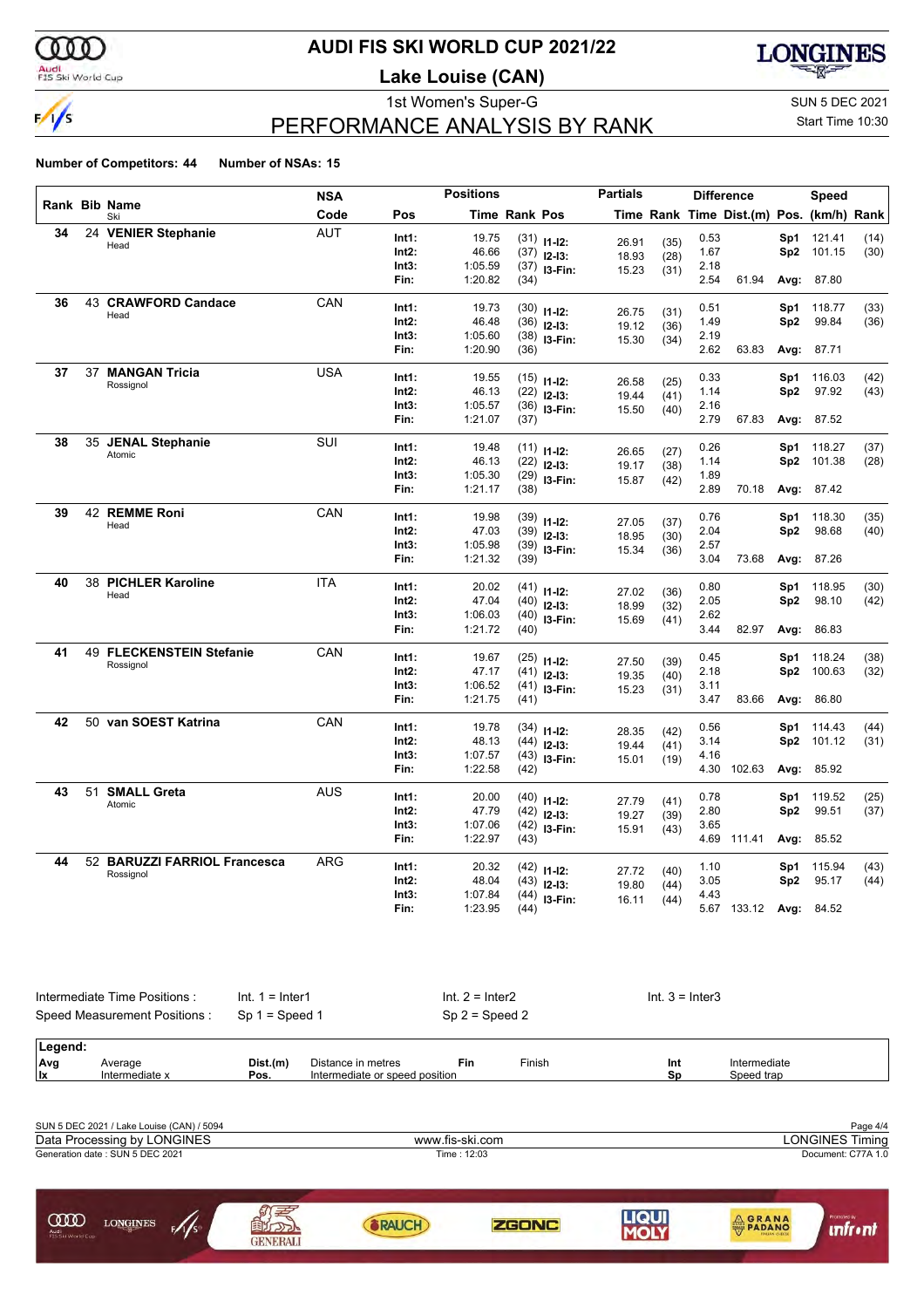







**LONGINES** 

### **AUDI FIS SKI WORLD CUP 2021/22**

Audi<br>FIS Ski World Cup

 $(000)$ 

 $\frac{1}{s}$ 

## **Lake Louise (CAN)**

1st Women's Super-G Super-G SUN 5 DEC 2021 Start Time 10:30

### PERFORMANCE ANALYSIS BY BIB

|                |                               | <b>NSA</b> |                | <b>Positions</b> |                      |                | <b>Partials</b> |             |              | <b>Difference</b>                        |                 | Speed                |      |
|----------------|-------------------------------|------------|----------------|------------------|----------------------|----------------|-----------------|-------------|--------------|------------------------------------------|-----------------|----------------------|------|
| <b>Bib</b>     | Name<br>Ski                   | Code       | Pos            |                  | <b>Time Rank Pos</b> |                |                 |             |              | Time Rank Time Dist.(m) Pos. (km/h) Rank |                 |                      |      |
| 1              | <b>MARSAGLIA Francesca</b>    | <b>ITA</b> | Int1:          | 19.54            |                      | $(16)$ 11-12:  | 26.43           | (18)        | 0.32         |                                          | Sp1             | 120.78               | (19) |
|                | Salomon                       |            | Int2:          | 45.97            |                      | $(14)$ 12-13:  | 18.62           | (11)        | 0.98         |                                          |                 | Sp2 102.55           | (22) |
|                |                               |            | Int3:          | 1:04.59          |                      | $(10)$ 13-Fin: | 14.80           | (9)         | 1.18         |                                          |                 |                      |      |
|                |                               |            | Fin:           | 1:19.39          | (14)                 |                |                 |             | 1.11         | 27.56                                    | Avg:            | 89.38                |      |
| 2              | <b>HAASER Ricarda</b>         | <b>AUT</b> | Int1:          | 19.56            |                      | $(18)$ 11-12:  |                 |             | 0.34         |                                          | Sp1             | 123.13               | (2)  |
|                | Fischer                       |            | Int2:          | 45.89            |                      | $(13)$ 12-13:  | 26.33           | (15)        | 0.90         |                                          |                 | Sp2 101.88           | (26) |
|                |                               |            | Int3:          | 1:04.67          |                      | $(14)$ 13-Fin: | 18.78           | (20)        | 1.26         |                                          |                 |                      |      |
|                |                               |            | Fin:           | 1:19.87          | (19)                 |                | 15.20           | (27)        | 1.59         | 39.24                                    |                 | Avg: 88.84           |      |
| 3              | <b>TIPPLER Tamara</b>         | <b>AUT</b> |                |                  |                      |                |                 |             |              |                                          |                 |                      |      |
|                | Salomon                       |            | Int1:<br>Int2: | 19.58<br>45.23   |                      | $(21)$ 11-12:  | 25.65           | (2)         | 0.36<br>0.24 |                                          | Sp1             | 120.95<br>Sp2 101.37 | (17) |
|                |                               |            | Int3:          | 1:03.86          |                      | $(4)$ 12-13:   | 18.63           | (12)        | 0.45         |                                          |                 |                      | (29) |
|                |                               |            | Fin:           | 1:18.78          |                      | $(5)$ 13-Fin:  | 14.92           | (12)        | 0.50         |                                          |                 | 12.51 Avg: 90.07     |      |
|                |                               |            |                |                  | (4)                  |                |                 |             |              |                                          |                 |                      |      |
| 4              | <b>RAEDLER Ariane</b><br>Head | <b>AUT</b> | Int1:          | 19.61            |                      | $(26)$ 11-12:  |                 |             | 0.39         |                                          |                 |                      |      |
|                |                               |            | Int2:          |                  |                      | $12 - 13:$     |                 |             |              |                                          |                 |                      |      |
|                |                               |            | Int3:          |                  |                      | I3-Fin:        |                 |             |              |                                          |                 |                      |      |
|                |                               |            | Fin:           | <b>DNF</b>       |                      |                |                 |             |              |                                          | Avg:            |                      |      |
| 5              | <b>SUTER Corinne</b>          | SUI        | Int1:          | 19.40            |                      | $(7)$ 11-12:   |                 |             | 0.18         |                                          |                 | Sp1 122.97           | (4)  |
|                | Head                          |            | Int2:          | 46.21            |                      | $(28)$ 12-13:  | 26.81<br>18.78  | (35)        | 1.22         |                                          |                 | Sp2 103.92           | (10) |
|                |                               |            | Int3:          | 1:04.99          |                      | $(25)$ 13-Fin: | 14.80           | (20)<br>(9) | 1.58         |                                          |                 |                      |      |
|                |                               |            | Fin:           | 1:19.79          | (17)                 |                |                 |             | 1.51         | 37.30                                    |                 | Avg: 88.93           |      |
| 6              | <b>MOWINCKEL Ragnhild</b>     | <b>NOR</b> | Int1:          | 19.36            |                      |                |                 |             | 0.14         |                                          | Sp1             | 121.14               | (16) |
|                | Head                          |            | Int2:          | 45.86            |                      | $(4)$ 11-12:   | 26.50           | (20)        | 0.87         |                                          | Sp2             | 102.91               | (16) |
|                |                               |            | Int3:          | 1:04.61          |                      | $(12)$ 12-13:  | 18.75           | (18)        | 1.20         |                                          |                 |                      |      |
|                |                               |            | Fin:           | 1:19.37          | (12)                 | $(11)$ 13-Fin: | 14.76           | (6)         | 1.09         | 27.07                                    | Avg:            | 89.40                |      |
| $\overline{7}$ | <b>GUT-BEHRAMI Lara</b>       | SUI        |                |                  |                      |                |                 |             |              |                                          |                 |                      |      |
|                | Head                          |            | Int1:          | 19.22            |                      | $(1)$ 11-12:   | 25.77           | (4)         | 0.00         |                                          | Sp1             | 122.07               | (11) |
|                |                               |            | Int2:          | 44.99            |                      | $(1)$ 12-13:   | 18.42           | (1)         | 0.00         |                                          | Sp2             | 102.20               | (24) |
|                |                               |            | Int3:          | 1:03.41          |                      | $(1)$ 13-Fin:  | 14.98           | (13)        | 0.00         |                                          |                 |                      |      |
|                |                               |            | Fin:           | 1:18.39          | (2)                  |                |                 |             | 0.11         | 2.77                                     | Avg:            | 90.52                |      |
| 8              | <b>GAUTHIER Tiffany</b>       | <b>FRA</b> | Int1:          | 19.57            |                      | $(20)$ 11-12:  | 26.24           | (12)        | 0.35         |                                          | Sp1             | 116.17               | (42) |
|                | Rossignol                     |            | Int2:          | 45.81            |                      | $(10)$ 12-13:  | 19.01           | (33)        | 0.82         |                                          |                 | Sp2 101.62           | (27) |
|                |                               |            | Int3:          | 1:04.82          |                      | $(19)$ 13-Fin: | 15.44           | (38)        | 1.41         |                                          |                 |                      |      |
|                |                               |            | Fin:           | 1:20.26          | (26)                 |                |                 |             | 1.98         | 48.62                                    |                 | Avg: 88.41           |      |
| 9              | <b>BRIGNONE Federica</b>      | <b>ITA</b> | Int1:          | 19.41            |                      | $(9)$ 11-12:   |                 |             | 0.19         |                                          | Sp1             | 119.86               | (23) |
|                | Rossignol                     |            | Int2:          | 45.03            |                      | $(2)$ 12-13:   | 25.62           | (1)         | 0.04         |                                          | Sp <sub>2</sub> | 99.91                | (35) |
|                |                               |            | Int3:          | 1:03.60          |                      | $(2)$ 13-Fin:  | 18.57           | (9)         | 0.19         |                                          |                 |                      |      |
|                |                               |            | Fin:           | 1:18.81          | (5)                  |                | 15.21           | (29)        | 0.53         | 13.26                                    |                 | Avg: 90.03           |      |
| 10             | <b>JOHNSON Breezy</b>         | <b>USA</b> |                |                  |                      |                |                 |             |              |                                          |                 |                      |      |
|                | Atomic                        |            | Int1:          | 19.47            |                      | $(11)$ 11-12:  | 26.73           | (30)        | 0.25         |                                          | Sp1             | 123.11               | (3)  |
|                |                               |            | Int2:<br>Int3: | 46.20<br>1:04.84 |                      | $(25)$ 12-13:  | 18.64           | (14)        | 1.21<br>1.43 |                                          |                 | Sp2 106.11           | (2)  |
|                |                               |            | Fin:           | 1:19.36          | (11)                 | $(20)$ 13-Fin: | 14.52           | (1)         | 1.08         | 26.82                                    |                 | Avg: 89.41           |      |
|                |                               |            |                |                  |                      |                |                 |             |              |                                          |                 |                      |      |

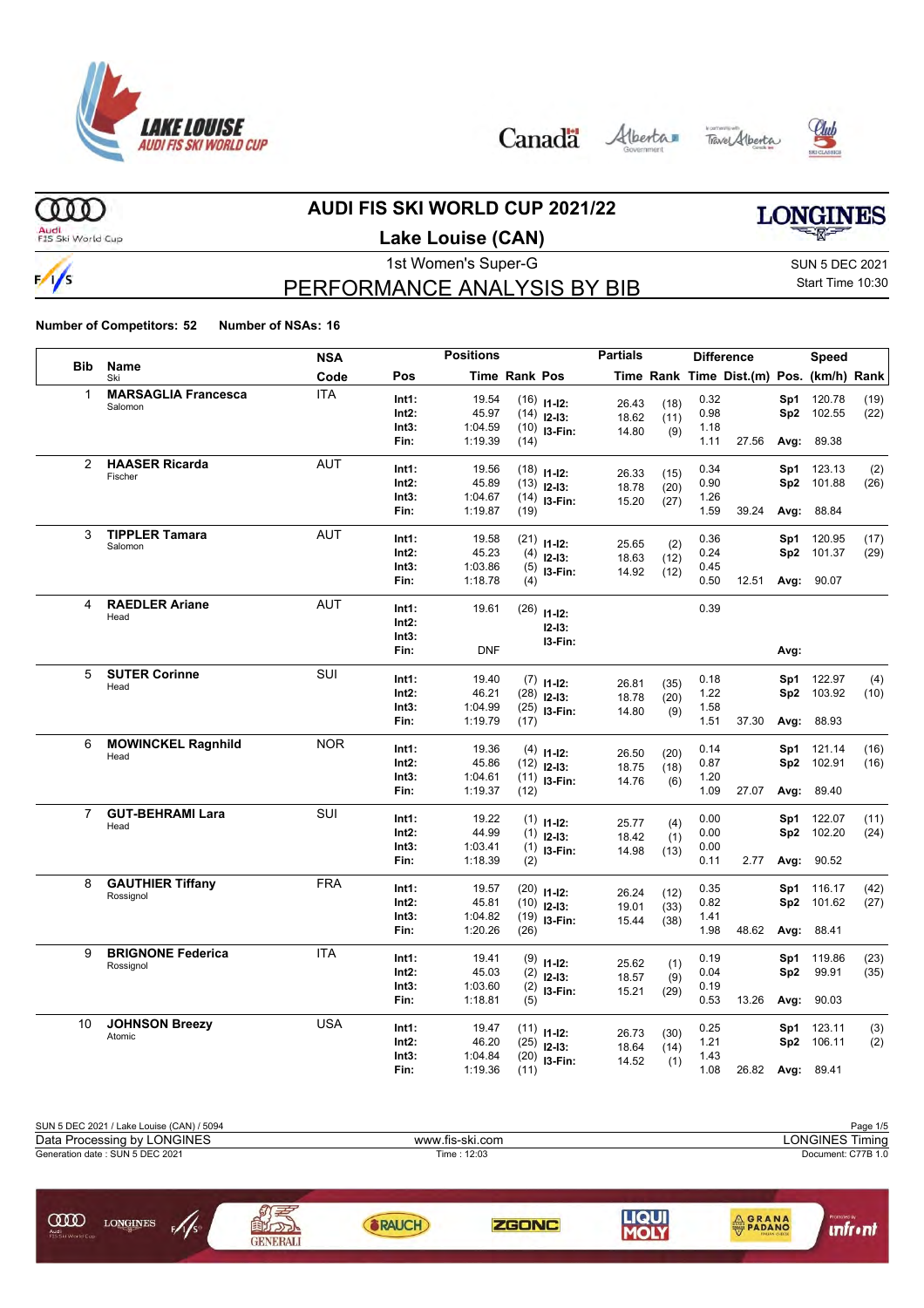

### Audi<br>FIS Ski World Cup

### **AUDI FIS SKI WORLD CUP 2021/22**

**Lake Louise (CAN)**



# PERFORMANCE ANALYSIS BY BIB

1st Women's Super-G Super-G SUN 5 DEC 2021 Start Time 10:30

|            |                             | <b>NSA</b> |                | <b>Positions</b> |                      |                                 | <b>Partials</b> |      | <b>Difference</b> |                                          |            | Speed                |              |
|------------|-----------------------------|------------|----------------|------------------|----------------------|---------------------------------|-----------------|------|-------------------|------------------------------------------|------------|----------------------|--------------|
| <b>Bib</b> | <b>Name</b><br>Ski          | Code       | Pos            |                  | <b>Time Rank Pos</b> |                                 |                 |      |                   | Time Rank Time Dist.(m) Pos. (km/h) Rank |            |                      |              |
| 11         | <b>GAGNON Marie-Michele</b> | CAN        | Int1:          | 19.58            |                      | $(21)$ 11-12:                   | 26.19           | (10) | 0.36              |                                          | Sp1        | 120.92               | (18)         |
|            | Head                        |            | Int2:          | 45.77            |                      | $(8)$ 12-13:                    | 18.78           | (20) | 0.78              |                                          | Sp2        | 102.90               | (17)         |
|            |                             |            | Int3:          | 1:04.55          |                      | $(9)$ 13-Fin:                   | 14.76           | (6)  | 1.14              |                                          |            |                      |              |
|            |                             |            | Fin:           | 1:19.31          | (9)                  |                                 |                 |      | 1.03              | 25.60                                    | Avg:       | 89.47                |              |
| 12         | <b>MIRADOLI Romane</b>      | <b>FRA</b> | Int1:          | 19.48            |                      |                                 |                 |      | 0.26              |                                          | Sp1        | 120.77               | (20)         |
|            | Dynastar                    |            | Int2:          | 46.20            |                      | $(13)$ 11-12:<br>$(25)$ 12-13:  | 26.72           | (29) | 1.21              |                                          | Sp2        | 103.51               | (13)         |
|            |                             |            | Int3:          | 1:05.08          |                      | $(26)$ 13-Fin:                  | 18.88           | (26) | 1.67              |                                          |            |                      |              |
|            |                             |            | Fin:           | 1:20.28          | (27)                 |                                 | 15.20           | (27) | 2.00              | 49.10                                    |            | Avg: 88.39           |              |
| 13         | <b>LEDECKA Ester</b>        | <b>CZE</b> | Int1:          | 19.62            |                      | $(28)$ 11-12:                   |                 |      | 0.40              |                                          | Sp1        | 122.22               | (10)         |
|            | Atomic                      |            | Int2:          | 46.19            |                      | $(24)$ 12-13:                   | 26.57           | (23) | 1.20              |                                          | Sp2        | 105.36               | (3)          |
|            |                             |            | Int3:          | 1:04.66          |                      | $(13)$ 13-Fin:                  | 18.47<br>14.72  | (3)  | 1.25              |                                          |            |                      |              |
|            |                             |            | Fin:           | 1:19.38          | (13)                 |                                 |                 | (4)  | 1.10              | 27.31                                    | Avg:       | 89.39                |              |
| 14         | <b>GOGGIA Sofia</b>         | <b>ITA</b> | Int1:          | 19.38            |                      |                                 |                 |      | 0.16              |                                          | Sp1        | 123.78               | (1)          |
|            | Atomic                      |            | Int2:          | 45.24            | (5)                  | $(6)$ 11-12:                    | 25.86           | (5)  | 0.25              |                                          | Sp2        | 104.96               | (4)          |
|            |                             |            | Int3:          | 1:03.66          |                      | $12-13:$<br>$(3)$ 13-Fin:       | 18.42           | (1)  | 0.25              |                                          |            |                      |              |
|            |                             |            | Fin:           | 1:18.28          | (1)                  |                                 | 14.62           | (2)  | 0.00              | 0.00                                     |            | Avg: 90.64           |              |
| 15         | <b>SCHMIDHOFER Nicole</b>   | AUT        | Int1:          | 19.47            |                      |                                 |                 |      | 0.25              |                                          | Sp1        | 119.88               | (22)         |
|            | Fischer                     |            | Int2:          | 45.97            |                      | $(11)$ 11-12:                   | 26.50           | (20) | 0.98              |                                          | Sp2        | 104.15               | (8)          |
|            |                             |            | Int3:          | 1:04.69          |                      | $(14)$ 12-13:                   | 18.72           | (17) | 1.28              |                                          |            |                      |              |
|            |                             |            | Fin:           | 1:19.68          | (15)                 | $(15)$ 13-Fin:                  | 14.99           | (15) | 1.40              | 34.63                                    | Avg:       | 89.05                |              |
| 16         | <b>HAEHLEN Joana</b>        | SUI        | Int1:          | 19.67            |                      |                                 |                 |      | 0.45              |                                          | Sp1        | 122.90               |              |
|            | Atomic                      |            | Int2:          | 46.01            |                      | $(29)$ 11-12:                   | 26.34           | (16) | 1.02              |                                          | Sp2        | 104.11               | (5)<br>(9)   |
|            |                             |            | Int3:          | 1:04.64          |                      | $(19)$ 12-13:<br>$(12)$ 13-Fin: | 18.63           | (12) | 1.23              |                                          |            |                      |              |
|            |                             |            | Fin:           | 1:19.31          | (9)                  |                                 | 14.67           | (3)  | 1.03              | 25.60                                    | Avg:       | 89.47                |              |
| 17         | <b>CURTONI Elena</b>        | ITA        | Int1:          | 19.53            |                      |                                 |                 |      | 0.31              |                                          | Sp1        | 120.09               | (21)         |
|            | Head                        |            | Int2:          | 45.40            |                      | $(15)$ 11-12:<br>$(6)$ 12-13:   | 25.87           | (6)  | 0.41              |                                          | Sp2        | 104.19               | (7)          |
|            |                             |            | Int3:          | 1:03.93          |                      | $(6)$ 13-Fin:                   | 18.53           | (5)  | 0.52              |                                          |            |                      |              |
|            |                             |            | Fin:           | 1:18.92          | (7)                  |                                 | 14.99           | (15) | 0.64              | 15.98                                    | Avg:       | 89.91                |              |
| 18         | <b>SHIFFRIN Mikaela</b>     | USA        | Int1:          | 19.31            |                      |                                 |                 |      | 0.09              |                                          |            |                      |              |
|            | Atomic                      |            | Int2:          | 45.06            |                      | $(2)$ 11-12:                    | 25.75           | (3)  | 0.07              |                                          | Sp1<br>Sp2 | 121.96<br>102.56     | (12)<br>(21) |
|            |                             |            | Int3:          | 1:03.72          | (3)                  | $12-13:$                        | 18.66           | (16) | 0.31              |                                          |            |                      |              |
|            |                             |            | Fin:           | 1:18.86          | (6)                  | $(4)$ 13-Fin:                   | 15.14           | (22) | 0.58              | 14.50                                    |            | Avg: 89.98           |              |
| 19         | <b>NUFER Priska</b>         | SUI        |                |                  |                      |                                 |                 |      | 0.14              |                                          |            |                      |              |
|            | Dynastar                    |            | Int1:<br>Int2: | 19.36            |                      | $(4)$ 11-12:                    |                 |      |                   |                                          |            |                      |              |
|            |                             |            | Int3:          |                  |                      | $12-13:$                        |                 |      |                   |                                          |            |                      |              |
|            |                             |            | Fin:           | DNF              |                      | I3-Fin:                         |                 |      |                   |                                          | Avg:       |                      |              |
| 20         | <b>SCHEYER Christine</b>    | AUT        | Int1:          | 19.58            |                      |                                 |                 |      | 0.36              |                                          |            |                      |              |
|            | Head                        |            |                | 46.32            |                      | $(21)$ 11-12:                   | 26.74           | (31) | 1.33              |                                          |            | Sp1 122.24<br>103.35 | (9)          |
|            |                             |            | Int2:<br>Int3: | 1:04.90          |                      | $(30)$ 12-13:<br>$(23)$ 13-Fin: | 18.58           | (10) | 1.49              |                                          | Sp2.       |                      | (14)         |
|            |                             |            | Fin:           | 1:20.04          | (21)                 |                                 | 15.14           | (22) | 1.76              | 43.34                                    |            | Avg: 88.65           |              |
| 21         | <b>MELESI Roberta</b>       | <b>ITA</b> | Int1:          | 19.84            |                      |                                 |                 |      | 0.62              |                                          |            | Sp1 118.73           | (34)         |
|            | Dynastar                    |            | Int2:          | 45.99            |                      | $(42)$ 11-12:<br>$(17)$ 12-13:  | 26.15           | (8)  | 1.00              |                                          | Sp2        | 99.38                | (39)         |
|            |                             |            | Int3:          | 1:05.09          |                      | $(27)$ 13-Fin:                  | 19.10           | (35) | 1.68              |                                          |            |                      |              |
|            |                             |            | Fin:           | 1:20.09          | (23)                 |                                 | 15.00           | (17) | 1.81              | 44.54                                    |            | Avg: 88.60           |              |
| 22         | <b>GAUCHE Laura</b>         | <b>FRA</b> | Int1:          |                  |                      |                                 |                 |      |                   |                                          |            | Sp1 119.45           | (26)         |
|            | Head                        |            | Int2:          | 46.42            |                      | $11 - 12$ :<br>$(33)$ 12-13:    |                 |      | 1.43              |                                          | Sp2        | 99.39                | (38)         |
|            |                             |            | Int3:          | 1:05.55          |                      | $(34)$ 13-Fin:                  | 19.13           | (37) | 2.14              |                                          |            |                      |              |
|            |                             |            | Fin:           | 1:20.55          | (31)                 |                                 | 15.00           | (17) | 2.27              | 55.55                                    |            | Avg: 88.09           |              |

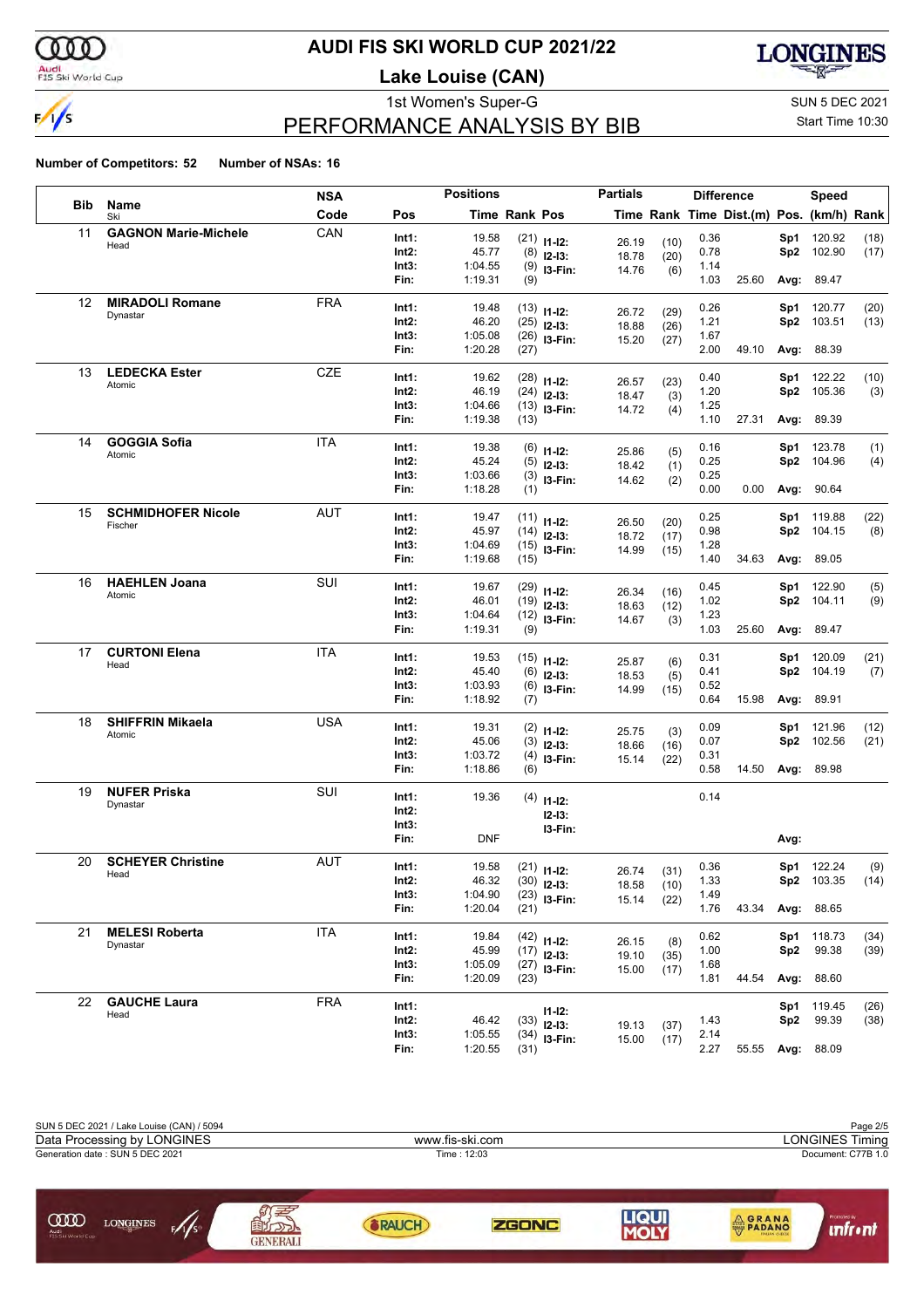

### Audi<br>FIS Ski World Cup

### **AUDI FIS SKI WORLD CUP 2021/22**

**Lake Louise (CAN)**



# PERFORMANCE ANALYSIS BY BIB

1st Women's Super-G Super-G SUN 5 DEC 2021 Start Time 10:30

|            |                           | <b>NSA</b> |       | <b>Positions</b> |                      |                | <b>Partials</b> |              | <b>Difference</b> |                                          |                 | <b>Speed</b>      |      |
|------------|---------------------------|------------|-------|------------------|----------------------|----------------|-----------------|--------------|-------------------|------------------------------------------|-----------------|-------------------|------|
| <b>Bib</b> | <b>Name</b><br>Ski        | Code       | Pos   |                  | <b>Time Rank Pos</b> |                |                 |              |                   | Time Rank Time Dist.(m) Pos. (km/h) Rank |                 |                   |      |
| 23         | <b>FLURY Jasmine</b>      | SUI        | Int1: |                  |                      | $11 - 12$ :    |                 |              |                   |                                          | Sp1             | 122.78            | (7)  |
|            | Fischer                   |            | Int2: | 46.37            | (31)                 | $12 - 13:$     | 18.56           | (7)          | 1.38              |                                          | Sp2             | 102.04            | (25) |
|            |                           |            | Int3: | 1:04.93          |                      | $(24)$ 13-Fin: | 15.15           | (26)         | 1.52              |                                          |                 |                   |      |
|            |                           |            | Fin:  | 1:20.08          | (22)                 |                |                 |              | 1.80              | 44.30                                    | Avg:            | 88.61             |      |
| 24         | <b>VENIER Stephanie</b>   | <b>AUT</b> | Int1: | 19.75            |                      | $(36)$ 11-12:  |                 |              | 0.53              |                                          | Sp1             | 121.41            | (14) |
|            | Head                      |            | Int2: | 46.66            |                      | $(38)$ 12-13:  | 26.91<br>18.93  | (36)         | 1.67              |                                          | Sp2             | 101.15            | (30) |
|            |                           |            | Int3: | 1:05.59          |                      | $(37)$ 13-Fin: | 15.23           | (28)<br>(31) | 2.18              |                                          |                 |                   |      |
|            |                           |            | Fin:  | 1:20.82          | (34)                 |                |                 |              | 2.54              | 61.94                                    |                 | <b>Avg: 87.80</b> |      |
| 25         | <b>ROBINSON Alice</b>     | <b>NZL</b> | Int1: | 19.58            |                      | $(21)$ 11-12:  |                 |              | 0.36              |                                          | Sp1             | 118.00            | (41) |
|            | Voelkl                    |            | Int2: | 45.79            |                      | $(9)$ 12-13:   | 26.21<br>19.08  | (11)         | 0.80              |                                          | Sp <sub>2</sub> | 98.62             | (41) |
|            |                           |            | Int3: | 1:04.87          |                      | $(22)$ 13-Fin: | 15.14           | (34)<br>(22) | 1.46              |                                          |                 |                   |      |
|            |                           |            | Fin:  | 1:20.01          | (20)                 |                |                 |              | 1.73              | 42.62                                    | Avg:            | 88.68             |      |
| 26         | <b>FERK Marusa</b>        | <b>SLO</b> | Int1: | 19.80            |                      | $(40)$ 11-12:  |                 |              | 0.58              |                                          | Sp1             | 118.03            | (40) |
|            | Salomon                   |            | Int2: | 45.97            |                      | $(14)$ 12-13:  | 26.17<br>18.75  | (9)<br>(18)  | 0.98              |                                          | Sp <sub>2</sub> | 100.25            | (34) |
|            |                           |            | Int3: | 1:04.72          |                      | $(17)$ 13-Fin: | 14.98           | (13)         | 1.31              |                                          |                 |                   |      |
|            |                           |            | Fin:  | 1:19.70          | (16)                 |                |                 |              | 1.42              | 35.12                                    |                 | Avg: 89.03        |      |
| 27         | <b>CASHMAN Keely</b>      | <b>USA</b> | Int1: | 19.90            |                      | $(43)$ 11-12:  | 26.57           |              | 0.68              |                                          | Sp1             | 118.82            | (32) |
|            | Rossignol                 |            | Int2: | 46.47            |                      | $(35)$ 12-13:  | 18.88           | (23)<br>(26) | 1.48              |                                          | Sp2             | 102.67            | (19) |
|            |                           |            | Int3: | 1:05.35          |                      | $(31)$ 13-Fin: | 15.03           | (21)         | 1.94              |                                          |                 |                   |      |
|            |                           |            | Fin:  | 1:20.38          | (29)                 |                |                 |              | 2.10              | 51.49                                    | Avg:            | 88.28             |      |
| 28         | <b>WEIDLE Kira</b>        | <b>GER</b> | Int1: | 19.76            |                      | $(37)$ 11-12:  |                 |              | 0.54              |                                          | Sp1             | 122.90            | (5)  |
|            | Rossignol                 |            | Int2: | 46.23            |                      | $(29)$ 12-13:  | 26.47<br>18.56  | (19)<br>(7)  | 1.24              |                                          | Sp2             | 103.88            | (12) |
|            |                           |            | Int3: | 1:04.79          |                      | $(18)$ 13-Fin: | 15.32           | (35)         | 1.38              |                                          |                 |                   |      |
|            |                           |            | Fin:  | 1:20.11          | (25)                 |                |                 |              | 1.83              | 45.02                                    |                 | Avg: 88.57        |      |
| 29         | <b>PUCHNER Mirjam</b>     | <b>AUT</b> | Int1: | 19.41            |                      | $(9)$ 11-12:   |                 |              | 0.19              |                                          | Sp1             | 122.61            | (8)  |
|            | Atomic                    |            | Int2: | 45.48            |                      | $(7)$ 12-13:   | 26.07           | (7)          | 0.49              |                                          | Sp <sub>2</sub> | 103.90            | (11) |
|            |                           |            | Int3: | 1:03.99          |                      | $(7)$ 13-Fin:  | 18.51<br>14.73  | (4)          | 0.58              |                                          |                 |                   |      |
|            |                           |            | Fin:  | 1:18.72          | (3)                  |                |                 | (5)          | 0.44              | 11.02                                    | Avg:            | 90.14             |      |
| 30         | <b>DELAGO Nicol</b>       | <b>ITA</b> | Int1: | 19.56            |                      | $(18)$ 11-12:  |                 |              | 0.34              |                                          | Sp1             | 121.42            | (13) |
|            | Atomic                    |            | Int2: | 46.71            |                      | $(39)$ 12-13:  | 27.15           | (39)         | 1.72              |                                          | Sp <sub>2</sub> | 106.25            | (1)  |
|            |                           |            | Int3: | 1:05.55          |                      | $(34)$ 13-Fin: | 18.84<br>14.79  | (25)         | 2.14              |                                          |                 |                   |      |
|            |                           |            | Fin:  | 1:20.34          | (28)                 |                |                 | (8)          | 2.06              | 50.54                                    |                 | Avg: 88.32        |      |
| 31         | <b>SIEBENHOFER Ramona</b> | <b>AUT</b> | Int1: | 19.32            |                      | $(3)$ 11-12:   |                 |              | 0.10              |                                          | Sp1             | 121.27            | (15) |
|            | Fischer                   |            | Int2: | 45.84            |                      | $(11)$ 12-13:  | 26.52           | (22)         | 0.85              |                                          | Sp2             | 104.73            | (5)  |
|            |                           |            | Int3: | 1:04.39          |                      | $(8)$ 13-Fin:  | 18.55<br>14.89  | (6)<br>(11)  | 0.98              |                                          |                 |                   |      |
|            |                           |            | Fin:  | 1:19.28          | (8)                  |                |                 |              | 1.00              | 24.86                                    | Avg:            | 89.50             |      |
| 32         | <b>HUETTER Cornelia</b>   | <b>AUT</b> | Int1: | 19.71            |                      | $(33)$ 11-12:  |                 |              | 0.49              |                                          |                 | Sp1 119.12        | (29) |
|            | Head                      |            | Int2: | 46.05            |                      | $(20)$ 12-13:  | 26.34<br>18.64  | (16)         | 1.06              |                                          | Sp2             | 104.46            | (6)  |
|            |                           |            | Int3: | 1:04.69          |                      | $(15)$ 13-Fin: | 15.14           | (14)<br>(22) | 1.28              |                                          |                 |                   |      |
|            |                           |            | Fin:  | 1:19.83          | (18)                 |                |                 |              | 1.55              | 38.27                                    |                 | Avg: 88.88        |      |
| 33         | PLESHKOVA Julia           | <b>RUS</b> | Int1: | 19.76            |                      | $(37)$ 11-12:  |                 |              | 0.54              |                                          |                 | Sp1 118.28        | (36) |
|            | Head                      |            | Int2: | 46.06            |                      | $(21)$ 12-13:  | 26.30<br>18.80  | (13)         | 1.07              |                                          |                 | Sp2 102.99        | (15) |
|            |                           |            | Int3: | 1:04.86          |                      | $(21)$ 13-Fin: | 15.23           | (24)<br>(31) | 1.45              |                                          |                 |                   |      |
|            |                           |            | Fin:  | 1:20.09          | (23)                 |                |                 |              | 1.81              | 44.54                                    |                 | Avg: 88.60        |      |
| 34         | <b>HOERNBLAD Lisa</b>     | SWE        | Int1: | 19.60            |                      | $(25)$ 11-12:  |                 |              | 0.38              |                                          |                 | Sp1 119.19        | (28) |
|            | Fischer                   |            | Int2: | 46.39            |                      | $(32)$ 12-13:  | 26.79<br>18.95  | (34)         | 1.40              |                                          |                 | Sp2 102.79        | (18) |
|            |                           |            | Int3: | 1:05.34          |                      | $(30)$ 13-Fin: | 15.48           | (30)<br>(39) | 1.93              |                                          |                 |                   |      |
|            |                           |            | Fin:  | 1:20.82          | (34)                 |                |                 |              | 2.54              | 61.94 Avg: 87.80                         |                 |                   |      |

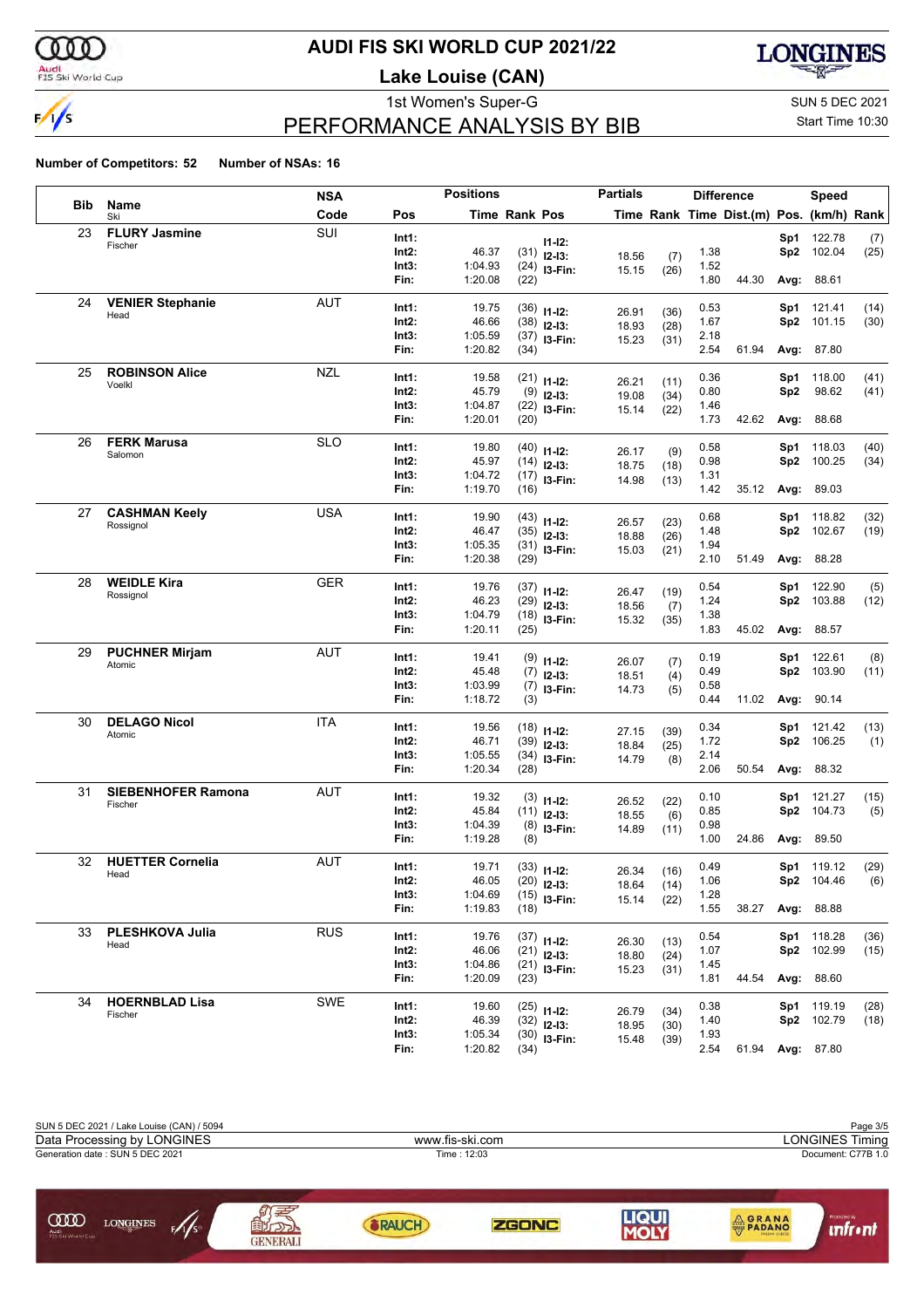

### Audi<br>FIS Ski World Cup

### **AUDI FIS SKI WORLD CUP 2021/22**

**Lake Louise (CAN)**



# PERFORMANCE ANALYSIS BY BIB

1st Women's Super-G Super-G SUN 5 DEC 2021 Start Time 10:30

|            |                            | <b>NSA</b> |                | <b>Positions</b> |                      |                                 | <b>Partials</b> |              | <b>Difference</b> |                                          |                        | <b>Speed</b>    |              |
|------------|----------------------------|------------|----------------|------------------|----------------------|---------------------------------|-----------------|--------------|-------------------|------------------------------------------|------------------------|-----------------|--------------|
| <b>Bib</b> | Name<br>Ski                | Code       | Pos            |                  | <b>Time Rank Pos</b> |                                 |                 |              |                   | Time Rank Time Dist.(m) Pos. (km/h) Rank |                        |                 |              |
| 35         | <b>JENAL Stephanie</b>     | SUI        | Int1:          | 19.48            |                      | $(13)$ 11-12:                   | 26.65           | (28)         | 0.26              |                                          |                        | Sp1 118.27      | (37)         |
|            | Atomic                     |            | Int2:          | 46.13            |                      | $(22)$ 12-13:                   | 19.17           | (38)         | 1.14              |                                          |                        | Sp2 101.38      | (28)         |
|            |                            |            | Int3:          | 1:05.30          |                      | $(29)$ 13-Fin:                  | 15.87           | (42)         | 1.89              |                                          |                        |                 |              |
|            |                            |            | Fin:           | 1:21.17          | (38)                 |                                 |                 |              | 2.89              | 70.18                                    |                        | Avg: 87.42      |              |
| 36         | <b>WRIGHT Isabella</b>     | <b>USA</b> | Int1:          | 19.61            |                      | $(26)$ 11-12:                   | 26.59           |              | 0.39              |                                          |                        | Sp1 118.13      | (39)         |
|            | Atomic                     |            | Int2:          | 46.20            |                      | $(25)$ 12-13:                   |                 | (26)         | 1.21              |                                          |                        |                 |              |
|            |                            |            | Int3:          |                  |                      | I3-Fin:                         |                 |              |                   |                                          |                        |                 |              |
|            |                            |            | Fin:           | <b>DNF</b>       |                      |                                 |                 |              |                   |                                          | Avg:                   |                 |              |
| 37         | <b>MANGAN Tricia</b>       | <b>USA</b> | Int1:          | 19.55            |                      | $(17)$ 11-12:                   | 26.58           |              | 0.33              |                                          | Sp1                    | 116.03          | (43)         |
|            | Rossignol                  |            | Int2:          | 46.13            |                      | $(22)$ 12-13:                   | 19.44           | (25)<br>(41) | 1.14              |                                          | Sp <sub>2</sub>        | 97.92           | (43)         |
|            |                            |            | Int3:          | 1:05.57          |                      | $(36)$ 13-Fin:                  | 15.50           | (40)         | 2.16              |                                          |                        |                 |              |
|            |                            |            | Fin:           | 1:21.07          | (37)                 |                                 |                 |              | 2.79              | 67.83                                    |                        | Avg: 87.52      |              |
| 38         | <b>PICHLER Karoline</b>    | <b>ITA</b> | Int1:          | 20.02            |                      | $(48)$ 11-12:                   |                 |              | 0.80              |                                          | Sp1                    | 118.95          | (30)         |
|            | Head                       |            | Int2:          | 47.04            |                      | $(41)$ 12-13:                   | 27.02<br>18.99  | (37)         | 2.05              |                                          | Sp <sub>2</sub>        | 98.10           | (42)         |
|            |                            |            | Int3:          | 1:06.03          |                      | $(40)$ 13-Fin:                  | 15.69           | (32)         | 2.62              |                                          |                        |                 |              |
|            |                            |            | Fin:           | 1:21.72          | (40)                 |                                 |                 | (41)         | 3.44              | 82.97                                    |                        | Avg: 86.83      |              |
| 39         | <b>STUHEC IIka</b>         | <b>SLO</b> | Int1:          | 19.40            |                      | $(7)$ 11-12:                    |                 |              | 0.18              |                                          |                        |                 |              |
|            | Stoeckli                   |            | Int2:          |                  |                      |                                 |                 |              |                   |                                          |                        |                 |              |
|            |                            |            | Int3:          |                  |                      | $12-13:$                        |                 |              |                   |                                          |                        |                 |              |
|            |                            |            | Fin:           | <b>DNF</b>       |                      | I3-Fin:                         |                 |              |                   |                                          | Avg:                   |                 |              |
| 40         | <b>CERUTTI Camille</b>     | <b>FRA</b> | Int1:          | 19.70            |                      |                                 |                 |              | 0.48              |                                          |                        | Sp1 118.85      | (31)         |
|            | Atomic                     |            | Int2:          | 46.00            |                      | $(32)$ 11-12:<br>$(18)$ 12-13:  | 26.30           | (13)         | 1.01              |                                          |                        | Sp2 100.54      | (33)         |
|            |                            |            | Int3:          | 1:05.50          |                      | $(33)$ 13-Fin:                  | 19.50           | (43)         | 2.09              |                                          |                        |                 |              |
|            |                            |            | Fin:           | 1:20.72          | (33)                 |                                 | 15.22           | (30)         | 2.44              | 59.58                                    |                        | Avg: 87.90      |              |
| 41         | <b>DELAGO Nadia</b>        | <b>ITA</b> | Int1:          | 19.83            |                      |                                 |                 |              | 0.61              |                                          |                        | Sp1 119.34      | (27)         |
|            | Atomic                     |            | Int2:          | 46.44            |                      | $(41)$ 11-12:<br>$(34)$ 12-13:  | 26.61           | (27)         | 1.45              |                                          |                        | Sp2 102.36      | (23)         |
|            |                            |            | Int3:          | 1:05.23          |                      | $(28)$ 13-Fin:                  | 18.79           | (23)         | 1.82              |                                          |                        |                 |              |
|            |                            |            | Fin:           | 1:20.57          | (32)                 |                                 | 15.34           | (36)         | 2.29              | 56.02                                    |                        | Avg: 88.07      |              |
| 42         | <b>REMME Roni</b>          | CAN        | Int1:          | 19.98            |                      |                                 |                 |              | 0.76              |                                          | Sp1                    | 118.30          | (35)         |
|            | Head                       |            | Int2:          | 47.03            |                      | $(46)$ 11-12:                   | 27.05           | (38)         | 2.04              |                                          | Sp <sub>2</sub>        | 98.68           | (40)         |
|            |                            |            | Int3:          | 1:05.98          |                      | $(40)$ 12-13:<br>$(39)$ 13-Fin: | 18.95           | (30)         | 2.57              |                                          |                        |                 |              |
|            |                            |            | Fin:           | 1:21.32          | (39)                 |                                 | 15.34           | (36)         | 3.04              | 73.68                                    |                        | Avg: 87.26      |              |
| 43         | <b>CRAWFORD Candace</b>    | CAN        | Int1:          | 19.73            |                      |                                 |                 |              |                   |                                          |                        |                 |              |
|            | Head                       |            | Int2:          | 46.48            |                      | $(35)$ 11-12:                   | 26.75           | (32)         | 0.51<br>1.49      |                                          | Sp1<br>Sp <sub>2</sub> | 118.77<br>99.84 | (33)<br>(36) |
|            |                            |            | Int3:          | 1:05.60          |                      | $(37)$ 12-13:                   | 19.12           | (36)         | 2.19              |                                          |                        |                 |              |
|            |                            |            | Fin:           | 1:20.90          | (36)                 | $(38)$ 13-Fin:                  | 15.30           | (34)         | 2.62              | 63.83                                    |                        | Avg: 87.71      |              |
| 44         | <b>KOLLY Noemie</b>        | SUI        | Int1:          |                  |                      |                                 |                 |              |                   |                                          |                        |                 |              |
|            | Stoeckli                   |            | Int2:          |                  |                      | $11 - 12$ :                     |                 |              |                   |                                          |                        |                 |              |
|            |                            |            | Int3:          |                  |                      | $12 - 13:$                      |                 |              |                   |                                          |                        |                 |              |
|            |                            |            | Fin:           | <b>DNS</b>       |                      | I3-Fin:                         |                 |              |                   |                                          | Avg:                   |                 |              |
| 45         | <b>MUZAFERIJA Elvedina</b> | <b>BIH</b> |                |                  |                      |                                 |                 |              |                   |                                          |                        |                 |              |
|            | Atomic                     |            | Int1:<br>Int2: | 19.67            | (29)                 | $11 - 12$ :                     |                 |              | 0.45              |                                          |                        |                 |              |
|            |                            |            | Int3:          |                  |                      | $12-13:$                        |                 |              |                   |                                          |                        |                 |              |
|            |                            |            | Fin:           | <b>DNF</b>       |                      | I3-Fin:                         |                 |              |                   |                                          | Avg:                   |                 |              |
| 46         | <b>KAPFER Nadine</b>       | <b>GER</b> |                |                  |                      |                                 |                 |              |                   |                                          |                        |                 |              |
|            |                            |            | Int1:<br>Int2: | 19.90            |                      | $(43)$ 11-12:                   |                 |              | 0.68              |                                          |                        |                 |              |
|            |                            |            | Int3:          |                  |                      | $12-13:$                        |                 |              |                   |                                          |                        |                 |              |
|            |                            |            | Fin:           | <b>DNF</b>       |                      | I3-Fin:                         |                 |              |                   |                                          | Avg:                   |                 |              |
|            |                            |            |                |                  |                      |                                 |                 |              |                   |                                          |                        |                 |              |

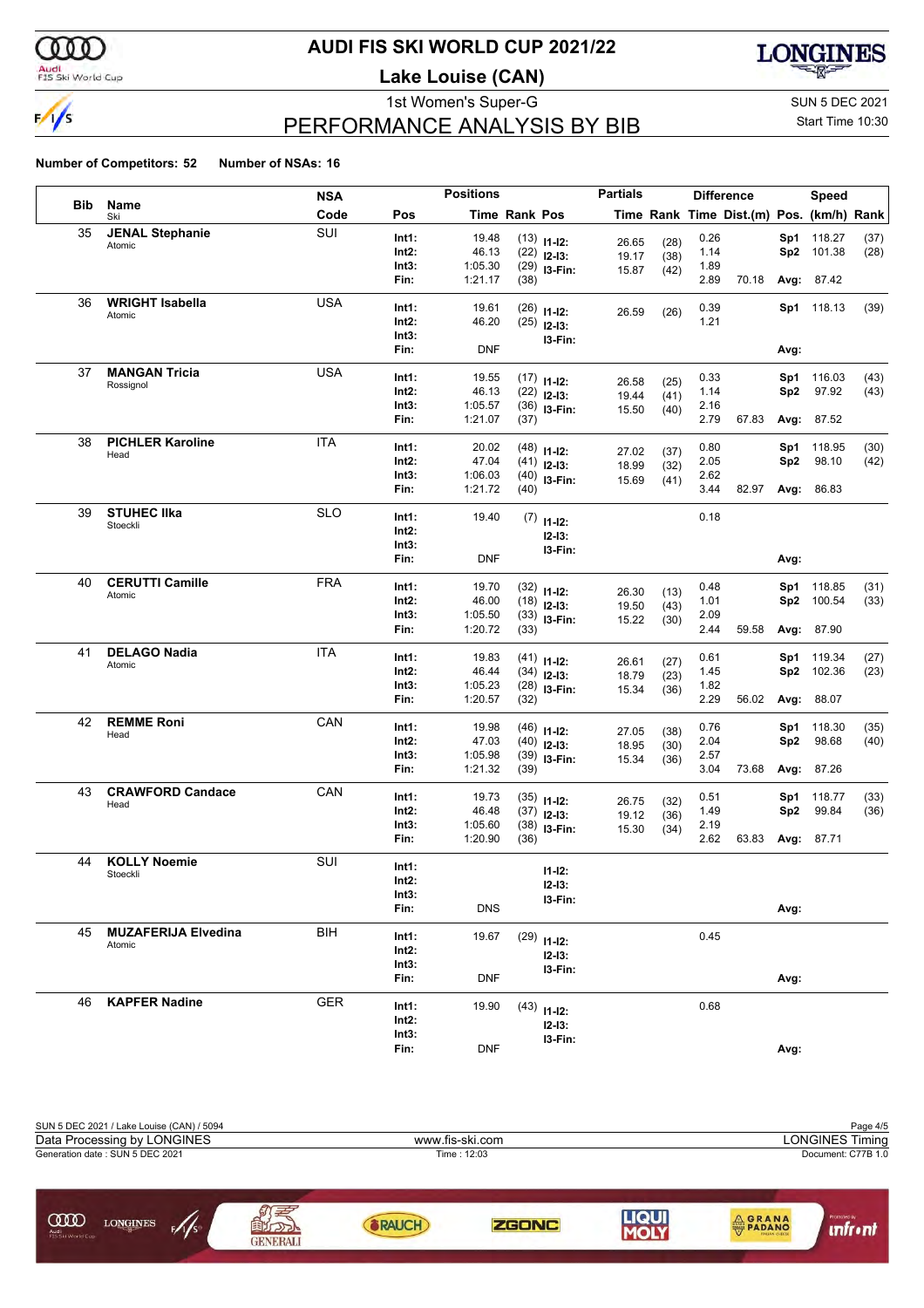

### Audi<br>FIS Ski World Cup

### **AUDI FIS SKI WORLD CUP 2021/22**

**Lake Louise (CAN)**



# PERFORMANCE ANALYSIS BY BIB

1st Women's Super-G Super-G SUN 5 DEC 2021 Start Time 10:30

#### **Number of Competitors: 52 Number of NSAs: 16**

|            |                                               | <b>NSA</b> |                                 | <b>Positions</b>                     |                      |                                                  | <b>Partials</b>         |                      |                              | <b>Difference</b>                        |                                | <b>Speed</b>                   |              |
|------------|-----------------------------------------------|------------|---------------------------------|--------------------------------------|----------------------|--------------------------------------------------|-------------------------|----------------------|------------------------------|------------------------------------------|--------------------------------|--------------------------------|--------------|
| <b>Bib</b> | Name<br>Ski                                   | Code       | Pos                             |                                      | <b>Time Rank Pos</b> |                                                  |                         |                      |                              | Time Rank Time Dist.(m) Pos. (km/h) Rank |                                |                                |              |
| 47         | <b>BENNETT Sarah</b>                          | CAN        | Int1:<br>Int2:<br>Int3:<br>Fin: | 19.92<br><b>DNF</b>                  | (45)                 | $11 - 12$ :<br>$12-13:$<br>13-Fin:               |                         |                      | 0.70                         |                                          | Avg:                           |                                |              |
| 48         | <b>WILES Jacqueline</b><br>Rossignol          | <b>USA</b> | Int1:<br>Int2:<br>Int3:<br>Fin: | 19.71<br>46.47<br>1:05.40<br>1:20.41 | (30)                 | $(33)$ 11-12:<br>$(35)$ 12-13:<br>$(32)$ 13-Fin: | 26.76<br>18.93<br>15.01 | (33)<br>(28)<br>(19) | 0.49<br>1.48<br>1.99<br>2.13 | 52.21                                    | Sp1<br>Sp <sub>2</sub>         | 119.54<br>102.59<br>Avg: 88.24 | (24)<br>(20) |
| 49         | <b>FLECKENSTEIN Stefanie</b><br>Rossignol     | CAN        | Int1:<br>Int2:<br>Int3:<br>Fin: | 19.67<br>47.17<br>1:06.52<br>1:21.75 | (41)                 | $(29)$ 11-12:<br>$(42)$ 12-13:<br>$(41)$ 13-Fin: | 27.50<br>19.35<br>15.23 | (40)<br>(40)<br>(31) | 0.45<br>2.18<br>3.11<br>3.47 | 83.66                                    | Sp1<br>Sp <sub>2</sub><br>Avg: | 118.24<br>100.63<br>86.80      | (38)<br>(32) |
| 50         | van SOEST Katrina                             | CAN        | Int1:<br>Int2:<br>Int3:<br>Fin: | 19.78<br>48.13<br>1:07.57<br>1:22.58 | (42)                 | $(39)$ 11-12:<br>$(45)$ 12-13:<br>$(43)$ 13-Fin: | 28.35<br>19.44<br>15.01 | (43)<br>(41)<br>(19) | 0.56<br>3.14<br>4.16<br>4.30 | 102.63                                   | Sp1<br>Sp <sub>2</sub><br>Avg: | 114.43<br>101.12<br>85.92      | (45)<br>(31) |
| 51         | <b>SMALL Greta</b><br>Atomic                  | <b>AUS</b> | Int1:<br>Int2:<br>Int3:<br>Fin: | 20.00<br>47.79<br>1:07.06<br>1:22.97 | (43)                 | $(47)$ 11-12:<br>$(43)$ 12-13:<br>$(42)$ 13-Fin: | 27.79<br>19.27<br>15.91 | (42)<br>(39)<br>(43) | 0.78<br>2.80<br>3.65<br>4.69 | 111.41                                   | Sp1<br>Sp <sub>2</sub><br>Avg: | 119.52<br>99.51<br>85.52       | (25)<br>(37) |
| 52         | <b>BARUZZI FARRIOL Francesca</b><br>Rossignol | <b>ARG</b> | Int1:<br>Int2:<br>Int3:<br>Fin: | 20.32<br>48.04<br>1:07.84<br>1:23.95 | (44)<br>(44)         | $(49)$ 11-12:<br>$(44)$ 12-13:<br>I3-Fin:        | 27.72<br>19.80<br>16.11 | (41)<br>(44)<br>(44) | 1.10<br>3.05<br>4.43<br>5.67 | 133.12                                   | Sp1<br>Sp <sub>2</sub>         | 115.94<br>95.17<br>Avg: 84.52  | (44)<br>(44) |

|                           | Speed Measurement Positions:                        | $Sp 1 = Speed 1$ |                                    | $Sp 2 = Speed 2$        |                                                |            |                        |
|---------------------------|-----------------------------------------------------|------------------|------------------------------------|-------------------------|------------------------------------------------|------------|------------------------|
| Legend:                   |                                                     |                  |                                    |                         |                                                |            |                        |
| Avg<br><b>Fin</b><br>Pos. | Average<br>Finish<br>Intermediate or speed position | Dist.(m)<br>Int  | Distance in metres<br>Intermediate | <b>DNF</b><br>Ιx.<br>Sp | Did Not Finish<br>Intermediate x<br>Speed trap | <b>DNS</b> | Did Not Start          |
|                           |                                                     |                  |                                    |                         |                                                |            |                        |
|                           | SUN 5 DEC 2021 / Lake Louise (CAN) / 5094           |                  |                                    |                         |                                                |            | Page 5/5               |
|                           | Data Processing by LONGINES                         |                  |                                    | www.fis-ski.com         |                                                |            | <b>LONGINES Timing</b> |
|                           | Generation date: SUN 5 DEC 2021                     |                  |                                    | Time: 12:03             |                                                |            | Document: C77B 1.0     |
|                           |                                                     |                  |                                    |                         |                                                |            |                        |
|                           |                                                     |                  |                                    |                         |                                                |            |                        |

**ZGONC** 

**LIQUI**<br>MOLY

**ORANA** 

**unfr** • nt

Intermediate Time Positions : Int. 1 = Inter1 Int. 2 = Inter2 Int. 3 = Inter3

**SRAUCH** 

**ARTISTS** 

 $\mathscr{N}_s$ 

**COD** LONGINES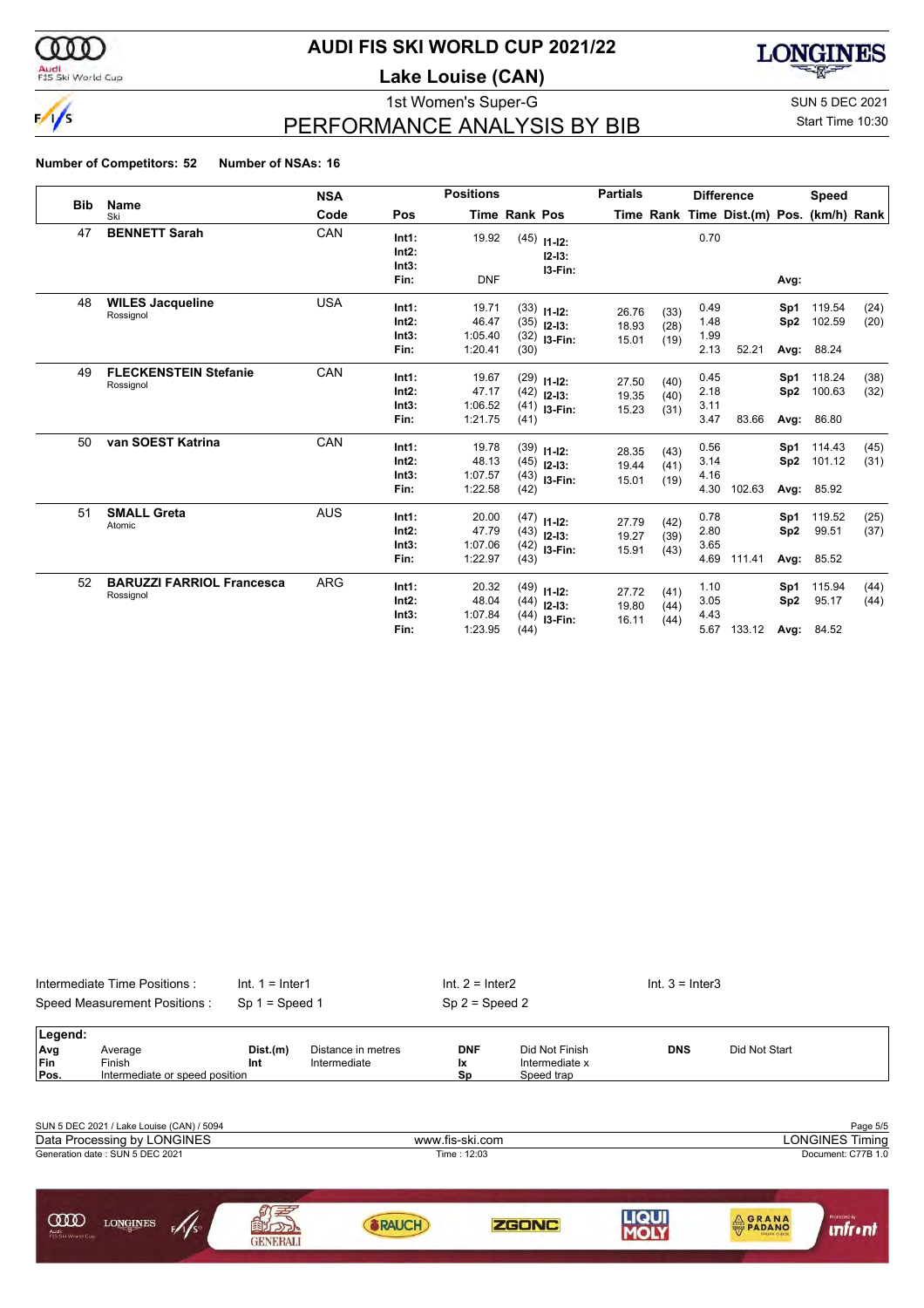

### Audi<br>FIS Ski World Cup

# **AUDI FIS SKI WORLD CUP 2021/22**

**Lake Louise (CAN)**



### 1st Women's Super-G FIS WORLD CUP STANDINGS

**Number of Competitors: 30, Number of NSAs: 12** 5 DEC 2021 Lake Louise (CAN)

| Rank         | <b>FIS</b><br>Code | Name                        | <b>NSA</b><br>Code | 1   | <b>WC</b><br><b>Points</b> | Diff. |
|--------------|--------------------|-----------------------------|--------------------|-----|----------------------------|-------|
| 1            | 298323             | <b>GOGGIA Sofia</b>         | <b>ITA</b>         | 100 | 100                        |       |
| $\mathbf{2}$ | 516138             | <b>GUT-BEHRAMI Lara</b>     | <b>SUI</b>         | 80  | 80                         | 20    |
| 3            | 56125              | <b>PUCHNER Mirjam</b>       | <b>AUT</b>         | 60  | 60                         | 40    |
| 4            | 56088              | <b>TIPPLER Tamara</b>       | <b>AUT</b>         | 50  | 50                         | 50    |
| 5            | 297601             | <b>BRIGNONE Federica</b>    | <b>ITA</b>         | 45  | 45                         | 55    |
| 6            | 6535237            | <b>SHIFFRIN Mikaela</b>     | <b>USA</b>         | 40  | 40                         | 60    |
| 7            | 297910             | <b>CURTONI Elena</b>        | <b>ITA</b>         | 36  | 36                         | 64    |
| 8            | 56087              | <b>SIEBENHOFER Ramona</b>   | <b>AUT</b>         | 32  | 32                         | 68    |
| 9            | 105269             | <b>GAGNON Marie-Michele</b> | CAN                | 29  | 29                         | 71    |
| 9            | 516185             | <b>HAEHLEN Joana</b>        | <b>SUI</b>         | 29  | 29                         | 71    |
| 11           | 6535455            | <b>JOHNSON Breezy</b>       | <b>USA</b>         | 24  | 24                         | 76    |
| 12           | 425929             | <b>MOWINCKEL Ragnhild</b>   | <b>NOR</b>         | 22  | 22                         | 78    |
| 13           | 155763             | <b>LEDECKA Ester</b>        | <b>CZE</b>         | 20  | 20                         | 80    |
| 14           | 297702             | <b>MARSAGLIA Francesca</b>  | <b>ITA</b>         | 18  | 18                         | 82    |
| 15           | 55970              | <b>SCHMIDHOFER Nicole</b>   | <b>AUT</b>         | 16  | 16                         | 84    |
| 16           | 565320             | <b>FERK Marusa</b>          | <b>SLO</b>         | 15  | 15                         | 85    |
| 17           | 516319             | <b>SUTER Corinne</b>        | SUI                | 14  | 14                         | 86    |
| 18           | 56128              | <b>HUETTER Cornelia</b>     | <b>AUT</b>         | 13  | 13                         | 87    |
| 19           | 56174              | <b>HAASER Ricarda</b>       | <b>AUT</b>         | 12  | 12                         | 88    |
| 20           | 415232             | <b>ROBINSON Alice</b>       | <b>NZL</b>         | 11  | 11                         | 89    |
| 21           | 56198              | <b>SCHEYER Christine</b>    | <b>AUT</b>         | 10  | 10                         | 90    |
| 22           | 516248             | <b>FLURY Jasmine</b>        | SUI                | 9   | 9                          | 91    |
| 23           | 485941             | <b>PLESHKOVA Julia</b>      | <b>RUS</b>         | 8   | 8                          | 92    |
| 23           | 299383             | <b>MELESI Roberta</b>       | <b>ITA</b>         | 8   | 8                          | 92    |
| 25           | 206668             | <b>WEIDLE Kira</b>          | <b>GER</b>         | 6   | 6                          | 94    |
| 26           | 197383             | <b>GAUTHIER Tiffany</b>     | <b>FRA</b>         | 5   | 5                          | 95    |
| 27           | 197497             | <b>MIRADOLI Romane</b>      | <b>FRA</b>         | 4   | 4                          | 96    |
| 28           | 299466             | <b>DELAGO Nicol</b>         | <b>ITA</b>         | 3   | 3                          | 97    |
| 29           | 6536213            | <b>CASHMAN Keely</b>        | <b>USA</b>         | 2   | 2                          | 98    |
| 30           | 539536             | <b>WILES Jacqueline</b>     | <b>USA</b>         | 1   | 1                          | 99    |

| Legend: |           |       |                   |               |           |              |
|---------|-----------|-------|-------------------|---------------|-----------|--------------|
|         | No points | Diff. | <b>Difference</b> | <b>WC</b>     | World Cup |              |
|         |           |       |                   |               |           |              |
|         |           |       |                   |               |           |              |
| - - -   |           |       |                   | $\sim$ $\sim$ |           | Page 1/1<br> |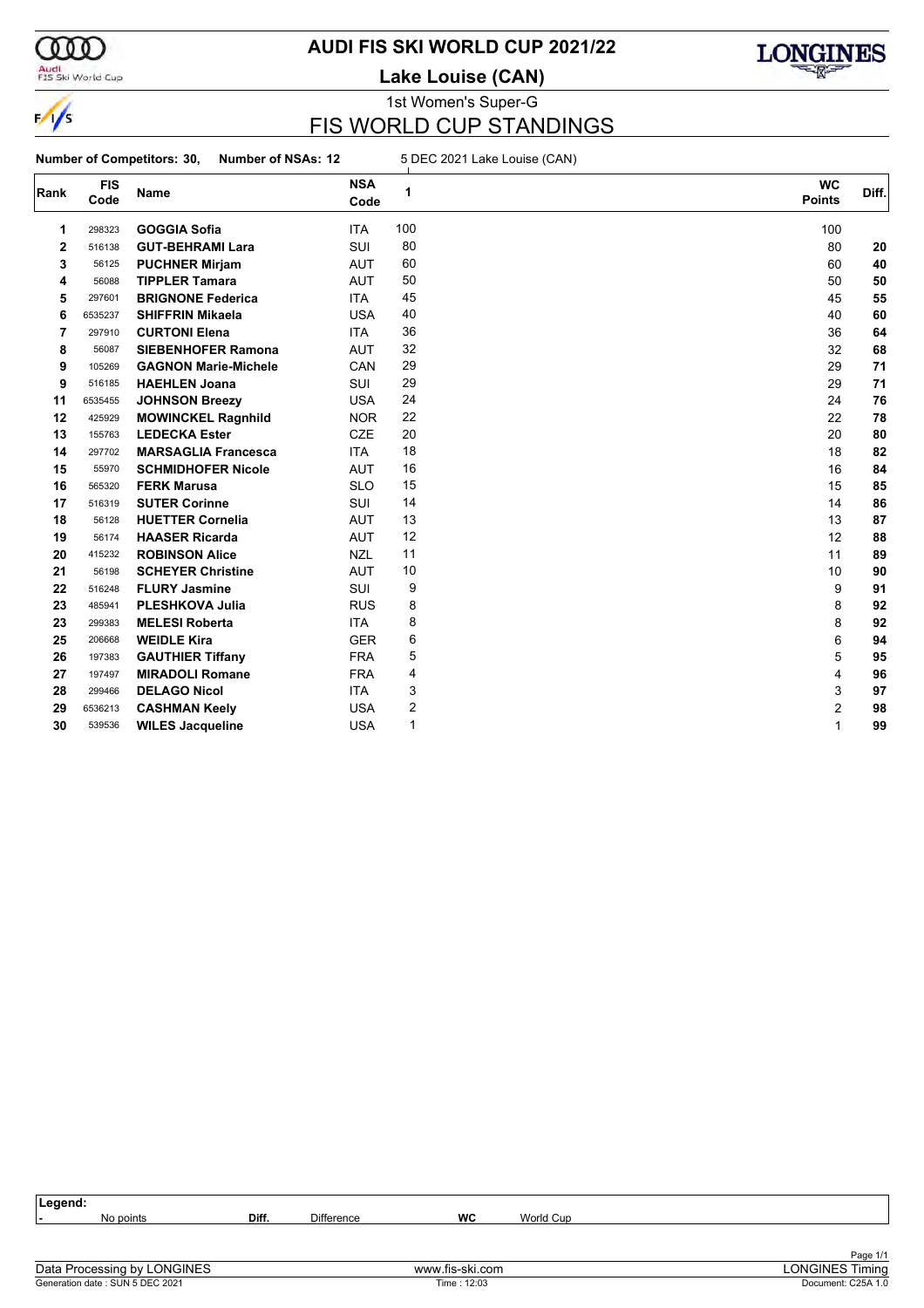

### **AUDI FIS SKI WORLD CUP 2021/22**

Audi<br>FIS Ski World Cup

**Lake Louise (CAN)**



1st Women's Super-G OVERALL FIS WORLD CUP STANDINGS

|        | <b>FIS</b>       |                                             | <b>NSA</b>        | <b>WC</b>     | Diff.      | DH                                    | <b>SL</b>                | GS                                  | SG                       | <b>AC</b>                | <b>PAR</b>               |
|--------|------------------|---------------------------------------------|-------------------|---------------|------------|---------------------------------------|--------------------------|-------------------------------------|--------------------------|--------------------------|--------------------------|
| Rank   | Code             | Name                                        | Code              | <b>Points</b> |            | 2 races                               | 3 races                  | 1 race                              | 1 race                   | 0 races                  | 1 race                   |
|        |                  |                                             |                   |               |            |                                       |                          |                                     |                          |                          |                          |
| 1      | 6535237          | <b>SHIFFRIN Mikaela</b>                     | <b>USA</b>        | 405           |            | 5(31)                                 | (2)<br>260               | 100<br>(1)                          | 40<br>(6)                |                          |                          |
| 2      | 705423           | <b>VLHOVA Petra</b>                         | <b>SVK</b>        | 340           | 65         | $\overline{a}$                        | 280<br>(1)               | (3)<br>60                           |                          |                          |                          |
| 3      | 298323           | <b>GOGGIA Sofia</b>                         | ITA               | 315           | 90         | 200<br>(1)                            |                          | 15<br>(16)                          | 100<br>(1)               |                          |                          |
| 4      | 565463           | <b>SLOKAR Andreja</b>                       | <b>SLO</b>        | 210           | 195        | $\overline{a}$                        | 92<br>(8)                | 18 (14)                             | ÷                        |                          | 100<br>(1)               |
| 5      | 206355           | <b>DUERR Lena</b>                           | <b>GER</b><br>SUI | 201           | 204        | $\overline{\phantom{a}}$              | 165<br>(3)               | $\overline{\phantom{a}}$            |                          |                          | 36<br>(7)                |
| 6<br>7 | 516138           | <b>GUT-BEHRAMI Lara</b>                     |                   | 198           | 207        | 22 (21)                               | $\overline{\phantom{a}}$ | (2)<br>80                           | 80<br>(2)                |                          | (15)<br>16               |
| 8      | 56388<br>6535455 | <b>LIENSBERGER Katharina</b>                | AUT<br><b>USA</b> | 187           | 218<br>221 | $\overline{\phantom{a}}$              | 122<br>(5)               | 50<br>(4)<br>÷,                     |                          |                          | 15 (16)                  |
| 9      | 506399           | <b>JOHNSON Breezy</b><br><b>HECTOR Sara</b> | <b>SWE</b>        | 184<br>158    | 247        | 160<br>(2)                            | 91                       |                                     | 24 (11)                  |                          | 45                       |
| 10     | 56125            | <b>PUCHNER Mirjam</b>                       | AUT               | 152           | 253        | $\overline{\phantom{a}}$<br>92<br>(4) | (9)<br>$\overline{a}$    | 22 (12)<br>$\overline{\phantom{a}}$ | 60                       |                          | (5)                      |
| 11     | 516280           | <b>HOLDENER Wendy</b>                       | SUI               | 146           | 259        | $\overline{\phantom{a}}$              | 146<br>(4)               | $\overline{a}$                      | (3)<br>$\blacksquare$    |                          |                          |
| 12     | 426193           | <b>STJERNESUND Th.</b>                      | <b>NOR</b>        | 144           | 261        | $\overline{\phantom{a}}$              | 52 (13)                  | 12 (19)                             | $\overline{\phantom{a}}$ |                          | 80<br>(2)                |
| 13     | 56087            | <b>SIEBENHOFER Ramona</b>                   | AUT               | 132           | 273        | 74<br>(7)                             | $\blacksquare$           | 26 (10)                             | 32<br>(8)                |                          |                          |
| 14     | 516319           | <b>SUTER Corinne</b>                        | SUI               | 119           | 286        | (3)<br>105                            |                          | ٠                                   | 14 (17)                  |                          |                          |
| 15     | 516284           | <b>GISIN Michelle</b>                       | SUI               | 107           | 298        | $\overline{\phantom{a}}$              | 101<br>(6)               | (25)<br>6                           |                          |                          |                          |
| 16     | 297601           | <b>BRIGNONE Federica</b>                    | ITA               | 100           | 305        | 46 (10)                               | 9<br>(33)                | $\overline{a}$                      | 45<br>(5)                |                          |                          |
| 17     | 56128            | <b>HUETTER Cornelia</b>                     | AUT               | 99            | 306        | 86<br>(5)                             | $\overline{a}$           |                                     | 13 (18)                  |                          |                          |
| 18     | 506146           | <b>SWENN LARSSON Anna</b>                   | <b>SWE</b>        | 98            | 307        | $\blacksquare$                        | 98<br>(7)                |                                     | $\overline{\phantom{a}}$ |                          |                          |
| 19     | 56088            | <b>TIPPLER Tamara</b>                       | AUT               | 96            | 309        | 46 (10)                               | $\overline{\phantom{a}}$ | $\overline{\phantom{a}}$            | 50<br>(4)                |                          |                          |
| 20     | 426043           | <b>TVIBERG Maria Therese</b>                | <b>NOR</b>        | 84            | 321        | $\overline{a}$                        | 32 (18)                  | 45<br>(5)                           | ÷                        |                          | 7(24)                    |
| 21     | 565401           | <b>BUCIK Ana</b>                            | <b>SLO</b>        | 82            | 323        | $\overline{a}$                        | 82 (10)                  |                                     |                          |                          |                          |
| 22     | 299630           | <b>DELAGO Nadia</b>                         | <b>ITA</b>        | 80            | 325        | 80<br>(6)                             | $\overline{a}$           |                                     |                          |                          |                          |
| 23     | 155728           | <b>DUBOVSKA Martina</b>                     | CZE               | 73            | 332        | $\overline{\phantom{a}}$              | 73 (11)                  |                                     |                          |                          |                          |
| 23     | 105269           | <b>GAGNON Marie-Michele</b>                 | CAN               | 73            | 332        | 44 (12)                               | $\overline{\phantom{a}}$ |                                     | 29<br>(9)                |                          |                          |
| 25     | 56198            | <b>SCHEYER Christine</b>                    | AUT               | 71            | 334        | 61<br>(9)                             |                          |                                     | 10<br>(21)               |                          |                          |
| 25     | 56315            | <b>TRUPPE Katharina</b>                     | <b>AUT</b>        | 71            | 334        | $\overline{\phantom{a}}$              | 56 (12)                  | (27)<br>4                           |                          |                          | 11 (20)                  |
| 27     | 206668           | <b>WEIDLE Kira</b>                          | <b>GER</b>        | 68            | 337        | 62<br>(8)                             |                          |                                     | 6<br>(25)                |                          |                          |
| 28     | 426187           | <b>LYSDAHL Kristin</b>                      | <b>NOR</b>        | 66            | 339        | $\overline{\phantom{a}}$              | 6<br>(36)                |                                     |                          |                          | 60<br>(3)                |
| 29     | 297910           | <b>CURTONI Elena</b>                        | ITA               | 63            | 342        | 27 (17)                               |                          | $\overline{a}$                      | 36<br>(7)                |                          |                          |
| 30     | 565471           | <b>HROVAT Meta</b>                          | <b>SLO</b>        | 61            | 344        | $\overline{\phantom{a}}$              | 21(23)                   | 40<br>(6)                           | ٠                        |                          |                          |
| 30     | 425929           | <b>MOWINCKEL Ragnhild</b>                   | <b>NOR</b>        | 61            | 344        | 26 (18)                               | $\blacksquare$           | 13 (18)                             | 22 (12)                  |                          |                          |
| 32     | 539909           | <b>MOLTZAN Paula</b>                        | <b>USA</b>        | 51            | 354        | $\overline{a}$                        | 43 (15)                  | (23)<br>8                           |                          |                          |                          |
| 32     | 155763           | <b>LEDECKA Ester</b>                        | <b>CZE</b>        | 51            | 354        | 31 (15)                               |                          |                                     | 20 (13)                  |                          |                          |
| 34     | 299276           | <b>BASSINO Marta</b>                        | ITA               | 50            | 355        | $\overline{a}$                        |                          |                                     |                          |                          | 50<br>(4)                |
| 34     | 516185           | <b>HAEHLEN Joana</b>                        | SUI               | 50            | 355        | 21 (22)                               |                          |                                     | 29<br>(9)                |                          |                          |
| 36     | 56253            | <b>HUBER Katharina</b>                      | AUT               | 48            | 357        | $\overline{\phantom{a}}$              | 48 (14)                  |                                     | ٠                        |                          |                          |
| 37     | 299466           | <b>DELAGO Nicol</b>                         | ITA               | 45            | 360        | 42 (13)                               | $\overline{\phantom{a}}$ | $\overline{\phantom{0}}$            | 3<br>(28)                |                          |                          |
| 38     | 56217            | <b>BRUNNER Stephanie</b>                    | AUT               | 43            | 362        | $\overline{\phantom{a}}$              |                          | 14 (17)                             |                          |                          | 29<br>(9)                |
| 39     | 565373           | <b>ROBNIK Tina</b>                          | <b>SLO</b>        | 41            | 364        |                                       |                          | (22)<br>9                           |                          |                          | (8)<br>32                |
| 39     | 385096           | <b>POPOVIC Leona</b>                        | <b>CRO</b>        | 41            | 364        | $\overline{\phantom{a}}$              | 41 (16)                  |                                     |                          |                          |                          |
| 41     | 426324           | <b>MONSEN Marte</b>                         | <b>NOR</b>        | 40            | 365        | ÷,                                    |                          |                                     |                          |                          | (6)<br>40                |
| 42     | 516248           | <b>FLURY Jasmine</b>                        | SUI               | 38            | 367        | 29 (16)                               |                          |                                     | 9<br>(22)                |                          |                          |
| 42     | 507168           | <b>AICHER Emma</b>                          | GER               | 38            | 367        | -                                     | 26 (21)                  | -                                   |                          |                          | 12 (19)                  |
| 44     | 107613           | <b>GRENIER Valerie</b>                      | CAN               | 36            | 369        | $\overline{\phantom{a}}$              | ÷,                       | 36<br>(7)                           |                          |                          | $\overline{a}$           |
| 44     | 197124           | <b>FRASSE SOMBET Coralie</b>                | <b>FRA</b>        | 36            | 369        | $\overline{a}$                        |                          | 10(21)                              |                          |                          | 26 (10)                  |
| 44     | 197497           | <b>MIRADOLI Romane</b>                      | <b>FRA</b>        | 36            | 369        | 32 (14)                               | $\overline{\phantom{a}}$ |                                     | 4(27)                    |                          |                          |
| 47     | 415232           | <b>ROBINSON Alice</b>                       | <b>NZL</b>        | 35            | 370        | ÷,                                    | $\overline{a}$           | 24 (11)                             | 11(20)                   |                          |                          |
| 48     | 107427           | <b>ST-GERMAIN Laurence</b>                  | CAN               | 34            | 371        |                                       | 34 (17)                  |                                     |                          |                          |                          |
| 49     | 196928           | <b>WORLEY Tessa</b>                         | <b>FRA</b>        | 32            | 373        | -                                     | $\overline{\phantom{a}}$ | 32<br>(8)                           | ۰                        |                          |                          |
| 49     | 106961           | <b>MIELZYNSKI Erin</b>                      | CAN               | 32            | 373        | $\overline{\phantom{a}}$              | 32 (18)                  | $\overline{\phantom{a}}$            | $\overline{\phantom{a}}$ |                          | $\overline{\phantom{a}}$ |
| 51     | 6535773          | O BRIEN Nina                                | <b>USA</b>        | 30            | 375        | -                                     | $\blacksquare$           | 29<br>(9)                           |                          |                          | 1(30)                    |
| 52     | 516283           | <b>ELLENBERGER Andrea</b>                   | SUI               | 29            | 376        | $\blacksquare$                        | $\overline{a}$           | 7(24)                               | $\overline{a}$           |                          | 22 (12)                  |
| 52     | 56174            | <b>HAASER Ricarda</b>                       | <b>AUT</b>        | 29            | 376        | 1(35)                                 | $\overline{\phantom{a}}$ | 16 (15)                             | 12 (19)                  |                          |                          |
| 54     | 565491           | <b>DVORNIK Neja</b>                         | <b>SLO</b>        | 27            | 378        | $\overline{a}$                        | 27 (20)                  |                                     |                          |                          |                          |
| 55     | 565360           | <b>STUHEC IIka</b>                          | <b>SLO</b>        | 26            | 379        | 26 (18)                               | $\overline{\phantom{a}}$ | $\overline{a}$                      |                          |                          | ٠                        |
| 55     | 516562           | <b>RAST Camille</b>                         | SUI               | 26            | 379        | $\overline{\phantom{a}}$              | 20(25)                   |                                     | $\blacksquare$           |                          | 6(25)                    |
| 55     | 206497           | <b>FILSER Andrea</b>                        | <b>GER</b>        | 26            | 379        |                                       | 13 (32)                  |                                     |                          |                          | 13 (18)                  |
| 55     | 56333            | <b>MAIR Chiara</b>                          | <b>AUT</b>        | 26            | 379        | $\overline{\phantom{a}}$              | 18 (27)                  | $\overline{\phantom{0}}$            | $\overline{\phantom{0}}$ |                          | 8(23)                    |
| 59     | 299699           | <b>PETERLINI Martina</b>                    | ITA               | 25            | 380        | $\overline{\phantom{a}}$              | 25 (22)                  |                                     | $\overline{\phantom{0}}$ |                          |                          |
| 59     | 56177            | <b>VENIER Stephanie</b>                     | <b>AUT</b>        | 25            | 380        | 25 (20)                               | $\overline{a}$           |                                     |                          |                          |                          |
| 61     | 435334           | <b>GASIENICA-DANI.</b>                      | POL               | 24            | 381        | $\overline{\phantom{a}}$              |                          | $\overline{a}$                      | $\overline{a}$           | $\overline{\phantom{a}}$ | 24 (11)                  |
| 62     | 516219           | <b>NUFER Priska</b>                         | SUI               | 21            | 384        | 21 (22)                               | $\overline{\phantom{a}}$ | ٠                                   |                          |                          |                          |
| 62     | 507109           | <b>ARONSSON ELFMAN Hanna</b>                | <b>SWE</b>        | 21            | 384        | $\overline{\phantom{a}}$              | 16 (29)                  | 5<br>(26)                           |                          |                          |                          |
| 62     | 565320           | <b>FERK Marusa</b>                          | <b>SLO</b>        | 21            | 384        | 6(29)                                 | $\overline{\phantom{a}}$ | $\overline{\phantom{0}}$            | 15 (16)                  |                          | $\overline{\phantom{0}}$ |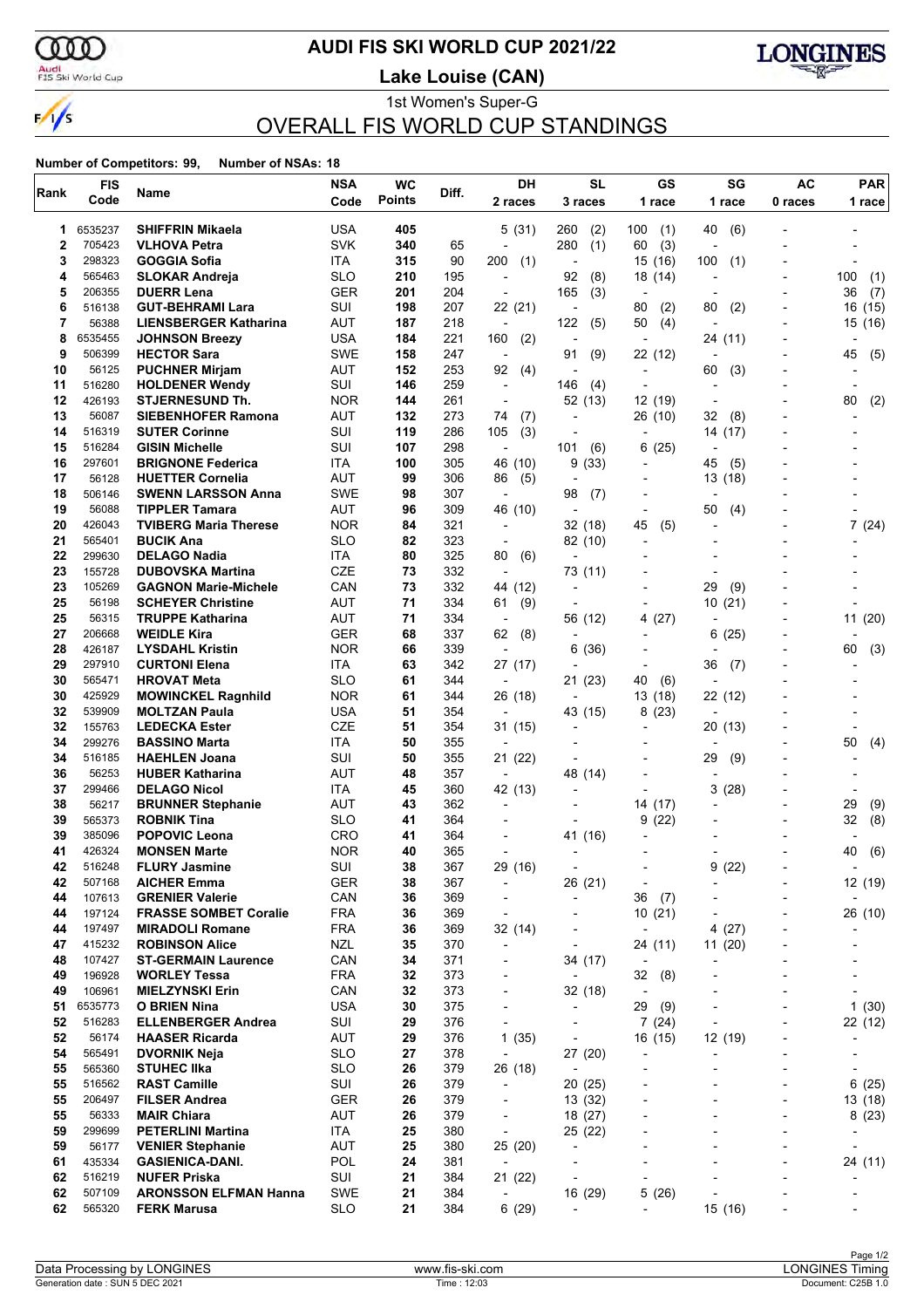

### **AUDI FIS SKI WORLD CUP 2021/22**

Audi<br>FIS Ski World Cup

1st Women's Super-G **Lake Louise (CAN)**



# OVERALL FIS WORLD CUP STANDINGS

| Rank | <b>FIS</b> | <b>Name</b>                  | <b>NSA</b> | <b>WC</b>      | Diff. | DH                       | <b>SL</b>                | GS                       | SG             | <b>AC</b>      | <b>PAR</b> |
|------|------------|------------------------------|------------|----------------|-------|--------------------------|--------------------------|--------------------------|----------------|----------------|------------|
|      | Code       |                              | Code       | <b>Points</b>  |       | 2 races                  | 3 races                  | 1 race                   | 1 race         | 0 races        | 1 race     |
| 62   | 196806     | <b>NOENS Nastasia</b>        | <b>FRA</b> | 21             | 384   |                          | 21 (23)                  |                          |                |                |            |
| 66   | 56373      | <b>MOERZINGER Elisa</b>      | <b>AUT</b> | 20             | 385   |                          | $\overline{\phantom{a}}$ |                          |                |                | 20 (13)    |
| 66   | 225525     | <b>TILLEY Alex</b>           | <b>GBR</b> | 20             | 385   |                          |                          | 20(13)                   |                |                |            |
| 66   | 506701     | <b>HOERNBLAD Lisa</b>        | <b>SWE</b> | 20             | 385   | 20 (24)                  |                          |                          |                |                |            |
| 69   | 225518     | <b>GUEST Charlie</b>         | <b>GBR</b> | 19             | 386   | $\blacksquare$           | 19 (26)                  |                          |                |                |            |
| 70   | 297702     | <b>MARSAGLIA Francesca</b>   | <b>ITA</b> | 18             | 387   |                          |                          |                          | 18 (14)        |                |            |
| 70   | 516407     | <b>KASPER Vanessa</b>        | <b>SUI</b> | 18             | 387   |                          |                          |                          |                |                | 18 (14)    |
| 70   | 107798     | <b>NULLMEYER Ali</b>         | CAN        | 18             | 387   |                          | 18 (27)                  |                          |                |                |            |
| 73   | 55970      | <b>SCHMIDHOFER Nicole</b>    | <b>AUT</b> | 16             | 389   |                          | $\blacksquare$           |                          | 16 (15)        |                |            |
| 73   | 6536392    | <b>HURT A J</b>              | <b>USA</b> | 16             | 389   |                          |                          | 11(20)                   |                |                | 5(26)      |
| 75   | 56344      | <b>SPORER Marie-Therese</b>  | <b>AUT</b> | 15             | 390   |                          | 15(30)                   | $\overline{\phantom{a}}$ |                |                |            |
| 75   | 355061     | <b>HILZINGER Jessica</b>     | <b>GER</b> | 15             | 390   |                          | 15(30)                   |                          |                |                |            |
| 77   | 516268     | <b>WILD Simone</b>           | <b>SUI</b> | 14             | 391   | $\overline{a}$           | $\blacksquare$           |                          |                |                | 14 (17)    |
| 77   | 485941     | <b>PLESHKOVA Julia</b>       | <b>RUS</b> | 14             | 391   | 6(29)                    |                          |                          | 8<br>(23)      | $\blacksquare$ |            |
| 79   | 56256      | <b>RAEDLER Ariane</b>        | <b>AUT</b> | 12             | 393   | 12(25)                   |                          |                          |                |                |            |
| 80   | 539536     | <b>WILES Jacqueline</b>      | <b>USA</b> | 11             | 394   | 10(27)                   |                          | $\overline{\phantom{0}}$ | (30)<br>1      |                |            |
| 80   | 56417      | <b>FEST Nadine</b>           | <b>AUT</b> | 11             | 394   | 11(26)                   | $\blacksquare$           | $\overline{\phantom{0}}$ | $\blacksquare$ |                |            |
| 82   | 197616     | <b>ALPHAND Estelle</b>       | <b>SWE</b> | 10             | 395   | $\overline{a}$           | $\blacksquare$           |                          |                |                | 10(21)     |
| 83   | 197651     | <b>DIREZ Clara</b>           | <b>FRA</b> | 9              | 396   |                          |                          |                          |                |                | 9(22)      |
| 84   | 299383     | <b>MELESI Roberta</b>        | <b>ITA</b> | 8              | 397   |                          | $\blacksquare$           |                          | 8<br>(23)      |                |            |
| 84   | 506583     | <b>SAEFVENBERG Charlotta</b> | <b>SWE</b> | 8              | 397   |                          | 8(34)                    |                          |                |                |            |
| 86   | 197641     | <b>GAUCHE Laura</b>          | <b>FRA</b> | 7              | 398   | 7(28)                    |                          |                          |                |                |            |
| 86   | 185493     | <b>POHJOLAINEN Rosa</b>      | <b>FIN</b> | 7              | 398   | $\blacksquare$           | 7(35)                    |                          |                |                |            |
| 86   | 56367      | <b>GALLHUBER Katharina</b>   | <b>AUT</b> | 7              | 398   |                          | 4(38)                    |                          |                |                | 3(28)      |
| 89   | 516426     | <b>STOFFEL Elena</b>         | <b>SUI</b> | 6              | 399   |                          | 6(36)                    |                          |                |                |            |
| 90   | 197383     | <b>GAUTHIER Tiffany</b>      | <b>FRA</b> | 5              | 400   |                          | $\blacksquare$           |                          | 5<br>(26)      |                |            |
| 90   | 426100     | <b>HOLTMANN Mina Fuerst</b>  | <b>NOR</b> | 5              | 400   | $\blacksquare$           | 3(39)                    | $\overline{2}$<br>(29)   |                |                |            |
| 92   | 6535791    | <b>WRIGHT Isabella</b>       | <b>USA</b> | 4              | 401   | 4 (32)                   |                          | $\overline{\phantom{0}}$ |                |                |            |
| 92   | 516394     | <b>SUTER Jasmina</b>         | SUI        | 4              | 401   | $\overline{\phantom{a}}$ |                          |                          |                |                | 4(27)      |
| 94   | 185430     | <b>HONKANEN Riikka</b>       | <b>FIN</b> | 3              | 402   |                          | 3(39)                    |                          |                |                |            |
| 94   | 206532     | <b>SCHMOTZ Marlene</b>       | <b>GER</b> | 3              | 402   | $\blacksquare$           |                          | 3<br>(28)                |                |                |            |
| 96   | 197956     | <b>CERUTTI Camille</b>       | <b>FRA</b> | $\overline{2}$ | 403   | 2(33)                    |                          |                          |                |                |            |
| 96   | 6536213    | <b>CASHMAN Keely</b>         | <b>USA</b> | $\overline{2}$ | 403   |                          |                          |                          | 2(29)          |                |            |
| 96   | 56392      | <b>GRITSCH Franziska</b>     | <b>AUT</b> | $\overline{2}$ | 403   |                          |                          |                          |                |                | 2(29)      |
| 96   | 56311      | <b>REISINGER Elisabeth</b>   | <b>AUT</b> | $\overline{2}$ | 403   | 2(33)                    |                          |                          |                |                |            |

| Legend:                 |                                        |                  |                             |          |                     |                    |                             |  |
|-------------------------|----------------------------------------|------------------|-----------------------------|----------|---------------------|--------------------|-----------------------------|--|
| . .<br> GS<br><b>WC</b> | No points<br>Giant Slalom<br>World Cup | AC<br><b>PAR</b> | Alpine Combined<br>Parallel | DH<br>SG | Downhill<br>Super-G | Diff.<br><b>SL</b> | <b>Difference</b><br>Slalom |  |
|                         |                                        |                  |                             |          |                     |                    |                             |  |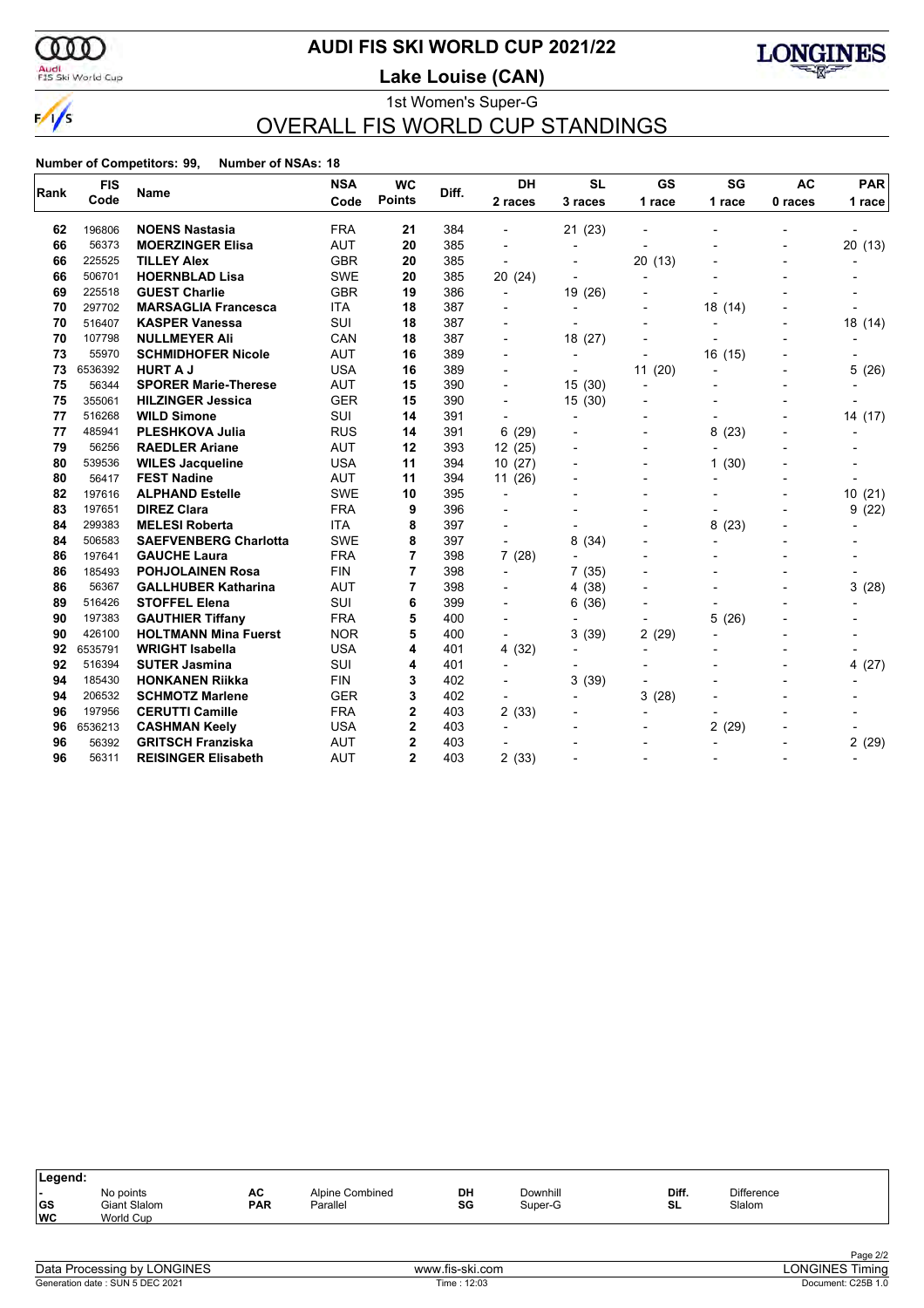

### Audi<br>FIS Ski World Cup

# **AUDI FIS SKI WORLD CUP 2021/22**

**Lake Louise (CAN)**



1st Women's Super-G FIS WCSL LIST

#### **Number of Competitors: 63, Number of NSAs: 15** 5 DEC 2021 Lake Louise (CAN)

| Rank     | <b>FIS</b><br>Code | Name                                         | <b>NSA</b><br>Code       | 1                        |            |             |                                                      | Base - $X + Y = WCSL-SG$ |
|----------|--------------------|----------------------------------------------|--------------------------|--------------------------|------------|-------------|------------------------------------------------------|--------------------------|
| 1        | 516138             | <b>GUT-BEHRAMI Lara</b>                      | SUI                      | 80                       | 625        | 63          | 80                                                   | 642                      |
| 2        | 516319             | <b>SUTER Corinne</b>                         | SUI                      | 14                       | 390        | 39          | 14                                                   | 365                      |
| 3        | 297601             | <b>BRIGNONE Federica</b>                     | ITA                      | 45                       | 349        | 35          | 45                                                   | 359                      |
| 4        | 56088              | <b>TIPPLER Tamara</b>                        | AUT                      | 50                       | 308        | 31          | 50                                                   | 327                      |
| 5        | 155763             | <b>LEDECKA Ester</b>                         | CZE                      | 20                       | 286        | 29          | 20                                                   | 277                      |
| 6        | 299276             | <b>BASSINO Marta</b>                         | ITA                      | $\overline{\phantom{a}}$ | 252        | 25          | $\overline{\phantom{a}}$                             | 227                      |
| 7        | 55970              | <b>SCHMIDHOFER Nicole</b>                    | AUT                      | 16                       | 227        | 23          | 16                                                   | 220                      |
| 8        | 426257             | <b>LIE Kajsa Vickhoff</b>                    | <b>NOR</b>               | -                        | 227        | 23          | $\overline{\phantom{a}}$                             | 204                      |
| 9        | 298323             | <b>GOGGIA Sofia</b>                          | <b>ITA</b>               | 100                      | 86         | 9           | 100                                                  | 177                      |
|          |                    |                                              |                          | 29                       |            | 17          |                                                      | 177                      |
| 9        | 105269             | <b>GAGNON Marie-Michele</b>                  | CAN                      | $\overline{a}$           | 165<br>187 | 19          | 29                                                   |                          |
| 11       | 705423<br>297910   | <b>VLHOVA Petra</b>                          | <b>SVK</b>               | 36                       |            |             | $\overline{\phantom{a}}$                             | 168                      |
| 12       |                    | <b>CURTONI Elena</b>                         | ITA                      |                          | 136        | 14          | 36                                                   | 158                      |
| 13       | 297702             | <b>MARSAGLIA Francesca</b>                   | ITA.                     | 18                       | 146        | 15          | 18                                                   | 149                      |
| 14       | 425929             | <b>MOWINCKEL Ragnhild</b>                    | <b>NOR</b>               | 22                       | 114        | 11          | 22                                                   | 125                      |
| 14       | 516284             | <b>GISIN Michelle</b>                        | SUI                      | $\overline{\phantom{a}}$ | 139        | 14          | $\overline{\phantom{a}}$                             | 125                      |
| 16       | 56198              | <b>SCHEYER Christine</b>                     | AUT                      | 10                       | 112        | 11          | 10                                                   | 111                      |
| 17       | 516219             | <b>NUFER Priska</b>                          | SUI                      | $\overline{\phantom{a}}$ | 122        | 12          | $\blacksquare$                                       | 110                      |
| 18       | 56125              | <b>PUCHNER Mirjam</b>                        | <b>AUT</b>               | 60                       | 49         | 5           | 60                                                   | 104                      |
| 19       | 56174              | <b>HAASER Ricarda</b>                        | <b>AUT</b>               | 12                       | 97         | 10          | 12                                                   | 99                       |
| 20       | 196928             | <b>WORLEY Tessa</b>                          | <b>FRA</b>               | $\overline{\phantom{a}}$ | 108        | 11          | $\overline{\phantom{a}}$                             | 97                       |
| 21       | 6535237            | <b>SHIFFRIN Mikaela</b>                      | <b>USA</b>               | 40                       | 60         | 6           | 40                                                   | 94                       |
| 22       | 516185             | <b>HAEHLEN Joana</b>                         | SUI                      | 29                       | 60         | 6           | 29                                                   | 83                       |
| 23       | 56328              | <b>ORTLIEB Nina</b>                          | AUT                      | $\overline{a}$           | 86         | 9           | ÷,                                                   | 77                       |
| 24       | 197383             | <b>GAUTHIER Tiffany</b>                      | <b>FRA</b>               | 5                        | 78         | 8           | 5                                                    | 75                       |
| 25       | 197497             | <b>MIRADOLI Romane</b>                       | <b>FRA</b>               | 4                        | 78         | 8           | 4                                                    | 74                       |
| 26       | 6535455            | <b>JOHNSON Breezy</b>                        | USA                      | 24                       | 53         | 5           | 24                                                   | 72                       |
| 27       | 56256              | <b>RAEDLER Ariane</b>                        | <b>AUT</b>               | $\overline{a}$           | 62         | 6           | ÷,                                                   | 56                       |
| 28       | 206668             | <b>WEIDLE Kira</b>                           | <b>GER</b>               | 6                        | 51         | 5           | 6                                                    | 52                       |
| 29       | 565320             | <b>FERK Marusa</b>                           | SLO                      | 15                       | 40         | 4           | 15                                                   | 51                       |
| 30       | 56177              | <b>VENIER Stephanie</b>                      | <b>AUT</b>               | -                        | 53         | 5           | ÷,                                                   | 48                       |
| 31       | 299466             | <b>DELAGO Nicol</b>                          | ITA.                     | 3                        | 49         | 5           | 3                                                    | 47                       |
| 32       | 516394             | <b>SUTER Jasmina</b>                         | SUI                      | $\overline{a}$           | 51         | 5           | $\overline{a}$                                       | 46                       |
| 33       | 415232             | <b>ROBINSON Alice</b>                        | <b>NZL</b>               | 11                       | 36         | 4           | 11                                                   | 43                       |
| 33       | 299624             | <b>PIROVANO Laura</b>                        | ITA                      | $\overline{\phantom{a}}$ | 48         | 5           | $\blacksquare$                                       | 43                       |
| 35       | 516280             | <b>HOLDENER Wendy</b>                        | SUI                      | -                        | 47         | 5           | ÷,                                                   | 42                       |
| 36       | 516248             | <b>FLURY Jasmine</b>                         | SUI                      | 9                        | 35         | 4           | 9                                                    | 40                       |
| 36       | 197641             | <b>GAUCHE Laura</b>                          | <b>FRA</b>               | $\overline{a}$           | 44         | 4           | $\overline{a}$                                       | 40                       |
| 38       | 56087              | <b>SIEBENHOFER Ramona</b>                    | AUT                      | 32                       | 8          | 1           | 32                                                   | 39                       |
| 38       | 299383             | <b>MELESI Roberta</b>                        | <b>ITA</b>               | 8                        | 34         | 3           | 8                                                    | 39                       |
| 40       | 56268              | <b>HEIDER Michaela</b>                       | <b>AUT</b>               | $\overline{\phantom{a}}$ | 33         | 3           | $\blacksquare$                                       | 30                       |
| 41       | 485941             | <b>PLESHKOVA Julia</b>                       | <b>RUS</b>               | 8                        | 19         | 2           | 8                                                    | 25                       |
| 41       | 6536213            | <b>CASHMAN Keely</b>                         | USA                      | 2                        | 26         | 3           | 2                                                    | 25                       |
| 43       | 56241              | <b>SCHNEEBERGER Rosina</b>                   | <b>AUT</b>               | $\overline{\phantom{a}}$ | 26         | 3           | $\overline{\phantom{a}}$                             | 23                       |
| 43       | 6535600            | <b>MERRYWEATHER Alice</b>                    | USA                      | $\overline{a}$           | 26         | 3           | $\overline{\phantom{a}}$                             | 23                       |
| 45       | 56128              | <b>HUETTER Cornelia</b>                      | <b>AUT</b>               | 13                       | 10         | $\mathbf 1$ | 13                                                   | 22                       |
| 46       | 56417              | <b>FEST Nadine</b>                           | <b>AUT</b>               |                          | 22         | 2           | $\overline{\phantom{a}}$                             | 20                       |
| 46       | 516521             | <b>KOLLY Noemie</b>                          | SUI                      |                          | 22         | 2           | $\overline{\phantom{a}}$                             | 20                       |
|          |                    |                                              |                          |                          |            | 2           |                                                      |                          |
| 48<br>48 | 565360<br>6535791  | <b>STUHEC IIka</b><br><b>WRIGHT Isabella</b> | <b>SLO</b><br><b>USA</b> |                          | 16<br>16   | 2           | $\overline{\phantom{a}}$<br>$\overline{\phantom{a}}$ | 14<br>14                 |
|          |                    | <b>KOPP Rahel</b>                            |                          |                          |            | 1           |                                                      |                          |
| 50       | 516344             |                                              | SUI                      |                          | 14         |             | $\overline{a}$                                       | 13                       |
| 50       | 197860             | <b>ROUX Tifany</b>                           | <b>FRA</b>               |                          | 15         | 2           | $\overline{a}$                                       | 13                       |
| 52       | 56509              | <b>GRILL Lisa</b>                            | AUT                      |                          | 13         | 1           | $\blacksquare$                                       | 12                       |
| 53       | 197616             | <b>ALPHAND Estelle</b>                       | SWE                      |                          | 8          | 1           | $\overline{\phantom{a}}$                             | 7                        |
| 53       | 56311              | <b>REISINGER Elisabeth</b>                   | AUT                      |                          | 8          | 1           | $\overline{a}$                                       | 7                        |
| 53       | 538685             | <b>MCKENNIS DURAN Alice</b>                  | <b>USA</b>               |                          | 8          | 1           | $\overline{a}$                                       | 7                        |
| 56       | 6536392            | <b>HURT A J</b>                              | <b>USA</b>               |                          | 6          | 1           | ÷                                                    | 5                        |
| 56       | 56258              | <b>AGER Christina</b>                        | AUT                      |                          | 6          | 1           |                                                      | 5                        |
| 56       | 516429             | <b>GROEBLI Nathalie</b>                      | SUI                      |                          | 6          | 1           |                                                      | 5                        |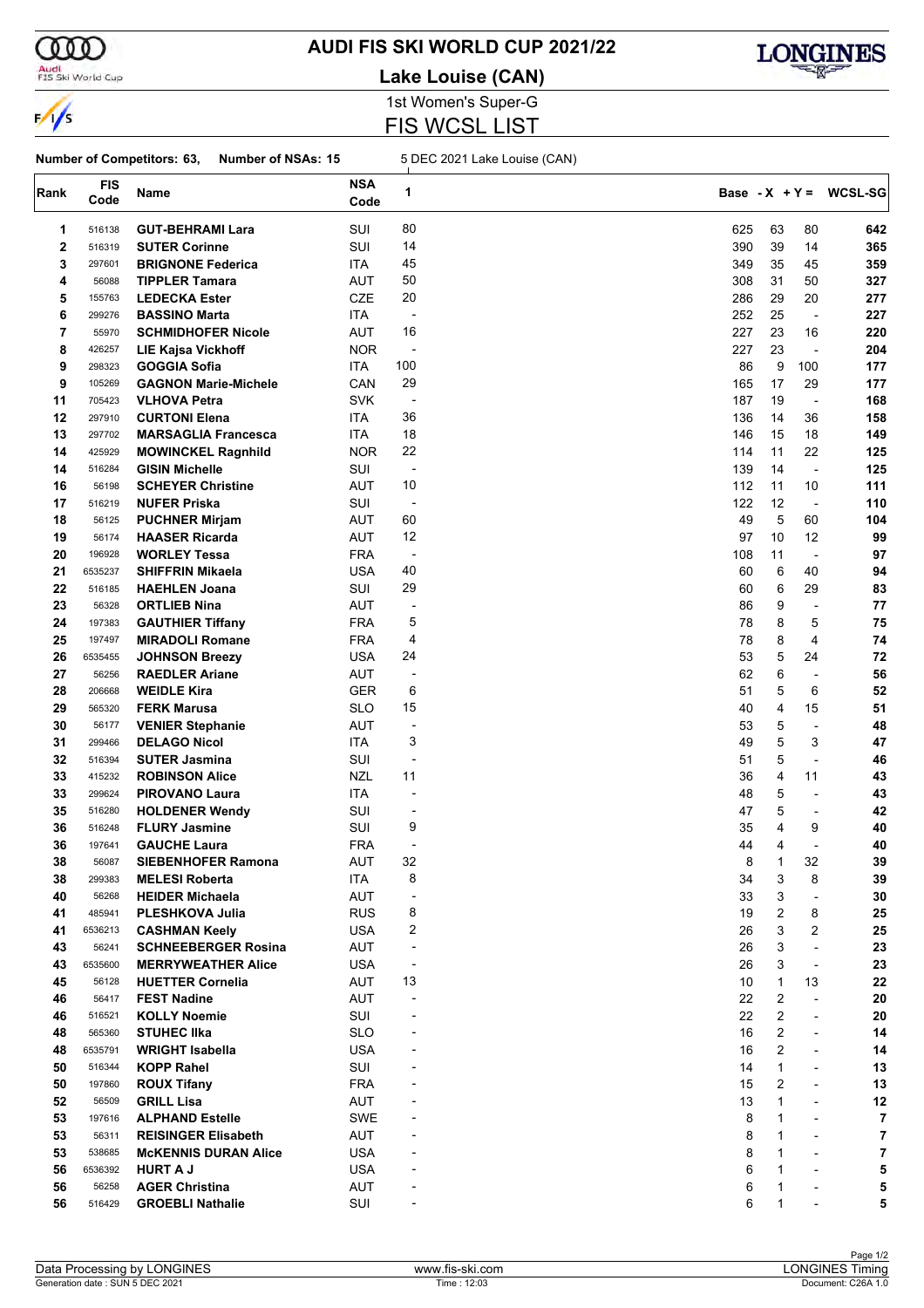

# **AUDI FIS SKI WORLD CUP 2021/22**

**Lake Louise (CAN)**



### 1st Women's Super-G FIS WCSL LIST

#### **Number of Competitors: 63, Number of NSAs: 15** 5 DEC 2021 Lake Louise (CAN)

| Rank | <b>FIS</b><br>Code | Name                                        | <b>NSA</b><br>Code |                          |      |   |      | Base - $X + Y =$ |                          |                          |      | WCSL-SG      |
|------|--------------------|---------------------------------------------|--------------------|--------------------------|------|---|------|------------------|--------------------------|--------------------------|------|--------------|
| 59   | 435334             | <b>GASIENICA-DANI.</b>                      | <b>POL</b>         | $\overline{\phantom{0}}$ |      |   |      |                  | 4                        |                          |      | 4            |
| 60   | 56416              | <b>SCHEIB Julia</b>                         | <b>AUT</b>         | $\overline{\phantom{0}}$ |      |   |      |                  | 3                        | $\overline{\phantom{a}}$ |      | 3            |
| 60   | 299402             | <b>GASSLITTER Verena</b>                    | <b>ITA</b>         | $\overline{\phantom{0}}$ |      |   |      |                  | 3                        | $\overline{\phantom{0}}$ | -    | 3            |
| 62   | 197295             | <b>PIOT Jennifer</b>                        | <b>FRA</b>         | $\overline{\phantom{a}}$ |      |   |      |                  | 2                        | $\overline{\phantom{0}}$ |      | $\mathbf{2}$ |
| 63   | 539536             | <b>WILES Jacqueline</b>                     | <b>USA</b>         | 1                        |      |   |      |                  | $\overline{\phantom{a}}$ |                          |      | 1            |
|      |                    | Number of competitors per NSA in the top 60 |                    |                          |      |   |      |                  |                          |                          |      |              |
| AUT: | 17                 | CAN:                                        | $CZE$ :            |                          | FRA: | 5 | GER: |                  |                          |                          | ITA: | 8            |
| NOR: | 2                  | NZL:                                        | POL:               |                          | RUS: |   | SLO: | 2                |                          |                          | SUI: | 11           |
| SVK: |                    | SWE:                                        | USA:               | 7                        |      |   |      |                  |                          |                          |      |              |

| Legend: |                                                                                                         |                                             |  |  |  |  |  |  |  |  |  |  |  |
|---------|---------------------------------------------------------------------------------------------------------|---------------------------------------------|--|--|--|--|--|--|--|--|--|--|--|
|         | No points<br>Base                                                                                       | Last season FIS World Cup Start List points |  |  |  |  |  |  |  |  |  |  |  |
|         | <b>WCSL-SG</b> FIS World Cup Start List points for Super-G                                              |                                             |  |  |  |  |  |  |  |  |  |  |  |
|         | (Base/number of planned races in the current season) *(number of completed races in the current season) |                                             |  |  |  |  |  |  |  |  |  |  |  |
| lv      | FIS World Cup points won in the current season                                                          |                                             |  |  |  |  |  |  |  |  |  |  |  |
|         |                                                                                                         |                                             |  |  |  |  |  |  |  |  |  |  |  |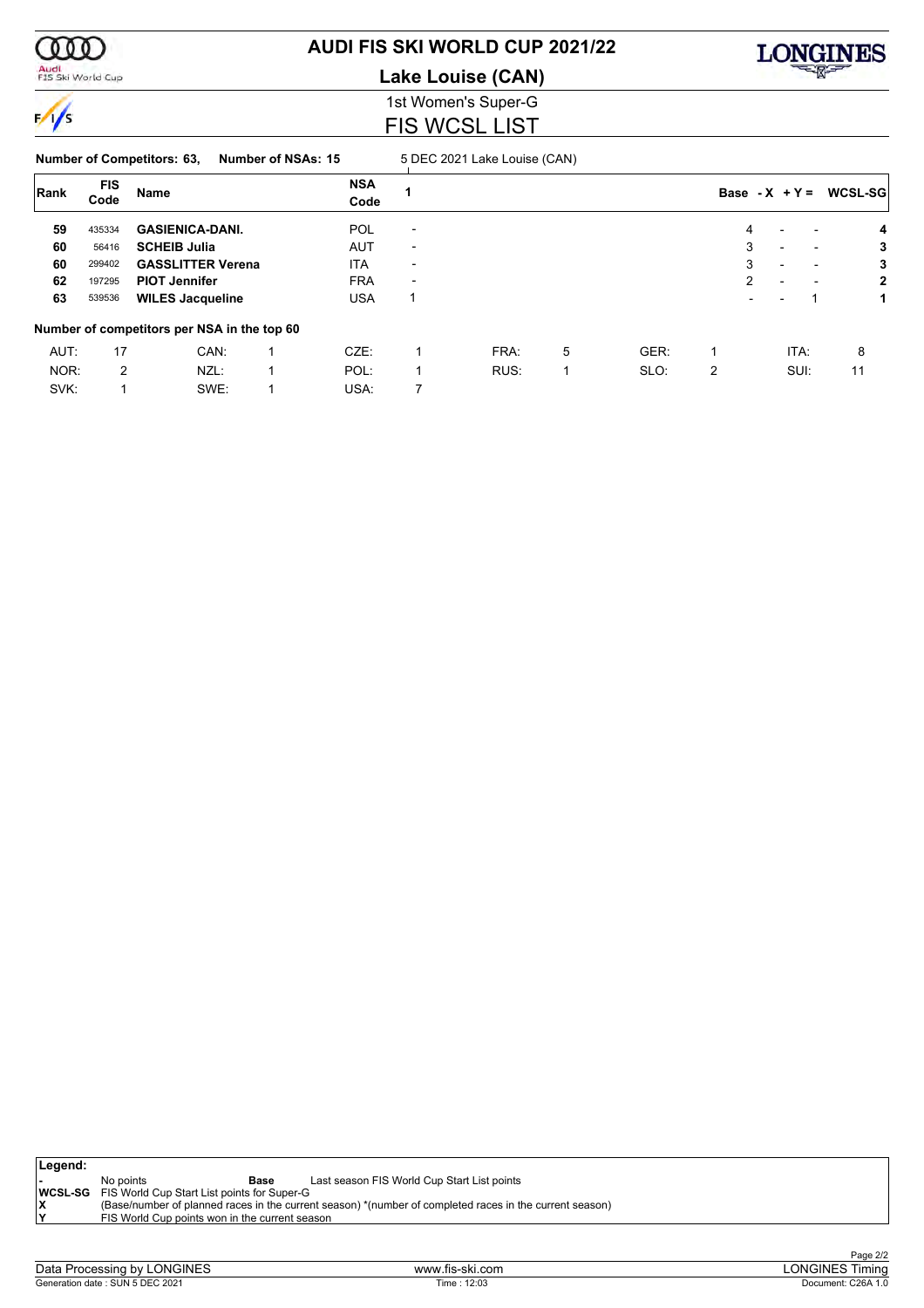ഞ Audi<br>FIS Ski World Cup

 $\frac{1}{s}$ 

# **AUDI FIS SKI WORLD CUP 2021/22**

**Lake Louise (CAN)**



1st Women's Super-G

OVERALL FIS WCSL LIST

| Rank     | <b>FIS</b>       | Name                                               | <b>NSA</b>               | WCSL       | Diff.        | DH                       | <b>SL</b>                                  | GS                                                   | SG                       | AC                       | <b>PAR</b>                   |
|----------|------------------|----------------------------------------------------|--------------------------|------------|--------------|--------------------------|--------------------------------------------|------------------------------------------------------|--------------------------|--------------------------|------------------------------|
|          | Code             |                                                    | Code                     |            |              | 2 races                  | 3 races                                    | 1 race                                               | 1 race                   | 0 races                  | 1 race                       |
| 1        | 705423           | <b>VLHOVA Petra</b>                                | <b>SVK</b>               | 1559       |              | 131 (18)                 | 792<br>(1)                                 | 388<br>(5)                                           | 168 (11)                 | (2)<br>80                |                              |
| 2        | 6535237          | <b>SHIFFRIN Mikaela</b>                            | <b>USA</b>               | 1509       | 50           | 5(52)                    | 760<br>(2)                                 | (1)<br>550                                           | 94 (21)                  | 100<br>(1)               |                              |
| 3        | 516138           | <b>GUT-BEHRAMI Lara</b>                            | SUI                      | 1463       | 96           | 376<br>(4)               | $\overline{\phantom{a}}$                   | 429<br>(3)                                           | 642<br>(1)               |                          | 16 (15)                      |
| 4        | 516284           | <b>GISIN Michelle</b>                              | SUI                      | 1158       | 401          | 150 (16)                 | 445<br>(5)                                 | 378<br>(6)                                           | 125 (14)                 | (3)<br>60                |                              |
| 5        | 56388            | <b>LIENSBERGER Katharina</b>                       | AUT                      | 972        | 587          | $\overline{a}$           | 675<br>(3)                                 | (9)<br>282                                           | $\overline{\phantom{a}}$ |                          | 15 (16)                      |
| 6        | 298323           | GOGGIA Sofia                                       | ITA                      | 929        | 630          | 584<br>(1)               | $\overline{a}$                             | 168 (13)                                             | 177<br>(9)               |                          |                              |
| 7<br>8   | 516319           | <b>SUTER Corinne</b><br><b>BASSINO Marta</b>       | SUI<br>ITA               | 908<br>870 | 651          | (2)<br>513               | ٠                                          | 30(33)                                               | 365<br>(2)<br>227        |                          |                              |
| 9        | 299276<br>297601 | <b>BRIGNONE Federica</b>                           | ITA                      | 854        | 689<br>705   | 35 (34)<br>123 (19)      | 9<br>(51)<br>37 (37)                       | 509<br>(2)<br>335<br>(7)                             | (6)<br>359<br>(3)        | 40<br>(6)                | 50<br>(4)                    |
| 10       | 516280           | <b>HOLDENER Wendy</b>                              | SUI                      | 598        | 961          |                          | 471<br>(4)                                 | 85 (20)                                              | 42 (35)                  |                          |                              |
| 11       | 56087            | <b>SIEBENHOFER Ramona</b>                          | AUT                      | 571        | 988          | 265<br>(6)               | $\overline{a}$                             | 222 (11)                                             | 39 (38)                  | 45<br>(5)                |                              |
| 11       | 56088            | <b>TIPPLER Tamara</b>                              | AUT                      | 571        | 988          | 244<br>(7)               | $\overline{a}$                             | $\overline{a}$                                       | 327<br>(4)               | $\overline{\phantom{a}}$ |                              |
| 13       | 155763           | <b>LEDECKA Ester</b>                               | <b>CZE</b>               | 555        | 1004         | 236<br>(8)               |                                            | 10(50)                                               | 277<br>(5)               | 32<br>(8)                |                              |
| 14       | 6535455          | <b>JOHNSON Breezy</b>                              | <b>USA</b>               | 519        | 1040         | 447<br>(3)               | $\overline{a}$                             |                                                      | 72 (26)                  | $\overline{\phantom{a}}$ |                              |
| 15       | 196928           | <b>WORLEY Tessa</b>                                | <b>FRA</b>               | 513        | 1046         | $\overline{a}$           | ÷                                          | 416<br>(4)                                           | 97 (20)                  | $\overline{\phantom{a}}$ |                              |
| 16       | 297910           | <b>CURTONI Elena</b>                               | ITA                      | 506        | 1053         | 217<br>(9)               | Ĭ.                                         | 81<br>(21)                                           | 158 (12)                 | 50<br>(4)                |                              |
| 17       | 506399           | <b>HECTOR Sara</b>                                 | SWE                      | 435        | 1124         | $\overline{\phantom{a}}$ | 192<br>(9)                                 | 198 (12)                                             |                          |                          | 45<br>(5)                    |
| 18       | 206668           | <b>WEIDLE Kira</b>                                 | GER                      | 390        | 1169         | 338<br>(5)               | L,                                         | $\overline{\phantom{a}}$                             | 52 (28)                  |                          |                              |
| 19<br>20 | 206355<br>415232 | <b>DUERR Lena</b><br><b>ROBINSON Alice</b>         | <b>GER</b><br><b>NZL</b> | 378<br>362 | 1181<br>1197 |                          | 342<br>(6)<br>$\overline{a}$               | 319<br>(8)                                           | 43 (33)                  |                          | 36<br>(7)                    |
| 21       | 425929           | <b>MOWINCKEL Ragnhild</b>                          | <b>NOR</b>               | 358        | 1201         | 93 (25)                  | $\overline{a}$                             | 111 (17)                                             | 125(14)                  | 29<br>(9)                |                              |
| 22       | 426257           | <b>LIE Kajsa Vickhoff</b>                          | <b>NOR</b>               | 347        | 1212         | 143 (17)                 |                                            |                                                      | 204<br>(8)               |                          |                              |
| 23       | 55970            | <b>SCHMIDHOFER Nicole</b>                          | AUT                      | 343        | 1216         | 123 (19)                 | $\overline{\phantom{a}}$                   | $\overline{a}$                                       | 220<br>(7)               |                          |                              |
| 24       | 105269           | <b>GAGNON Marie-Michele</b>                        | CAN                      | 339        | 1220         | 162 (13)                 | ÷                                          | $\overline{a}$                                       | 177<br>(9)               |                          |                              |
| 25       | 565463           | <b>SLOKAR Andreja</b>                              | <b>SLO</b>               | 334        | 1225         |                          | 191 (10)                                   | 43 (28)                                              |                          |                          | 100<br>(1)                   |
| 26       | 56125            | <b>PUCHNER Mirjam</b>                              | <b>AUT</b>               | 306        | 1253         | 202 (10)                 | $\overline{\phantom{0}}$                   |                                                      | 104 (18)                 |                          |                              |
| 27       | 565471           | <b>HROVAT Meta</b>                                 | <b>SLO</b>               | 278        | 1281         | $\overline{\phantom{a}}$ | 27 (43)                                    | 251 (10)                                             |                          |                          |                              |
| 28       | 426187           | <b>LYSDAHL Kristin</b>                             | <b>NOR</b>               | 268        | 1291         |                          | 190 (12)                                   | 18 (42)                                              |                          |                          | 60<br>(3)                    |
| 29       | 565401           | <b>BUCIK Ana</b>                                   | <b>SLO</b>               | 259        | 1300         | $\blacksquare$           | 190 (12)                                   | 69 (23)                                              |                          |                          |                              |
| 30       | 506146<br>516219 | <b>SWENN LARSSON Anna</b>                          | SWE<br>SUI               | 255        | 1304         |                          | (7)<br>255                                 | $\overline{a}$                                       |                          |                          |                              |
| 31<br>32 | 299624           | <b>NUFER Priska</b><br><b>PIROVANO Laura</b>       | ITA                      | 250<br>241 | 1309<br>1318 | 121 (22)<br>194 (11)     | Ĭ.<br>$\overline{a}$                       | 19 (41)<br>4(60)                                     | 110 (17)<br>43 (33)      |                          |                              |
| 33       | 56315            | <b>TRUPPE Katharina</b>                            | AUT                      | 238        | 1321         |                          | 153 (16)                                   | 74 (22)                                              |                          |                          | 11 (20)                      |
| 34       | 56198            | <b>SCHEYER Christine</b>                           | <b>AUT</b>               | 214        | 1345         | 103 (24)                 |                                            |                                                      | 111 (16)                 |                          |                              |
| 34       | 539909           | <b>MOLTZAN Paula</b>                               | <b>USA</b>               | 214        | 1345         | $\overline{\phantom{a}}$ | 172 (15)                                   | 42 (29)                                              |                          |                          |                              |
| 36       | 56174            | <b>HAASER Ricarda</b>                              | <b>AUT</b>               | 209        | 1350         | 42 (32)                  | ۰                                          | 68 (24)                                              | 99 (19)                  |                          |                              |
| 37       | 435334           | <b>GASIENICA-DANI.</b>                             | POL                      | 207        | 1352         | $\overline{\phantom{a}}$ |                                            | 157 (14)                                             | 4 (59)                   | 22 (12)                  | 24 (11)                      |
| 38       | 155728           | <b>DUBOVSKA Martina</b>                            | <b>CZE</b>               | 205        | 1354         | $\overline{\phantom{a}}$ | 205<br>(8)                                 | $\overline{a}$                                       |                          |                          |                              |
| 39       | 56328            | <b>ORTLIEB Nina</b>                                | AUT                      | 200        | 1359         | 123 (19)                 | $\overline{a}$                             | $\overline{a}$                                       | 77 (23)                  |                          |                              |
| 40       | 297702           | <b>MARSAGLIA Francesca</b>                         | <b>ITA</b>               | 195        | 1364         | 46 (31)                  |                                            |                                                      | 149 (13)                 |                          |                              |
| 41<br>42 | 516248<br>107427 | <b>FLURY Jasmine</b><br><b>ST-GERMAIN Laurence</b> | SUI<br>CAN               | 192<br>191 | 1367<br>1368 | 152 (15)                 |                                            | $\overline{a}$                                       | 40 (36)                  |                          |                              |
| 43       | 56333            | <b>MAIR Chiara</b>                                 | AUT                      | 189        | 1370         | $\overline{\phantom{a}}$ | 191 (10)<br>181 (14)                       | $\overline{\phantom{a}}$                             | $\overline{\phantom{a}}$ |                          | 8(23)                        |
| 44       | 426193           | <b>STJERNESUND Th.</b>                             | <b>NOR</b>               | 185        | 1374         | $\overline{\phantom{a}}$ | 93 (22)                                    | 12 (47)                                              |                          | ٠                        | 80 (2)                       |
| 45       | 6535773          | <b>O BRIEN Nina</b>                                | <b>USA</b>               | 173        | 1386         | $\overline{\phantom{a}}$ | 33 (38)                                    | 139 (15)                                             | $\overline{\phantom{a}}$ | $\overline{a}$           | 1(30)                        |
| 46       | 565360           | <b>STUHEC IIka</b>                                 | <b>SLO</b>               | 170        | 1389         | 156 (14)                 | $\overline{\phantom{a}}$                   | $\overline{\phantom{a}}$                             | 14 (48)                  |                          |                              |
| 47       | 299630           | <b>DELAGO Nadia</b>                                | ITA                      | 169        | 1390         | 169 (12)                 | $\overline{\phantom{a}}$                   | $\overline{\phantom{a}}$                             |                          | $\overline{a}$           |                              |
| 48       | 197497           | <b>MIRADOLI Romane</b>                             | <b>FRA</b>               | 165        | 1394         | 73 (28)                  | $\overline{\phantom{a}}$                   | 18 (42)                                              | 74 (25)                  | $\overline{\phantom{a}}$ | $\qquad \qquad \blacksquare$ |
| 49       | 56392            | <b>GRITSCH Franziska</b>                           | <b>AUT</b>               | 164        | 1395         | $\overline{\phantom{a}}$ | 98 (21)                                    | 40 (31)                                              | $\overline{\phantom{a}}$ | 24 (11)                  | 2(29)                        |
| 50       | 56217            | <b>BRUNNER Stephanie</b>                           | <b>AUT</b>               | 150        | 1409         | $\overline{\phantom{a}}$ | $\overline{\phantom{a}}$                   | 121 (16)                                             | $\overline{\phantom{a}}$ | $\overline{\phantom{0}}$ | 29 (9)                       |
| 51       | 516185           | <b>HAEHLEN Joana</b>                               | SUI                      | 149        | 1410         | 66 (29)                  | $\overline{\phantom{a}}$                   | $\overline{\phantom{a}}$                             | 83 (22)                  | $\overline{a}$           |                              |
| 52       | 426100           | <b>HOLTMANN Mina Fuerst</b>                        | <b>NOR</b>               | 146        | 1413         | $\overline{\phantom{a}}$ | 54 (30)                                    | 92 (18)                                              | $\overline{\phantom{a}}$ |                          |                              |
| 53<br>54 | 56128<br>56177   | <b>HUETTER Cornelia</b><br><b>VENIER Stephanie</b> | <b>AUT</b><br><b>AUT</b> | 139<br>137 | 1420<br>1422 | 117(23)<br>89 (26)       | $\blacksquare$<br>$\overline{\phantom{a}}$ | $\overline{\phantom{a}}$<br>$\overline{\phantom{a}}$ | 22 (45)<br>48 (30)       | ٠<br>$\overline{a}$      | $\overline{\phantom{a}}$     |
| 55       | 426043           | <b>TVIBERG Maria Therese</b>                       | <b>NOR</b>               | 132        | 1427         | $\overline{\phantom{a}}$ | 66 (26)                                    | 59 (25)                                              | $\overline{\phantom{a}}$ |                          | 7(24)                        |
| 55       | 56253            | <b>HUBER Katharina</b>                             | <b>AUT</b>               | 132        | 1427         | $\overline{\phantom{a}}$ | 112(17)                                    | $\overline{\phantom{a}}$                             | $\overline{\phantom{a}}$ | 20 (13)                  |                              |
| 57       | 299466           | <b>DELAGO Nicol</b>                                | ITA                      | 130        | 1429         | 83 (27)                  | $\overline{\phantom{a}}$                   | $\overline{\phantom{a}}$                             | 47 (31)                  |                          | $\qquad \qquad \blacksquare$ |
| 58       | 516562           | <b>RAST Camille</b>                                | SUI                      | 122        | 1437         | $\overline{\phantom{a}}$ | 107 (19)                                   | 9(52)                                                | $\overline{\phantom{a}}$ |                          | 6(25)                        |
| 59       | 106961           | <b>MIELZYNSKI Erin</b>                             | CAN                      | 108        | 1451         | $\overline{\phantom{a}}$ | 108(18)                                    | -                                                    | $\overline{\phantom{a}}$ |                          |                              |
| 60       | 516394           | <b>SUTER Jasmina</b>                               | SUI                      | 107        | 1452         | 57 (30)                  | $\overline{\phantom{a}}$                   | $\overline{\phantom{a}}$                             | 46 (32)                  | $\overline{a}$           | 4(27)                        |
| 61       | 196806           | <b>NOENS Nastasia</b>                              | <b>FRA</b>               | 100        | 1459         | $\overline{\phantom{a}}$ | 100(20)                                    | ٠                                                    | $\blacksquare$           |                          |                              |
| 62       | 197641           | <b>GAUCHE Laura</b>                                | <b>FRA</b>               | 97         | 1462         | 21 (38)                  | $\overline{\phantom{a}}$                   | $\overline{a}$                                       | 40 (36)                  | 36<br>(7)                |                              |
| 63       | 56256            | <b>RAEDLER Ariane</b>                              | AUT                      | 94         | 1465         | 38 (33)                  | $\overline{a}$                             | $\overline{\phantom{a}}$                             | 56 (27)                  | ٠                        |                              |
| 64       | 197383           | <b>GAUTHIER Tiffany</b>                            | <b>FRA</b>               | 93         | 1466         | 18 (43)                  |                                            |                                                      | 75 (24)                  |                          |                              |
|          |                  |                                                    |                          |            |              |                          |                                            |                                                      |                          |                          |                              |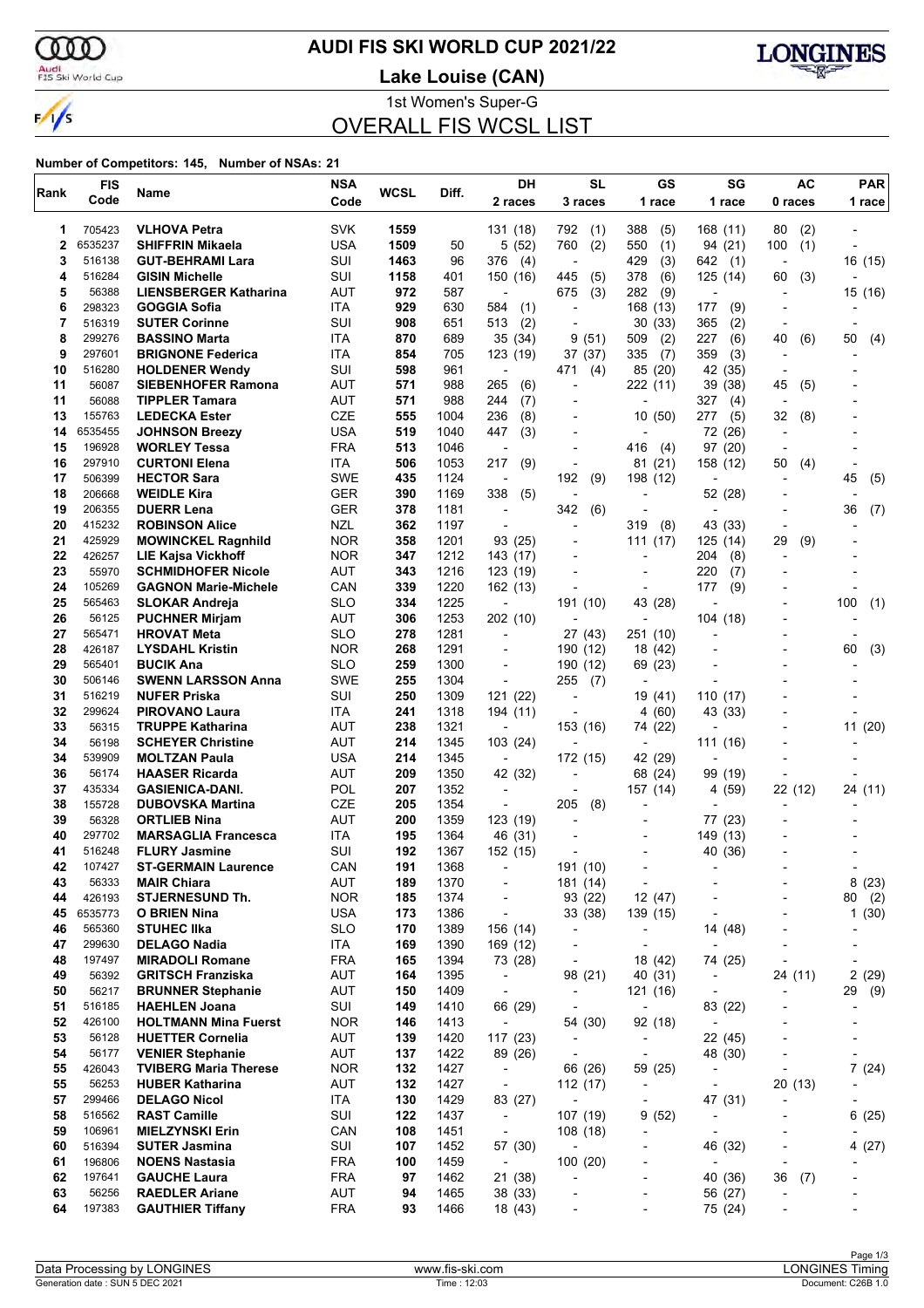ഞ Audi<br>FIS Ski World Cup

 $\frac{1}{s}$ 

# **AUDI FIS SKI WORLD CUP 2021/22**

**Lake Louise (CAN)**



1st Women's Super-G

# OVERALL FIS WCSL LIST

| Rank       | <b>FIS</b>       | Name                                               | <b>NSA</b>        | WCSL     | Diff.        | DH                                                   | <b>SL</b>                | GS                       | SG                       | AC      | <b>PAR</b> |  |
|------------|------------------|----------------------------------------------------|-------------------|----------|--------------|------------------------------------------------------|--------------------------|--------------------------|--------------------------|---------|------------|--|
|            | Code             |                                                    | Code              |          |              | 2 races                                              | 3 races                  | 1 race                   | 1 race                   | 0 races | 1 race     |  |
| 65         | 107613           | <b>GRENIER Valerie</b>                             | CAN               | 87       | 1472         |                                                      |                          | 87 (19)                  |                          |         |            |  |
| 65         | 565373           | <b>ROBNIK Tina</b>                                 | <b>SLO</b>        | 87       | 1472         |                                                      |                          | 55 (27)                  |                          |         | 32<br>(8)  |  |
| 67         | 565320           | <b>FERK Marusa</b>                                 | <b>SLO</b>        | 85       | 1474         | 8(49)                                                |                          | $\overline{a}$           | 51 (29)                  | 26 (10) |            |  |
| 68         | 197124           | <b>FRASSE SOMBET Coralie</b>                       | <b>FRA</b>        | 84       | 1475         |                                                      | $\overline{\phantom{a}}$ | 58 (26)                  |                          |         | 26 (10)    |  |
| 69         | 56367            | <b>GALLHUBER Katharina</b>                         | <b>AUT</b>        | 83       | 1476         |                                                      | 80 (23)                  | $\overline{a}$           |                          |         | 3(28)      |  |
| 70         | 516504           | <b>DANIOTH Aline</b>                               | SUI               | 76       | 1483         |                                                      | 76 (24)                  |                          |                          |         |            |  |
| 71         | 425879           | <b>RIIS-JOHANNESS.</b>                             | <b>NOR</b>        | 75       | 1484         | $\overline{\phantom{a}}$                             | 75 (25)                  |                          |                          |         |            |  |
| 72         | 6535791          | <b>WRIGHT Isabella</b>                             | <b>USA</b>        | 67       | 1492         | 35 (34)                                              | $\overline{a}$           |                          | 14 (48)                  | 18 (14) |            |  |
| 73         | 385096           | <b>POPOVIC Leona</b>                               | CRO               | 65       | 1494         | $\overline{\phantom{a}}$                             | 65 (27)                  | $\overline{\phantom{a}}$ |                          |         |            |  |
| 73         | 296509           | <b>CURTONI Irene</b>                               | <b>ITA</b>        | 65       | 1494         |                                                      | 65 (27)                  |                          |                          |         |            |  |
| 75         | 299699           | <b>PETERLINI Martina</b>                           | <b>ITA</b>        | 63       | 1496         |                                                      | 63 (29)                  |                          |                          |         |            |  |
| 75         | 516528           | <b>MEILLARD Melanie</b>                            | SUI               | 63       | 1496         |                                                      | 42 (36)                  | 21<br>(39)               |                          |         |            |  |
| 77         | 206497           | <b>FILSER Andrea</b>                               | <b>GER</b>        | 59       | 1500         | $\blacksquare$                                       | 30(41)                   | 16 (44)                  |                          |         | 13 (18)    |  |
| 78         | 107798<br>516283 | <b>NULLMEYER Ali</b>                               | CAN               | 52       | 1507         |                                                      | 52 (31)                  |                          |                          |         |            |  |
| 79         |                  | <b>ELLENBERGER Andrea</b>                          | SUI<br>JPN        | 51       | 1508         |                                                      | $\overline{\phantom{a}}$ | 29 (35)                  |                          |         | 22 (12)    |  |
| 79<br>81   | 307493<br>299383 | ANDO Asa<br><b>MELESI Roberta</b>                  | ITA               | 51<br>50 | 1508<br>1509 | $\blacksquare$<br>6(50)                              | 43 (34)<br>÷             | (54)<br>8<br>(58)<br>5   | 39 (38)                  |         |            |  |
| 81         | 506341           | <b>WIKSTROEM Emelie</b>                            | <b>SWE</b>        | 50       | 1509         |                                                      | 50 (32)                  | $\overline{\phantom{a}}$ | $\overline{\phantom{a}}$ |         |            |  |
| 83         | 506664           | <b>FJAELLSTROEM Magdalena</b>                      | <b>SWE</b>        | 49       | 1510         | $\overline{\phantom{a}}$                             | 43 (34)                  | 6(57)                    |                          |         |            |  |
| 84         | 6536213          | <b>CASHMAN Keely</b>                               | <b>USA</b>        | 48       | 1511         | 23 (37)                                              | $\blacksquare$           |                          | 25 (41)                  |         |            |  |
| 85         | 565491           | <b>DVORNIK Neja</b>                                | <b>SLO</b>        | 45       | 1514         | $\overline{\phantom{a}}$                             | 29 (42)                  | 16 (44)                  | $\overline{\phantom{a}}$ |         |            |  |
| 85         | 485941           | <b>PLESHKOVA Julia</b>                             | <b>RUS</b>        | 45       | 1514         | 20 (41)                                              |                          |                          | 25 (41)                  |         |            |  |
| 87         | 225518           | <b>GUEST Charlie</b>                               | <b>GBR</b>        | 44       | 1515         | $\overline{\phantom{0}}$                             | 44 (33)                  |                          | -                        |         |            |  |
| 88         | 56373            | <b>MOERZINGER Elisa</b>                            | AUT               | 42       | 1517         |                                                      | $\overline{a}$           | 22 (38)                  |                          |         | (13)<br>20 |  |
| 88         | 6536392          | <b>HURT A J</b>                                    | USA               | 42       | 1517         | $\overline{\phantom{a}}$                             | (62)<br>1                | 31 (32)                  | 5<br>(56)                |         | 5<br>(26)  |  |
| 90         | 56417            | <b>FEST Nadine</b>                                 | <b>AUT</b>        | 41       | 1518         | 21 (38)                                              |                          |                          | 20 (46)                  |         |            |  |
| 90         | 405138           | JELINKOVA Adriana                                  | <b>NED</b>        | 41       | 1518         | $\overline{\phantom{a}}$                             | $\overline{a}$           | 41 (30)                  |                          |         |            |  |
| 92         | 426324           | <b>MONSEN Marte</b>                                | <b>NOR</b>        | 40       | 1519         | $\blacksquare$                                       |                          |                          |                          |         | 40<br>(6)  |  |
| 93         | 197651           | <b>DIREZ Clara</b>                                 | <b>FRA</b>        | 39       | 1520         |                                                      |                          | 30(33)                   |                          |         | 9<br>(22)  |  |
| 93         | 56268            | <b>HEIDER Michaela</b>                             | AUT               | 39       | 1520         | 9<br>(48)                                            | $\overline{\phantom{0}}$ | $\overline{a}$           | 30 (40)                  |         |            |  |
| 95         | 507168           | <b>AICHER Emma</b>                                 | <b>GER</b>        | 38       | 1521         | $\blacksquare$                                       | 26 (44)                  | $\overline{\phantom{a}}$ | $\overline{\phantom{a}}$ |         | 12 (19)    |  |
| 96         | 516268           | <b>WILD Simone</b>                                 | SUI               | 37       | 1522         |                                                      |                          | 23 (37)                  |                          |         | 14 (17)    |  |
| 96         | 56241            | <b>SCHNEEBERGER Rosina</b>                         | AUT               | 37       | 1522         | 10 (45)                                              | $\overline{a}$           | 4 (60)                   | 23 (43)                  |         |            |  |
| 98         | 6535600          | <b>MERRYWEATHER Alice</b>                          | USA               | 33       | 1526         | 10 (45)                                              |                          |                          | 23 (43)                  |         |            |  |
| 99         | 56344            | <b>SPORER Marie-Therese</b>                        | <b>AUT</b>        | 31       | 1528         | $\blacksquare$                                       | 31 (39)                  |                          |                          |         |            |  |
| 99         | 355061           | <b>HILZINGER Jessica</b>                           | <b>GER</b>        | 31       | 1528         | $\overline{\phantom{a}}$                             | 31 (39)                  |                          |                          |         |            |  |
| 101        | 516521           | <b>KOLLY Noemie</b>                                | SUI               | 30       | 1529         | 10(45)                                               | $\overline{\phantom{a}}$ |                          | 20<br>(46)               |         |            |  |
| 102        | 539536           | <b>WILES Jacqueline</b>                            | <b>USA</b>        | 28       | 1531         | 27 (36)                                              |                          |                          | 1(63)                    |         |            |  |
| 103        | 516407           | <b>KASPER Vanessa</b>                              | SUI               | 27       | 1532         |                                                      |                          | 9<br>(52)                |                          |         | 18 (14)    |  |
| 104        | 225525           | <b>TILLEY Alex</b>                                 | <b>GBR</b>        | 26       | 1533         |                                                      |                          | 26 (36)                  |                          |         |            |  |
| 104        | 516426           | <b>STOFFEL Elena</b>                               | SUI               | 26       | 1533         |                                                      | 26 (44)                  |                          |                          |         |            |  |
| 106        | 197616           | <b>ALPHAND Estelle</b>                             | <b>SWE</b>        | 24       | 1535         |                                                      |                          | 7(56)                    | 7(53)                    |         | 10 (21)    |  |
| 106        | 6295165          | <b>ROSSETTI Marta</b>                              | ITA               | 24       | 1535         | $\overline{\phantom{a}}$                             | 24 (46)                  | $\overline{\phantom{a}}$ | $\overline{\phantom{a}}$ |         |            |  |
| 108        | 56311            | <b>REISINGER Elisabeth</b>                         | AUT               | 23       | 1536         | 16 (44)                                              | $\overline{\phantom{a}}$ | $\overline{\phantom{a}}$ | 7(53)                    |         |            |  |
| 108        | 56416            | <b>SCHEIB Julia</b>                                | AUT               | 23       | 1536         | $\overline{\phantom{a}}$                             | $\overline{\phantom{a}}$ | 20 (40)                  | 3(60)                    |         |            |  |
| 110<br>111 | 426303<br>507109 | <b>NORBYE Kaja</b><br><b>ARONSSON ELFMAN Hanna</b> | <b>NOR</b><br>SWE | 22<br>21 | 1537<br>1538 | $\overline{\phantom{a}}$<br>$\overline{\phantom{a}}$ | 8(53)<br>16 (49)         | 14 (46)<br>5(58)         | $\overline{a}$           |         |            |  |
| 111        | 506583           | <b>SAEFVENBERG Charlotta</b>                       | <b>SWE</b>        | 21       | 1538         | $\overline{\phantom{a}}$                             | 21 (47)                  | $\overline{a}$           |                          |         |            |  |
| 111        | 56224            | <b>MAIER Sabrina</b>                               | AUT               | 21       | 1538         | 21 (38)                                              | $\overline{a}$           |                          |                          |         |            |  |
| 114        | 506701           | <b>HOERNBLAD Lisa</b>                              | <b>SWE</b>        | 20       | 1539         | 20 (41)                                              |                          |                          |                          |         |            |  |
| 114        | 506867           | <b>FERMBAECK Elsa</b>                              | SWE               | 20       | 1539         | $\overline{\phantom{a}}$                             | 20 (48)                  |                          |                          |         |            |  |
| 116        | 45331            | <b>SMALL Greta</b>                                 | <b>AUS</b>        | 16       | 1543         | $\overline{\phantom{a}}$                             | $\overline{a}$           | $\overline{\phantom{a}}$ |                          | 16 (15) |            |  |
| 117        | 516344           | <b>KOPP Rahel</b>                                  | SUI               | 15       | 1544         | 2(53)                                                |                          | $\overline{a}$           | 13(50)                   |         |            |  |
| 118        | 197860           | <b>ROUX Tifany</b>                                 | <b>FRA</b>        | 13       | 1546         | $\overline{\phantom{a}}$                             |                          | $\overline{a}$           | 13 (50)                  |         |            |  |
| 119        | 298723           | <b>MIDALI Roberta</b>                              | ITA               | 12       | 1547         | $\overline{\phantom{a}}$                             | -                        | 12 (47)                  | $\overline{\phantom{a}}$ |         |            |  |
| 119        | 56509            | <b>GRILL Lisa</b>                                  | <b>AUT</b>        | 12       | 1547         |                                                      |                          | $\overline{\phantom{a}}$ | 12 (52)                  |         |            |  |
| 119        | 485802           | <b>TKACHENKO Ekaterina</b>                         | <b>RUS</b>        | 12       | 1547         |                                                      |                          | 12 (47)                  | $\overline{\phantom{a}}$ |         |            |  |
| 122        | 185493           | <b>POHJOLAINEN Rosa</b>                            | <b>FIN</b>        | 10       | 1549         |                                                      | 10(50)                   | $\overline{\phantom{a}}$ |                          |         |            |  |
| 122        | 198016           | <b>ESCANE Doriane</b>                              | <b>FRA</b>        | 10       | 1549         | $\overline{\phantom{a}}$                             | $\overline{a}$           | 10(50)                   |                          |         |            |  |
| 124        | 6536171          | <b>HENSIEN Katie</b>                               | <b>USA</b>        | 9        | 1550         | $\overline{\phantom{a}}$                             | 9(51)                    | $\overline{a}$           | -                        |         |            |  |
| 124        | 538685           | <b>McKENNIS DURAN Alice</b>                        | USA               | 9        | 1550         | 2(53)                                                | $\overline{\phantom{a}}$ | $\overline{\phantom{a}}$ | 7(53)                    |         |            |  |
| 126        | 56551            | <b>EGGER Magdalena</b>                             | AUT               | 8        | 1551         | $\overline{a}$                                       | 8(53)                    |                          | Ĭ.                       |         |            |  |
| 126        | 108077           | <b>GRAY Cassidy</b>                                | CAN               | 8        | 1551         |                                                      | $\overline{a}$           | 8(54)                    |                          |         |            |  |
| 126        | 56032            | <b>SCHILD Bernadette</b>                           | AUT               | 8        | 1551         |                                                      | 8 (53)                   | $\overline{a}$           |                          |         |            |  |
|            |                  |                                                    |                   |          |              |                                                      |                          |                          |                          |         |            |  |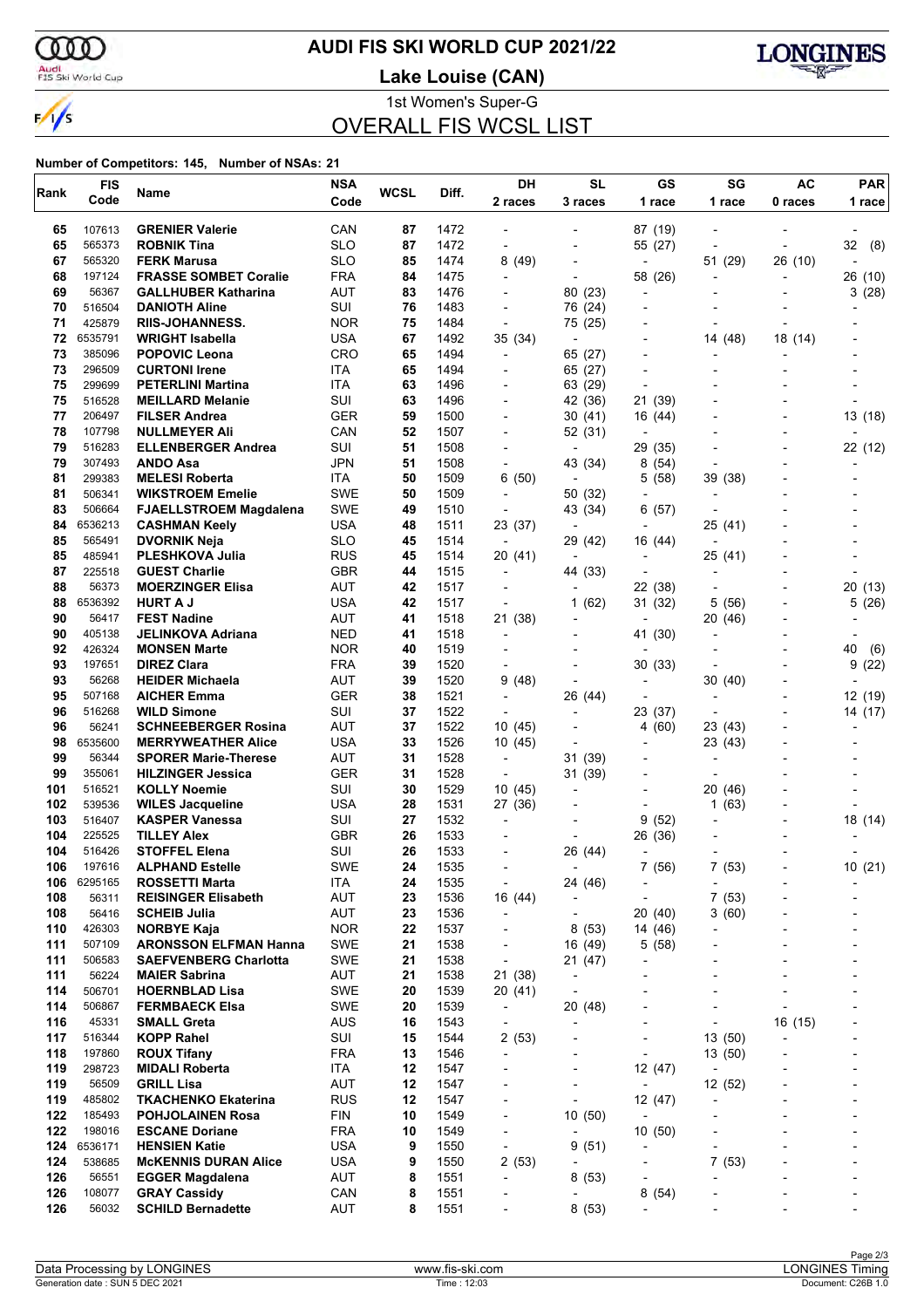

# **AUDI FIS SKI WORLD CUP 2021/22**

Audi<br>FIS Ski World Cup

**Lake Louise (CAN)**



1st Women's Super-G OVERALL FIS WCSL LIST

| Rank | <b>FIS</b> | <b>Name</b>              | <b>NSA</b> | <b>WCSL</b>  | Diff. | <b>DH</b>                | <b>SL</b>                | GS                       | SG                       | <b>AC</b>                | <b>PAR</b><br>1 race |  |
|------|------------|--------------------------|------------|--------------|-------|--------------------------|--------------------------|--------------------------|--------------------------|--------------------------|----------------------|--|
|      | Code       |                          | Code       |              |       | 2 races                  | 3 races                  | 1 race                   | 1 race                   | 0 races                  |                      |  |
| 126  | 107747     | <b>SMART Amelia</b>      | CAN        | 8            | 1551  |                          | 8(53)                    | $\overline{\phantom{a}}$ |                          |                          |                      |  |
| 130  | 538573     | <b>ROSS Laurenne</b>     | <b>USA</b> | 6            | 1553  | 6(50)                    | $\blacksquare$           | $\overline{\phantom{a}}$ |                          |                          |                      |  |
| 131  | 56258      | <b>AGER Christina</b>    | AUT        | 5            | 1554  | $\blacksquare$           | $\overline{\phantom{a}}$ | $\blacksquare$           | 5(56)                    |                          |                      |  |
| 131  | 197540     | <b>FORNI Josephine</b>   | <b>FRA</b> | 5            | 1554  | $\blacksquare$           | 5(57)                    | $\overline{\phantom{0}}$ | $\overline{\phantom{0}}$ | $\overline{\phantom{0}}$ |                      |  |
| 131  | 516429     | <b>GROEBLI Nathalie</b>  | SUI        | 5            | 1554  | $\blacksquare$           | $\overline{\phantom{a}}$ | $\overline{\phantom{0}}$ | 5<br>(56)                | $\overline{\phantom{a}}$ |                      |  |
| 131  | 206536     | <b>WALLNER Marina</b>    | <b>GER</b> | 5            | 1554  | $\blacksquare$           | 5(57)                    | $\overline{\phantom{a}}$ |                          |                          |                      |  |
| 135  | 539927     | <b>LAPANJA Lila</b>      | <b>USA</b> | 4            | 1555  | $\overline{\phantom{a}}$ | 4(59)                    | $\overline{\phantom{0}}$ |                          |                          |                      |  |
| 136  | 185430     | <b>HONKANEN Riikka</b>   | <b>FIN</b> | 3            | 1556  | $\overline{\phantom{0}}$ | 3(60)                    | $\overline{\phantom{0}}$ |                          |                          |                      |  |
| 136  | 206532     | <b>SCHMOTZ Marlene</b>   | <b>GER</b> | 3            | 1556  | $\overline{\phantom{0}}$ | $\overline{\phantom{a}}$ | 3<br>(62)                | $\overline{\phantom{a}}$ |                          |                      |  |
| 136  | 55898      | <b>BREM Eva-Maria</b>    | AUT        | 3            | 1556  | $\overline{\phantom{0}}$ | $\overline{\phantom{a}}$ | 3(62)                    | $\overline{\phantom{a}}$ |                          |                      |  |
| 136  | 299402     | <b>GASSLITTER Verena</b> | <b>ITA</b> | 3            | 1556  | $\blacksquare$           | $\blacksquare$           | $\blacksquare$           | 3(60)                    | $\overline{\phantom{0}}$ |                      |  |
| 140  | 197956     | <b>CERUTTI Camille</b>   | <b>FRA</b> | 2            | 1557  | 2(53)                    | $\blacksquare$           | $\overline{\phantom{0}}$ | $\overline{\phantom{a}}$ | $\overline{\phantom{0}}$ |                      |  |
| 140  | 299983     | <b>GULLI Anita</b>       | <b>ITA</b> | $\mathbf{2}$ | 1557  | $\overline{\phantom{a}}$ | 2(61)                    | $\overline{\phantom{a}}$ |                          |                          |                      |  |
| 140  | 506718     | <b>IVARSSON Lin</b>      | <b>SWE</b> | 2            | 1557  | 2(53)                    | $\overline{\phantom{a}}$ | $\blacksquare$           |                          |                          |                      |  |
| 140  | 197295     | <b>PIOT Jennifer</b>     | <b>FRA</b> | 2            | 1557  | ۰.                       | $\overline{\phantom{a}}$ | $\blacksquare$           | 2(62)                    | $\overline{\phantom{0}}$ |                      |  |
| 140  | 516519     | <b>SUTER Juliana</b>     | SUI        | 2            | 1557  | 2(53)                    | $\overline{\phantom{0}}$ | $\overline{\phantom{0}}$ |                          |                          |                      |  |
| 145  | 507018     | <b>RASK Sara</b>         | <b>SWE</b> | 1            | 1558  |                          | 1(62)                    | $\blacksquare$           |                          |                          |                      |  |

| Legend:                  |                                             |                  |                             |          |                     |             |                             |  |
|--------------------------|---------------------------------------------|------------------|-----------------------------|----------|---------------------|-------------|-----------------------------|--|
| <b>GS</b><br><b>WCSL</b> | No points<br>Giant Slalom<br>Overall points | AC<br><b>PAR</b> | Alpine Combined<br>Parallel | DH<br>SG | Downhill<br>Super-G | Diff.<br>SL | <b>Difference</b><br>Slalom |  |
|                          |                                             |                  |                             |          |                     |             |                             |  |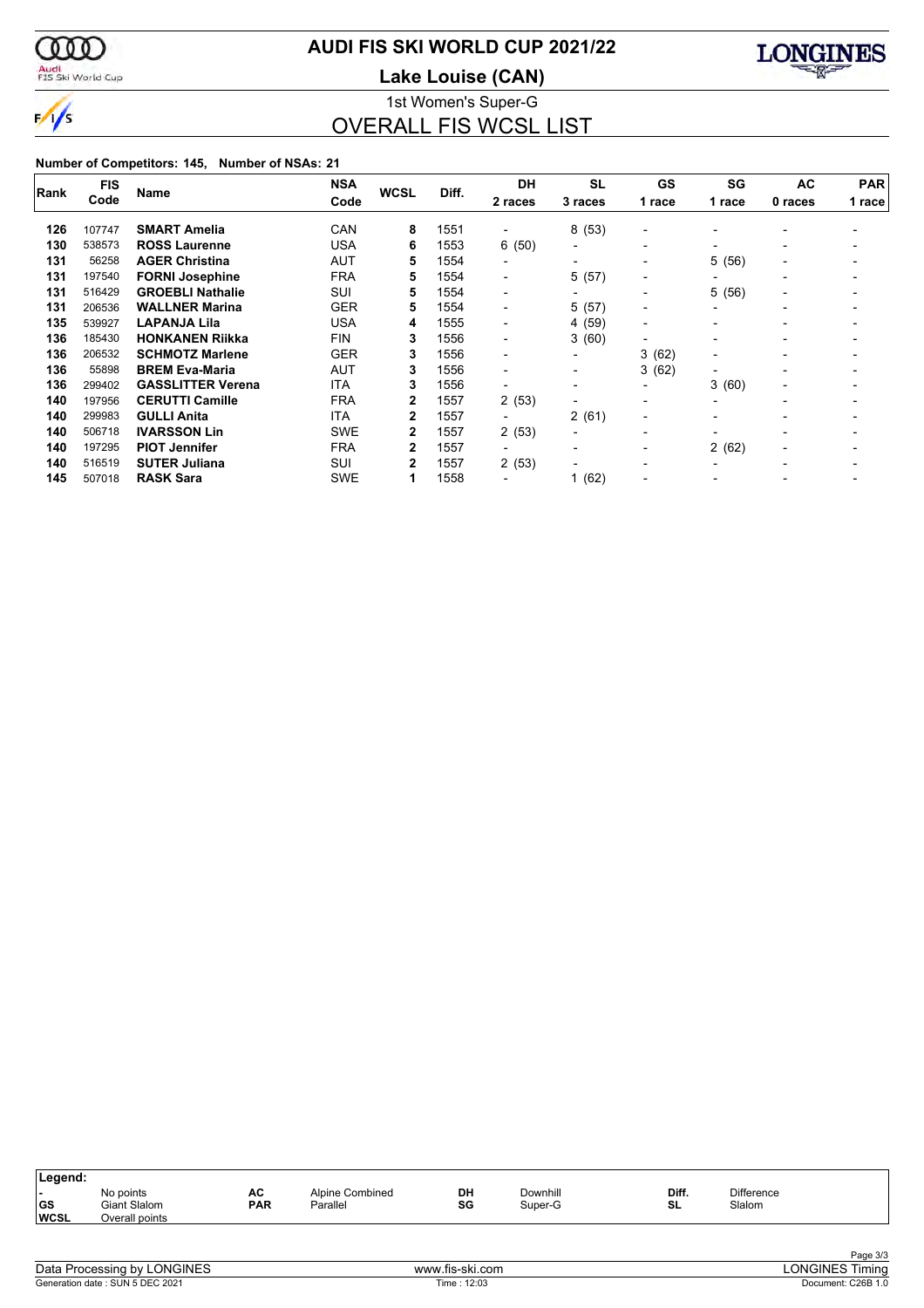

### Audi<br>FIS Ski World Cup

### **AUDI FIS SKI WORLD CUP 2021/22**

1st Women's Super-G **Lake Louise (CAN)**

FIS NATION CUP



#### **Number of Nations: 18**

| Rank NSA         | Name                            | <b>Points</b>  | Diff. | DH                       | <b>SL</b> | GS  | SG  | AC                       | <b>PAR</b>               | TΕ. |
|------------------|---------------------------------|----------------|-------|--------------------------|-----------|-----|-----|--------------------------|--------------------------|-----|
|                  |                                 |                |       |                          |           |     |     |                          |                          |     |
|                  |                                 |                |       |                          |           |     |     | ٠                        |                          |     |
| SUI<br>2         | <b>Switzerland</b>              | 776            | 288   | 198                      | 273       | 93  | 132 | $\overline{\phantom{0}}$ | 80                       |     |
| <b>ITA</b>       | <b>Italy</b>                    | 704            | 360   | 395                      | 34        | 15  | 210 | -                        | 50                       |     |
| <b>USA</b><br>4  | <b>United States of America</b> | 703            | 361   | 179                      | 303       | 148 | 67  | $\overline{\phantom{0}}$ | 6                        |     |
| <b>SLO</b><br>5  | Slovenia                        | 468            | 596   | 32                       | 222       | 67  | 15  | $\overline{\phantom{0}}$ | 132                      |     |
| <b>NOR</b>       | Norway                          | 400            | 664   | 26                       | 93        | 72  | 22  | $\overline{\phantom{0}}$ | 187                      |     |
| <b>GER</b><br>7  | Germany                         | 351            | 713   | 62                       | 219       | 3   | 6   | ٠                        | 61                       |     |
| <b>SVK</b>       | Slovakia                        | 340            | 724   |                          | 280       | 60  |     | -                        |                          |     |
| SWE              | Sweden                          | 315            | 749   | 20                       | 213       | 27  |     | $\overline{\phantom{0}}$ | 55                       |     |
| CAN              | Canada                          | 193            | 871   | 44                       | 84        | 36  | 29  |                          |                          |     |
| <b>FRA</b>       | <b>France</b>                   | 148            | 916   | 41                       | 21        | 42  | 9   | -                        | 35                       |     |
| CZE              | <b>Czech Republic</b>           | 124            | 940   | 31                       | 73        | -   | 20  | -                        | $\overline{\phantom{0}}$ |     |
| CRO              | Croatia                         | 41             | 1023  | $\overline{\phantom{a}}$ | 41        |     |     |                          |                          |     |
| <b>GBR</b><br>14 | <b>Great Britain</b>            | 39             | 1025  | $\overline{\phantom{a}}$ | 19        | 20  |     |                          |                          |     |
| <b>NZL</b>       | <b>New Zealand</b>              | 35             | 1029  |                          | -         | 24  | 11  |                          |                          |     |
| POL              | <b>Poland</b>                   | 24             | 1040  |                          |           |     |     | -                        | 24                       |     |
| <b>RUS</b>       | <b>Russian Federation</b>       | 14             | 1050  | 6                        |           |     | 8   |                          |                          |     |
| <b>FIN</b>       | <b>Finland</b>                  | 10             | 1054  |                          | 10        |     |     |                          |                          |     |
|                  | <b>AUT</b><br>1.                | <b>Austria</b> | 1064  |                          | 410       | 263 | 110 | 193                      |                          | 88  |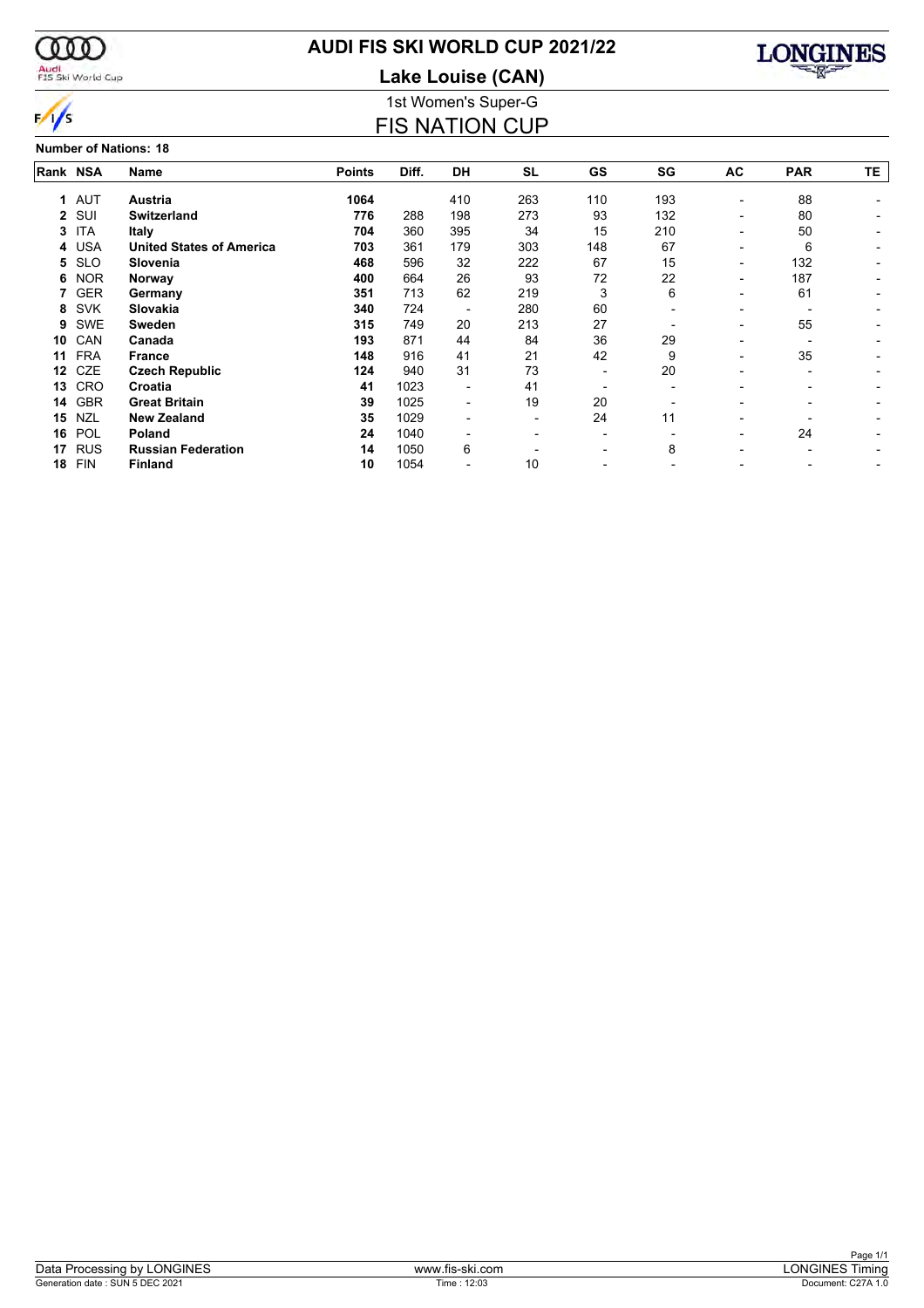$\infty$ Audi<br>FIS Ski World Cup

 $\frac{1}{s}$ 

# **AUDI FIS SKI WORLD CUP 2021/22**

**Lake Louise (CAN)**



### 1st Women's Super-G OVERALL FIS NATION CUP

**Number of Nations: 20**

|               |                | Overall |      |     | <b>DH Points</b> |     |     | <b>SL Points</b> |        |     | <b>GS Points</b> |     |     | <b>SG Points</b> |     |     | <b>AC Points</b> |   |       | <b>PAR Points</b> | <b>TE Points</b> |     |
|---------------|----------------|---------|------|-----|------------------|-----|-----|------------------|--------|-----|------------------|-----|-----|------------------|-----|-----|------------------|---|-------|-------------------|------------------|-----|
| <b>RK NSA</b> |                |         |      |     |                  |     |     |                  |        |     |                  |     |     |                  |     |     |                  |   |       |                   |                  |     |
|               | M+W            | м       | W    | M+W | M                | W   | M+W | м                | W      | M+W | м                | W   | M+W | M                | w   | M+W | м                | W | $M+W$ | М                 | W                | M+W |
| 1 AUT         | 2219 1155 1064 |         |      | 874 | 464              | 410 | 263 |                  | $-263$ | 226 | 116              | 110 | 516 | 323              | 193 |     |                  |   | 340   | 252               | 88               |     |
| 2 SUI         | 1651           | 875     | 776  | 474 | 276              | 198 | 273 |                  | $-273$ | 290 | 197              | 93  | 511 | 379              | 132 |     |                  |   | 103   | 23                | 80               |     |
| 3 ITA         | 1008           | 304     | 704  | 546 | 151              | 395 | 34  |                  | 34     | 63  | 48               | 15  | 289 | 79               | 210 |     |                  |   | 76    | 26                | 50               |     |
| 4 NOR         | 949            | 549     | 400  | 196 | 170              | 26  | 93  |                  | 93     | 159 | 87               | 72  | 196 | 174              | 22  |     |                  |   | 305   | 118               | 187              |     |
| 5 USA         | 929            | 226     | 703  | 284 | 105              | 179 | 303 |                  | $-303$ | 188 | 40               | 148 | 148 | 81               | 67  |     |                  |   | 6     |                   | 6                |     |
| 6 SLO         | 650            | 182     | 468  | 90  | 58               | 32  | 222 |                  | $-222$ | 133 | 66               | 67  | 15  |                  | 15  |     |                  |   | 190   | 58                | 132              |     |
| 6 GER         | 650            | 299     | -351 | 182 | 120              | 62  | 219 |                  | $-219$ | 29  | 26               | 3   | 90  | 84               | 6   |     |                  |   | 130   | 69                | 61               |     |
| 8 FRA         | 538            | 390     | 148  | 109 | 68               | 41  | 21  |                  | 21     | 123 | 81               | 42  | 209 | 200              | 9   |     |                  |   | 76    | 41                | 35               |     |
| 9 CAN         | 426            | 233     | 193  | 52  | 8                | 44  | 84  | . .              | 84     | 58  | 22               | 36  | 151 | 122              | 29  |     |                  |   | 81    | 81                |                  |     |
| <b>10 SWE</b> | 348            | 33      | 315  | 40  | 20               | 20  | 213 |                  | $-213$ | 27  |                  | 27  | 3   | 3                |     |     |                  |   | 65    | 10                | 55               |     |
| <b>11 SVK</b> | 343            |         | -340 |     |                  |     | 280 |                  | $-280$ | 63  | 3                | 60  |     |                  |     |     |                  |   |       |                   |                  |     |
| <b>12 CZE</b> | 124            |         | 124  | 31  |                  | 31  | 73  |                  | 73     |     |                  |     | 20  |                  | 20  |     |                  |   |       |                   |                  |     |
| <b>13 CRO</b> | 77             | 36      | -41  |     |                  |     | 41  |                  | 41     | 29  | 29               |     |     |                  |     |     |                  |   |       |                   |                  |     |
| <b>14 GBR</b> | 53             | 14      | 39   |     |                  |     | 19  |                  | 19     | 20  | $\blacksquare$   | 20  |     |                  |     |     |                  |   | 14    | 14                |                  |     |
| <b>15 NZL</b> | 35             |         | 35   |     |                  |     |     |                  |        | 24  |                  | 24  | 11  |                  | 11  |     |                  |   |       |                   |                  |     |
| <b>16 POL</b> | 24             |         | 24   |     |                  |     |     |                  |        |     |                  |     |     |                  |     |     |                  |   | 24    |                   | 24               |     |
| <b>17 BEL</b> | 15             | 15      |      |     |                  |     |     |                  |        |     |                  |     |     |                  |     |     |                  |   | 15    | 15                |                  |     |
| <b>18 RUS</b> | 14             |         | 14   | 6   |                  | 6   |     |                  |        |     |                  |     | 8   |                  | 8   |     |                  |   |       |                   |                  |     |
| <b>19 FIN</b> | 10             |         | 10   |     |                  |     | 10  |                  | 10     |     |                  |     |     |                  |     |     |                  |   |       |                   |                  |     |
|               |                |         |      |     |                  |     |     |                  |        |     |                  |     |     |                  |     |     |                  |   |       |                   |                  |     |
| <b>20 JPN</b> | 4              |         |      |     |                  |     |     |                  |        |     |                  |     |     |                  |     |     |                  |   | 4     | 4                 |                  |     |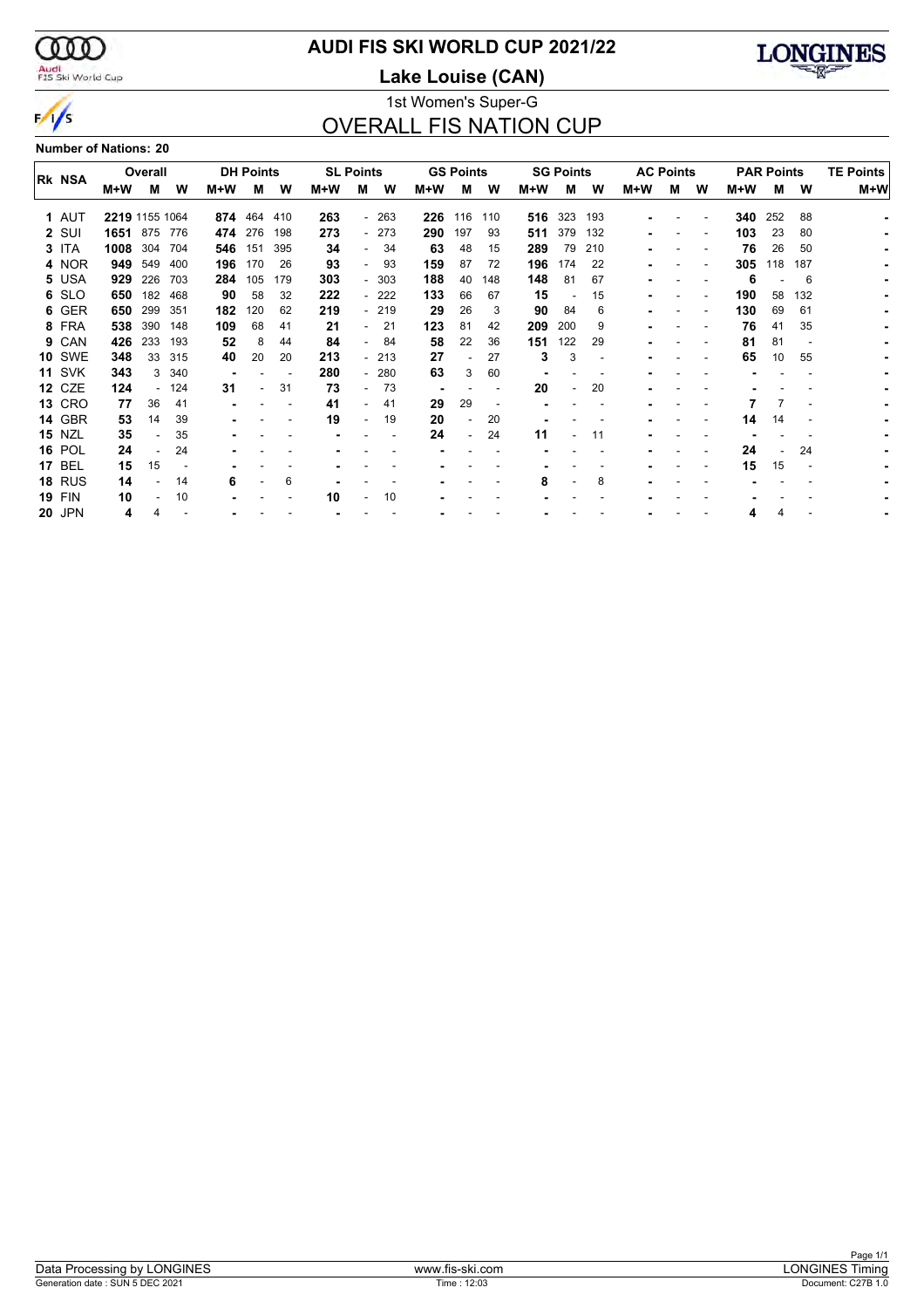

Audi<br>FIS Ski World Cup

# **AUDI FIS SKI WORLD CUP 2021/22**

**Lake Louise (CAN)**



### 1st Women's Super-G BRANDS STANDINGS

#### **Number of Brands: 7**

| Rank Name   | <b>Points</b> | Diff. | DH                       | <b>SL</b>                | GS                       | SG                       | AC                       | <b>PAR</b> |
|-------------|---------------|-------|--------------------------|--------------------------|--------------------------|--------------------------|--------------------------|------------|
| Atomic      | 1060          |       | 500                      | 260                      | 100                      | 200                      | $\overline{\phantom{0}}$ |            |
| 2 Head      | 810           | 250   | 200                      | 360                      | 125                      | 80                       | $\overline{\phantom{0}}$ | 45         |
| 3 Rossignol | 750           | 310   | $\overline{\phantom{0}}$ | 415                      | 110                      | 45                       | $\overline{\phantom{0}}$ | 180        |
| 4 Nordica   | 150           | 910   | $\overline{\phantom{0}}$ | 50                       | $\overline{\phantom{0}}$ | $\overline{\phantom{0}}$ | $\overline{\phantom{0}}$ | 100        |
| 5 Salomon   | 140           | 920   | $\overline{\phantom{0}}$ | $\overline{\phantom{a}}$ | 40                       | 50                       | $\overline{\phantom{a}}$ | 50         |
| 6 Fischer   | 50            | 1010  | 50                       | $\overline{\phantom{a}}$ | $\blacksquare$           | $\overline{\phantom{0}}$ | $\overline{\phantom{0}}$ |            |
| Voelkl      | 40            | 1020  | $\sim$                   | 40                       | $\overline{\phantom{a}}$ | $\overline{\phantom{0}}$ | $\overline{\phantom{0}}$ |            |